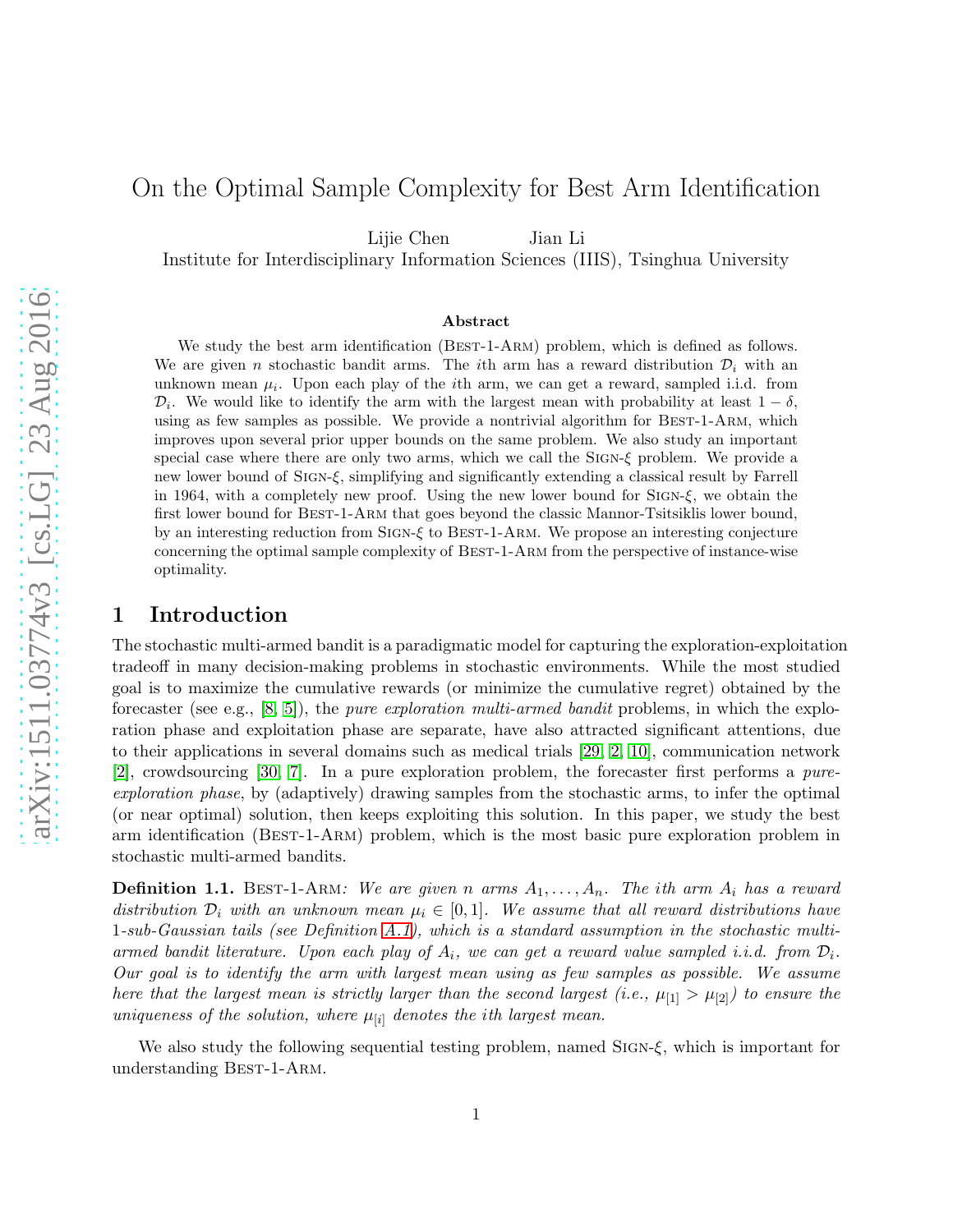**Definition 1.2.** SIGN- $\xi$ :  $\xi$  is a fixed constant. We are given a single arm with unknown mean  $\mu \neq \xi$ . The goal is to decide whether  $\mu > \xi$  or  $\mu < \xi$ . Here, the gap of the problem is define to be  $\Delta = |\mu - \xi|$ . Again, we assume that the distribution of the arm is 1-sub-Gaussian.

In fact, SIGN- $\xi$  can be viewed as a special case of BEST-1-ARM where there are only two arms and we know the mean of one arm. Hence, a thorough understanding of the sample complexity of SIGN- $\xi$  is very useful for deriving tight sample complexity bounds for BEST-1-ARM.

**Definition 1.3.** For a fixed value  $\delta \in (0,1)$ , we say that an algorithm A for BEST-1-ARM (or SIGN- $\xi$ ) is  $\delta$ -correct, if given any BEST-1-ARM(or SIGN- $\xi$ ) instance,  $\Delta$  returns the correct answer with probability at least  $1 - \delta$ .

We say that an algorithm  $\mathbb A$  for BEST-1-ARM is an  $(\varepsilon, \delta)$ -PAC algorithm, if given any BEST-1-ARM instance and any confidence level  $\delta > 0$ , A returns an  $\varepsilon$ -optimal arm with probability at least  $1-\delta$ . Here we say an arm  $A_i$  is  $\varepsilon$ -optimal if  $\mu_{[1]} - \mu_i \leq \varepsilon$ .

The studies of both problems have a long history dating back to 1950s [\[3,](#page-10-5) [28,](#page-11-2) [15\]](#page-10-6). We first discuss the SIGN-ξ problem. It is well known that for any  $\delta$ -correct algorithm (for constant  $\delta$ ) A that can distinguish two Gaussian arms with means  $\xi + \Delta$  and  $\xi - \Delta$  (the values of  $\xi$  and  $\Delta$  are known beforehand), the expected number of samples required by  $\mathbb A$  is  $\Omega(\Delta^{-2})$ , which is optimal (e.g., [\[11\]](#page-10-7)). This can be seen as a lower bound for SIGN- $\xi$  as well. However, a tighter lower bound of SIGN-ξ was in fact provided by Farrell in 1964 [\[15\]](#page-10-6). He showed that for any  $\delta$ -correct A for SIGN- $\xi$  (where the reward distribution is in the exponential family), it holds that

<span id="page-1-0"></span>
$$
\limsup_{\Delta \to 0} \frac{T_{\mathbb{A}}[\Delta]}{\Delta^{-2} \ln \ln \Delta^{-1}} > 0,
$$
\n(1)

where  $T_{\mathbb{A}}[\Delta]$  is the expected number of samples taken by A on an instance with gap  $\Delta$ . Farrell's result crucially relies on the Law of Iterated Logarithm (LIL), which roughly states that  $\limsup_t\Big|$  $\sum_{i=1}^t X_i \left| / \sqrt{2t \log \log t} \right| = 1$  almost surely where  $X_i \sim \mathcal{N}(0, 1)$  for all i. Comparing with the  $\Omega(\Delta^{-2})$  lower bound, the extra ln ln  $\Delta^{-1}$  factor is caused by the fact that we do not known the gap  $\Delta$  beforehand. The above result implies that  $\Delta_{[2]}^{-2} \ln \ln \Delta_{[2]}^{-1}$  is also a lower bound for BEST-1-ARM (for two arms).

Bechhofer [\[3\]](#page-10-5) formulated the BEST-1-ARM problem for Gaussians in 1954. The early advances are summarized in the monograph [\[4\]](#page-10-8). The last decade has witnessed a resurgence of interest in the BEST-1-ARM problem and its optimal sample complexity [\[12,](#page-10-9) [16,](#page-10-10) [23,](#page-10-11) [19\]](#page-10-12). [\[27\]](#page-11-3) showed that for any δ-correct algorithm for BEST-1-ARM, it requires  $\Omega\left(\sum_{i=2}^n \Delta_{[i]}^{-2}\right)$  $\left( \frac{-2}{[i]} \ln \delta^{-1} \right)$  samples in expectation for any instance. We note that the Mannor-Tsitsiklis lower bound is an *instance-wise lower bound*, i.e., any Best-1-Arm instance requires the stated number of samples. The current best known bound is  $O\left(\sum_{i=2}^n\Delta_{[i]}^{-2}\right)$  $[i]$  $\left(\ln \ln \Delta_{[i]}^{-1} + \ln \delta^{-1}\right)$ , due to Karnin et al. [\[24\]](#page-10-13). Jamieson et al. [\[20\]](#page-10-14) obtained a UCB-type algorithm (called lil'UCB), which achieves the same sample complexity and is also efficient in practice. We refer the above bound as the KKS bound. See Table 1 for more previous upper bounds.

Given Farrell's  $\Delta_{[2]}^{-2} \ln \ln \Delta_{[2]}^{-1}$  lower bound, it is very attempting to believe that the KKS upper bound is optimal, (which matches the lower bound for two arms). Both [\[20\]](#page-10-14) and [\[21\]](#page-10-15) explicitly referred the KKS bound as "optimal", and [\[20\]](#page-10-14) stated that "The procedure cannot be improved in the sense that the number of samples required to identify the best arm is within a constant factor of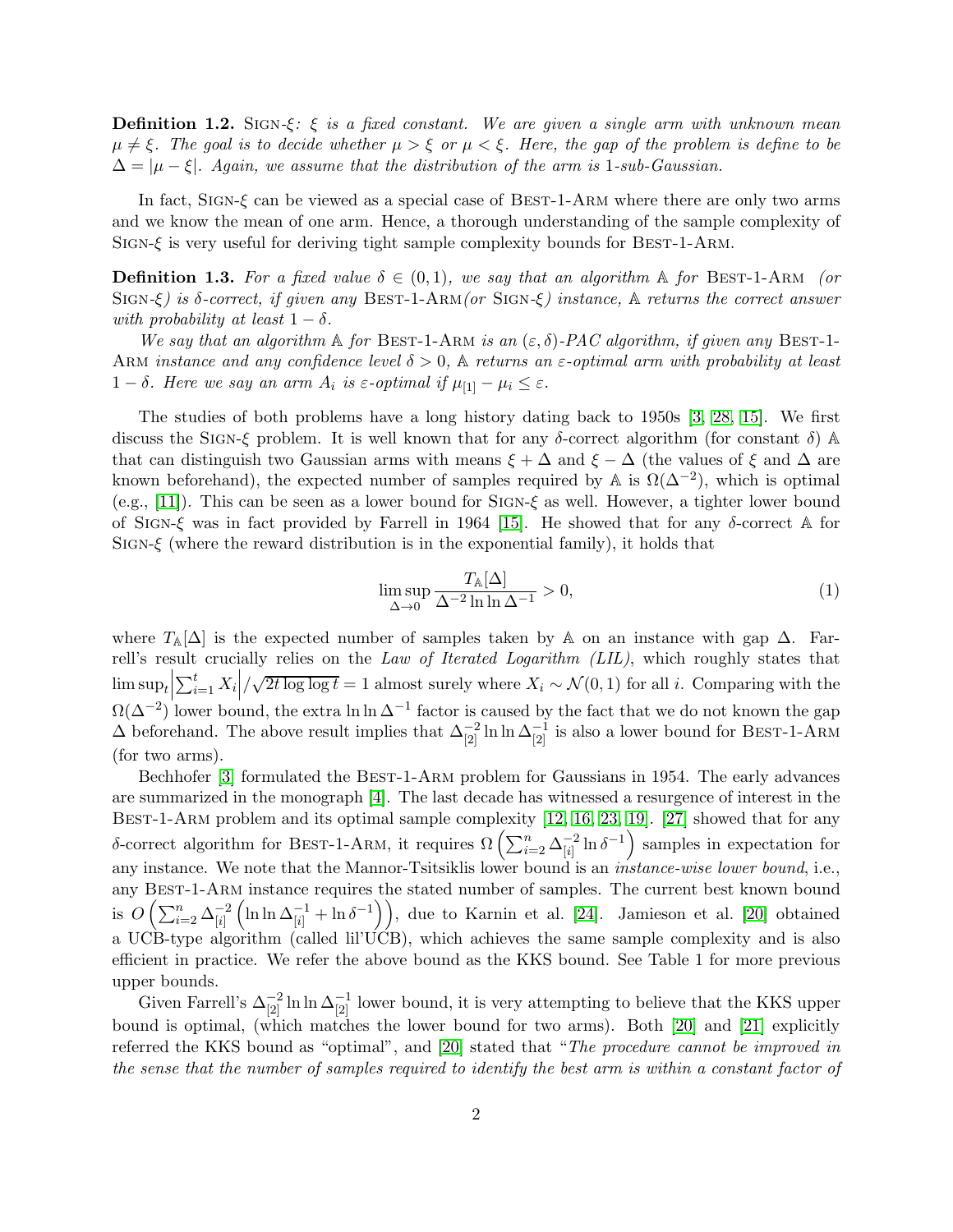| Source                                    | Sample Complexity                                                                                                                                          |
|-------------------------------------------|------------------------------------------------------------------------------------------------------------------------------------------------------------|
| Even-Dar et al. $[12]$                    | $\sum_{i=2}^{n} \Delta_{[i]}^{-2} \left( \ln \delta^{-1} + \ln n + \ln \Delta_{[i]}^{-1} \right)$                                                          |
| Gabillon et al. [16]                      | $\sum_{i=2}^{n} \Delta_{[i]}^{-2} \left( \ln \delta^{-1} + \ln \sum_{i=2}^{n} \Delta_{[i]}^{-2} \right)$                                                   |
| Jamieson et al. [19]                      | $\sum_{i=2}^{n} \Delta_{[i]}^{-2} \left( \ln \delta^{-1} + \ln \ln \left( \sum_{j=2}^{n} \Delta_{[j]}^{-2} \right) \right)$                                |
| kalyanakrishnan et al. [23]               | $\sum_{i=2}^{n} \Delta_{[i]}^{-2} \left( \ln \delta^{-1} + \ln \sum_{i=2}^{n} \Delta_{[i]}^{-2} \right)$                                                   |
| Jamieson et al. [19]                      | $\ln \delta^{-1} \cdot \left( \ln \ln \delta^{-1} \cdot \sum_{i=2}^{n} \Delta_{[i]}^{-2} + \sum_{i=2}^{n} \Delta_{[i]}^{-2} \ln \Delta_{[i]}^{-1} \right)$ |
| Karnin et al. [24], Jamieson et al. [20]  | $\sum_{i=2}^n \Delta_{[i]}^{-2} \left( \ln \delta^{-1} + \ln \ln \Delta_{[i]}^{-1} \right)$                                                                |
| This paper (Thm $2.5$ )                   | $\sum_{i=2}^n \Delta_{[i]}^{-2} \left( \ln \delta^{-1} + \ln \ln \min(n, \Delta_{[i]}^{-1}) \right) + \Delta_{[2]}^{-2} \ln \ln \Delta_{[2]}^{-1}$         |
| This paper (clustered instances) Thm B.22 | $\sum_{i=2}^n \Delta_{[i]}^{-2} \ln \delta^{-1} + \Delta_{[2]}^{-2} \ln \ln \Delta_{[2]}^{-1}$                                                             |

Table 1: Sample complexity upper bounds. We omit the big-O notations. The definition of clustered instances can be found in the supplementary material (Section [B.4\)](#page-22-0) .

a lower bound based on the law of the iterated logarithm (LIL)". However, as we will demonstrate, none of the existing lower and upper bounds are optimal and the problem is more complicated (and rich) than we expected. The KKS bound is tight only for two arms (or  $O(1)$  arms) and in the worst case sense (not instance optimal in the sense of [\[14,](#page-10-16) [1\]](#page-10-17)).

#### 1.1 Our Contributions

We need some notations to state our results formally. Let  $\{\mu_{11}, \mu_{12}, \ldots, \mu_{[n]}\}\)$  be the means of the n arms, sorted in the nondecreasing order (ties are broken in an arbitrary but consistent manner). We use  $A_{[i]}$  to denote the arm with mean  $\mu_{[i]}$ . In the BEST-1-ARM problem, we define the gap for the arm  $A_{[i]}$  to be  $\Delta_{[i]} = \mu_{[1]} - \mu_{[i]}$ , which is an important quantity to measure the sample complexity. We use A to denote an algorithm and  $T_{A}(I)$  to be the expected number of total arm pulls (i.e., samples) by A on the instance I.

#### 1.1.1 Upper Bounds

First, we consider the upper bounds for the BEST-1-ARM problem with n arms. We provide a novel algorithm which strictly improves the KKS bound, implying that it is not optimal. In particular, for any  $\delta$  < 0.1, our algorithm is  $\delta$ -correct for BEST-1-ARM and it needs at most

$$
O\Big(\Delta_{[2]}^{-2}\ln\ln\Delta_{[2]}^{-1}+\sum\nolimits_{i=2}^n\Delta_{[i]}^{-2}\ln\delta^{-1}+\sum\nolimits_{i=2}^n\Delta_{[i]}^{-2}\ln\ln\min(n,\Delta_{[i]}^{-1})\Big)
$$

samples in expectation. We can see that the improvement over KKS bound is mainly due to the third term. At first glance, the  $\ln \ln n$  factor may seem to be an artifact of either our algorithm or analysis. However, it turns out to be a fundamental quantity in the BEST-1-ARM problem, since we can also prove a  $\Omega(\sum_{i=2}^n\Delta_{[i]}^{-2}$  $\frac{-2}{[i]}$  ln ln n) lower bound (Theorem [3.1\)](#page-24-0). Moreover, the first two terms in our upper bounds are also necessary (first term due to the lower bound by [\[15\]](#page-10-6), second term due to the lower bound by [\[27\]](#page-11-3)).

Theorem [2.5](#page-17-0) has a few interesting consequences we would like to point out. For example, it is not possible to construct a class of infinite instances that requires  $\Omega(n\Delta_{[2]}^{-2}\ln\ln\Delta_{[2]}^{-1})$  samples unless  $\ln \ln \Delta_{[2]}^{-1} = O(\ln \ln n)$ . This is somewhat surprising: Consider a very basic family of instances in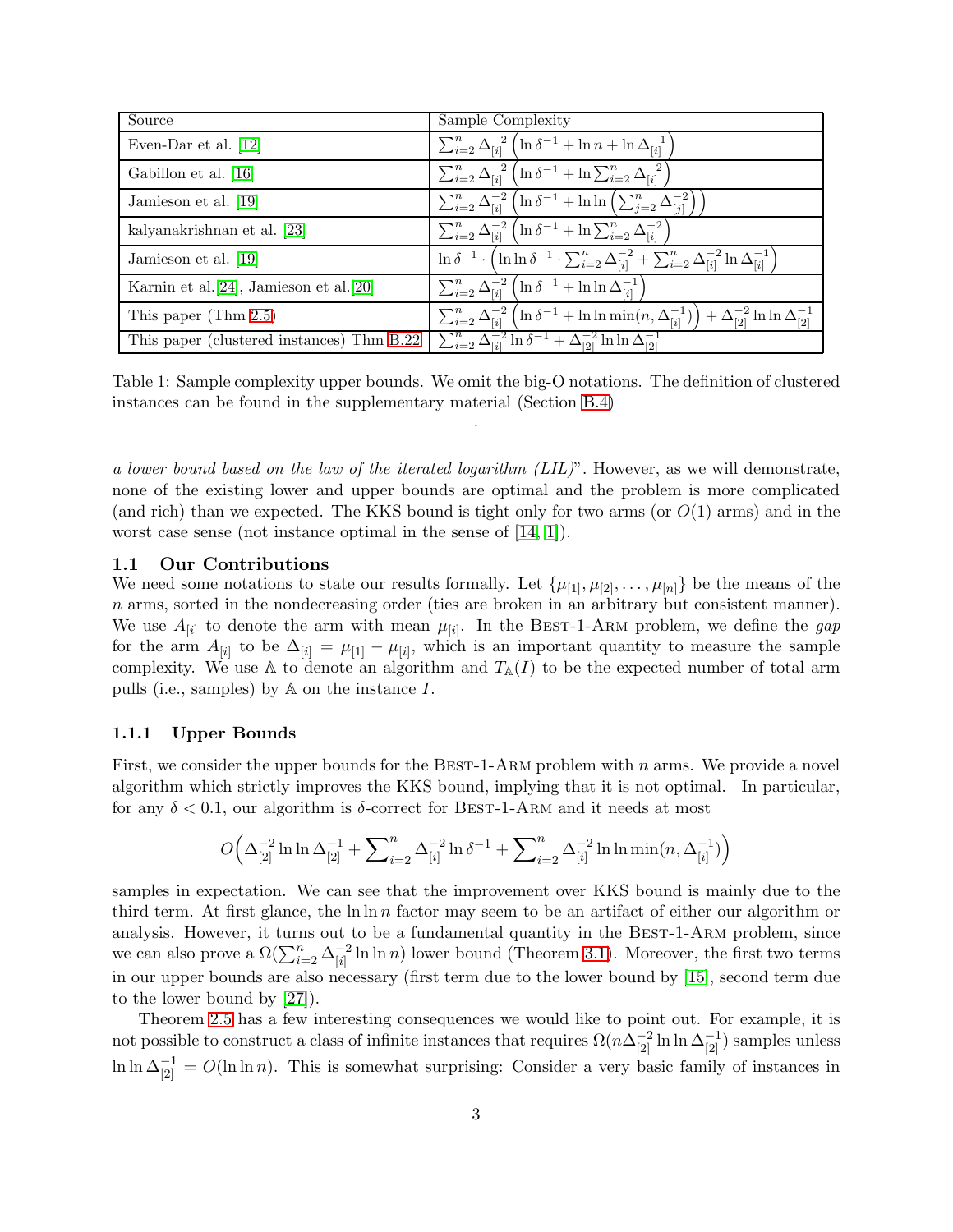this class: there are  $n-1$  arms with mean 0.5 and 1 arm with mean  $0.5+\Delta$ . The Mannor-Tsitsiklis lower bound  $\Omega(n\Delta^{-2})$  for this instance (even when  $\Delta$  is known) is in fact a directed sum-type result: roughly speaking, in order to solve BEST-1-ARM, we essentially need to solve  $n-1$  independent copies of SIGN- $\xi$  with gap  $\Delta$ . However, our upper bound in Theorem [2.5](#page-17-0) indicates that the role of  $\Delta_{[2]}$  is different from the others  $\Delta_{[i]}$ s. Hence, if we want to go beyond Mannor-Tsitsiklis, <sup>[1](#page-3-0)</sup> BEST-1-Arm can not be thought as n independent copies of Sign-ξ. In fact, from the analysis of the algorithm, we can see that the first term and the rest come from very different procedures: the first term is used for "estimating" the gap distribution and the rest for "verifying" and "eliminating" suboptimal arms.

Our algorithm can achieve an even better upper bound  $O\left(\Delta_{[2]}^{-2} \ln \ln \Delta_{[2]}^{-1} + \sum_{i=2}^{n} \Delta_{[i]}^{-2}\right)$  $\frac{-2}{[i]} \ln \delta^{-1}$ for a special but important class of instances, which we call *clustered instances*. <sup>[2](#page-3-1)</sup> See Section [B.4.](#page-22-0) Note that this bound is almost instance optimal, since it matches the Mannor-Tsitsiklis instancewise lower bound plus the 2-arm lower bound  $\Delta_{[2]}^{-2} \ln \ln \Delta_{[2]}^{-1}$ . In fact, the aforementioned instances  $(n-1)$  arms with mean 0.5 and 1 arm with mean  $(0.5 + \Delta)$  are clustered instances. Even for such basic instances, a tight bound is not known so far! After a careful examination, we find that all previous algorithms are suboptimal on the very basic examples, while our algorithm can achieve the optimal bound  $O(\Delta^{-2} \ln \ln \Delta^{-1} + n\Delta^{-2} \ln \delta^{-1}).$ 

By slightly modifying our algorithm, we can easily obtain an  $(\varepsilon, \delta)$ -PAC algorithm for BEST-1-Arm, which improves several prior works. See the supplementary material for the detailed information.

Technical Novelty of Our Algorithm: Now, we provide a high level idea of our algorithm. Our algorithm is inspired by the elegant ExpGapElim algorithm in [\[24\]](#page-10-13). In order to highlight the technical novelty of our algorithm, we provide here a very brief introduction to the  $ExpGapElim$  algorithm which runs in round. In the rth round of  $ExpGapElim$ , we first try to identify an  $\varepsilon_r$ -optimal arm  $A_r$  (where  $\varepsilon_r = O(2^{-r})$ ), using the classical PAC algorithm in [\[13\]](#page-10-18). Then, using the empirical mean of  $A_r$  as a threshold, the algorithm tries to eliminate those arms with smaller means. In fact, comparing with the previous elimination-based algorithms, such as [\[12,](#page-10-9) [13,](#page-10-18) [6\]](#page-10-19), ExpGapElim seems to be the most aggressive one, which is the main reason that ExpGapElim improves on the previous results. However, we show that ExpGapElim may be over-aggressive, and we may benefit from delaying the elimination for some rounds, if we cannot eliminate a substantial number of arms in this round. To exploit this fact, we develop a procedure called FractionTest, which, roughly speaking, can inform us about the gap distribution and decide whether or not we should do elimination in this round.

#### 1.1.2 Lower Bounds

Lower bound of Sign-ξ: First we briefly discuss our lower bound for the SIGN-ξ problem, which plays a crucial role in the lower bound reduction for Best-1-Arm.

We first emphasize that Farrell's lower bound [\(1\)](#page-1-0) is not an instance-wise lower bound.<sup>[3](#page-3-2)</sup> In particular, the lim sup in [\(1\)](#page-1-0) merely asserts that the existence of infinite number of instances that require  $\Delta^{-2}$  ln ln  $\Delta^{-2}$  samples (as  $\Delta \to 0$ ), which is not enough for our purpose (our reduction for BEST-1-ARM requires a stronger quantitative lower bound). Moreover, we note that it is impossible

<span id="page-3-0"></span><sup>1</sup> In other words, we want the lower bound to reflect the hardness caused by not knowing  $\Delta_i$ s.

<sup>&</sup>lt;sup>2</sup> We say the instances is clustered if the cardinality of the set  $\{\lfloor \ln \Delta_{[i]}^{-1}\rfloor\}_{i=2}^n$  is bounded by a constant. See Theorem [B.22](#page-23-0) for more details.

<span id="page-3-2"></span><span id="page-3-1"></span><sup>&</sup>lt;sup>3</sup> To the contrary, the bound  $\sum_i \Delta_{[i]}^{-2} \ln \delta^{-1}$  [\[27\]](#page-11-3) is an instance-wise lower bound.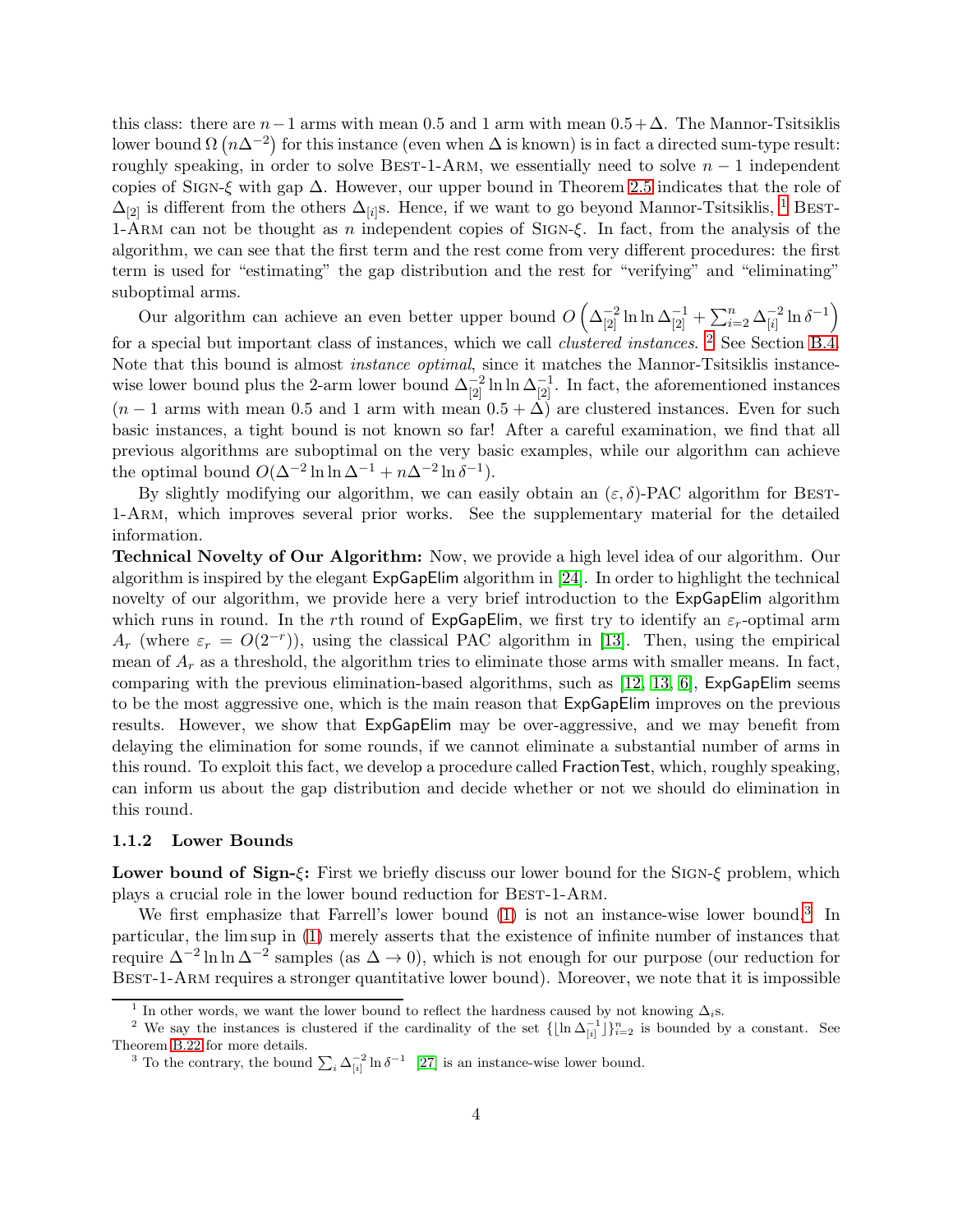to obtain an  $\Omega(\Delta^{-2} \ln \ln \Delta^{-2})$  lower bound for every instance, since we can design an algorithm that uses  $o(\Delta^{-2} \ln \ln \Delta^{-2})$  samples for infinite number of instances (see the supplementary material Section [G\)](#page-40-0).

Comparing to Farrell's lower bound, ours is a quantitative one. Let the target lower bound be  $F(\Delta) = c\Delta^{-2} \ln \ln \Delta^{-1}$ , where c is a small universal constant. For simplicity, assume that all the reward distributions are Gaussian with  $\sigma = 1$ . Let  $T_{\mathbb{A}}(\Delta) = \max(T_{\mathbb{A}}(A_{\xi+\Delta}), T_{\mathbb{A}}(A_{\xi-\Delta}))$ , in which  $A_{\xi+\Delta}$  and  $A_{\xi-\Delta}$  denote the arms with means  $\xi+\Delta$  and  $\xi-\Delta$ , respectively. For an algorithm A, if  $T_{\mathbb{A}}(\Delta) \geq F(\Delta)$ , we say  $\Delta$  is a "slow point" (or A is slow at  $\Delta$ ), otherwise, it is a "fast point". <sup>[4](#page-4-0)</sup> Roughly speaking, our lower bound asserts that for any  $\delta$ -correct algorithm for SIGN- $\xi$ , there must be slow points in almost all intervals  $[e^{-i}, e^{-i+1}], i \in \mathbb{Z}^+$ . The precise statement and the proof can be found in supplementary material (Theorem [D.1](#page-27-0) in Section [D\)](#page-27-1).

Our proof is very different from, and much simpler than the complicated proof in [\[15\]](#page-10-6). Furthermore, we note that [\[15\]](#page-10-6) assumes the reward distributions are from the exponential family, while our proof only utilizes the KL divergence between different reward distributions, which is more general and applies to non-exponential family as well.

Lower bound for Best-1-Arm: Now, we discuss our new lower bound for BEST-1-ARM. Note that our current knowledge (in particular the lower bounds of Farrell and Mannor-Tsitsiklis) does not rule out an  $O\left(\sum_{i=2}^n \Delta_{[i]}^{-2}\right)$  $\frac{-2}{[i]} \ln \delta^{-1} + \Delta_{[2]}^{-2} \ln \ln \Delta_{[2]}^{-1}$  algorithm for BEST-1-ARM. If such a result exists, it is clearly a very satisfying answer. However, we show it is impossible by by presenting an  $\Omega\left(\sum_{i=2}^n\Delta_{[i]}^{-2}\right)$  $\begin{pmatrix} -2 \\ i \end{pmatrix}$  ln ln n bound.

This is the first lower bound that surpasses  $\Omega(\sum_{i=2}^n \Delta_{[i]}^{-2})$  $\frac{-2}{[i]} \ln \delta^{-1}$  [\[27,](#page-11-3) [25\]](#page-11-4) for general BEST-1-ARM. The proof of the theorem is also interesting in its own right. We provide a nontrivial reduction from the Sign-ξ problem to the Best-1-Arm problem, and utilize our previous lower bound for Sign-ξ to obtain the desired lower bound for Best-1-Arm. More concretely, we construct a class of instances for Best-1-Arm, and show that if there is an algorithm A that can solve those instances faster than the target lower bound, we can construct an algorithm B (calling A as a subroutine) to solve a nontrivial proportion of a class of SIGN- $\xi$  instances faster than  $\Delta^{-2} \ln \ln \Delta^{-1}$  time, which leads to a contradiction to our lower bound on SIGN- $\xi$ . Note that the old lower bound in [\[15\]](#page-10-6) cannot be used here since it does not preclude the existence of such an algorithm B for Sign-ξ.

On Instance Optimality: Instance optimality ([\[14,](#page-10-16) [1\]](#page-10-17)) is arguably the strongest possible notion of optimality. Loosely speaking, an algorithm A is instance optimal if the running time of A on instance I is at most  $O(L(I))$ , where  $L(I)$  is the lower bound required to solve the instance for any algorithm. We propose an intriguing conjecture concerning the instance optimality of Best-1- ARM. The conjecture concerns the sample complexity of every BEST-1-ARM instance, and provides a concrete formula for it. Interestingly, the formula involves an entropy-like term, which we call *gap entropy*. The new  $\ln \ln n$  factor appearing in both our new upper and lower bounds is in fact a tight bound of the gap entropy. The proofs of our new results also provide strong evidence for the conjecture. The details can be found in the supplementary material.

#### 1.2 Other Related Work

Best-1-Arm: Kaufmann et al. [\[25\]](#page-11-4) provided an  $\Omega(\sum_{i=2}^n \Delta_{[i]}^{-2})$  $\frac{-2}{[i]} \ln \delta^{-1}$ ) lower bound for BEST-1-ARM, with a better constant factor than in [\[27\]](#page-11-3). Garivier and Kaufmann [\[18\]](#page-10-20) obtained a complete

<span id="page-4-0"></span>We sometimes mention the sample complexity of an algorithm and its running time interchangeably, since for all of our algorithms the running time is at most a constant times the number of samples. Hence, sometimes when we informally speak that an algorithm must be "slow", which also means it requires many samples.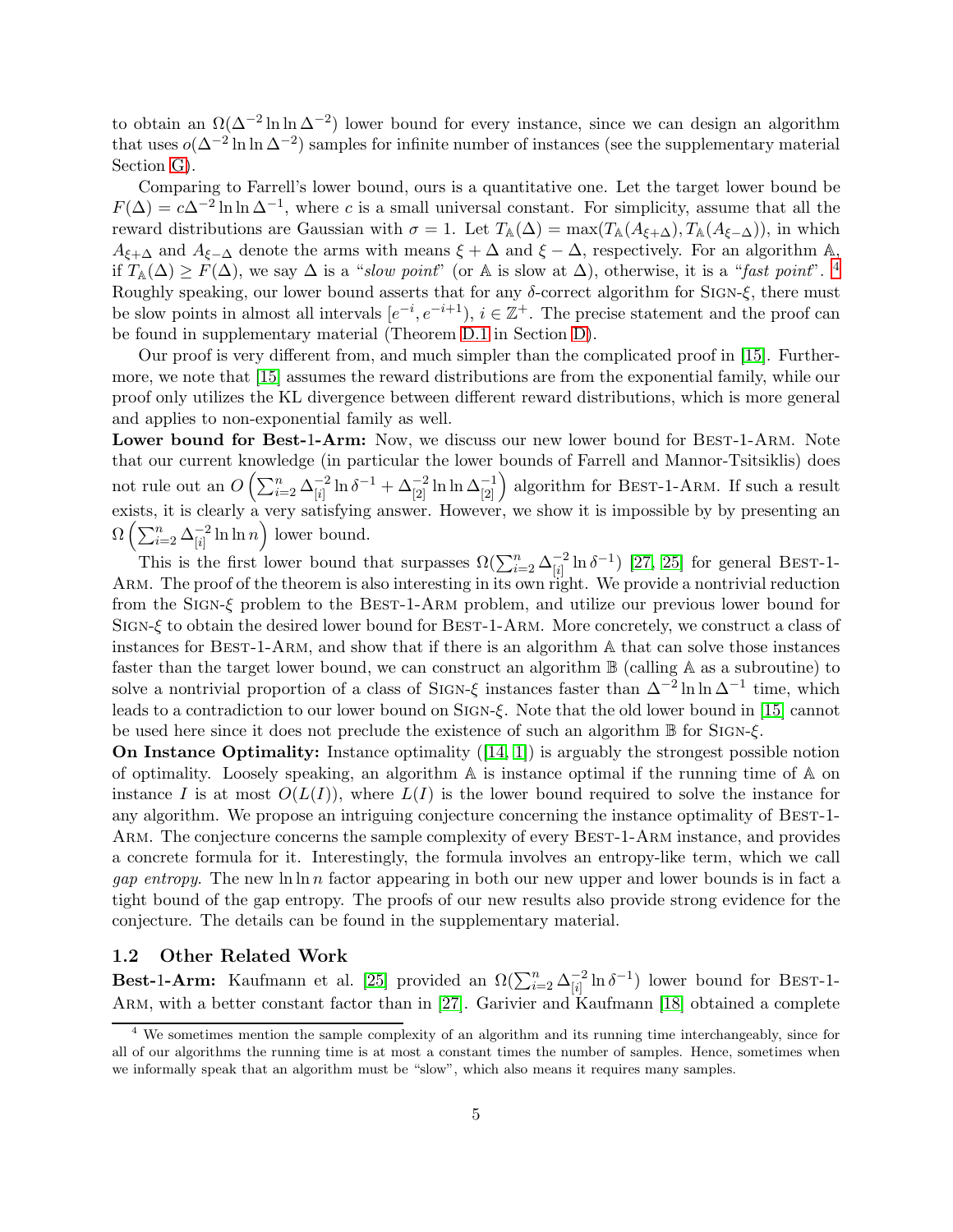resolution of the asymptotic sample complexity of BEST-1-ARM in the regime where  $\delta \to 0$  (treating  $\Delta_i$ s as fixed). However, our work focus on the regime where all  $\Delta_i$ s, and  $\delta$  are variables that can approach to 0. In fact, when we allow  $\Delta_i$  to approach to 0 and maintain  $\delta$  fixed, their lower bound is not tight.  $5$ 

**Sign-**ξ and  $\mathbf{A}/\mathbf{B}$  testing: The SIGN-ξ problem is closely related to the  $\mathbf{A}/\mathbf{B}$  testing problem in the literature, in which we have two arms with unknown means and the goal is to decide which one is larger. It is easy to see that a lower bound for SIGN- $\xi$  is also a lower bound for the the A/B testing problem. Kaufmann et al. [\[25\]](#page-11-4) studied the optimal sample complexity for the A/B testing problem. However, their focus is on the limiting behavior of the sample complexity when  $\delta \to 0$ , while we are interested in the case where the gap  $\Delta$  approaches to zero but  $\delta$  is a constant (in their case, the  $\ln \ln \Delta^{-1}$  factor is absorbed by the  $O(\ln \delta^{-1})$  factor).

**Best-k-Arm:** One natural generalization of BEST-1-ARM is the BEST- $k$ -ARM problem, which asks for the top-k arms instead of just the top-1. The Best-k-Arm problem has also been studied extensively for the last few years [\[22,](#page-10-21) [16,](#page-10-10) [17,](#page-10-22) [23,](#page-10-11) [6,](#page-10-19) [26,](#page-11-5) [30,](#page-11-1) [25\]](#page-11-4). Most lower and upper bounds for BEST-k-ARM are variants of those for BEST-1-ARM, and the bounds also depend on the gap parameters. But in this case, the gaps are typically defined to be the distance to  $\mu_{[k]}$  or  $\mu_{[k+1]}$ . Chen et al. [\[10\]](#page-10-3) and Chen et al. [\[9\]](#page-10-23) study the combinatorial pure exploration problem, which generalizes the cardinality constraint in Best-k-Arm to more general combinatorial constraints.

PAC learning: The worst case sample complexity of BEST-1-ARM in the PAC setting is also well studied. There is a matching lower and upper bounds obtained by  $\Omega(n \ln \delta^{-1}/\varepsilon^2)$  in [\[12,](#page-10-9) [13,](#page-10-18) [27\]](#page-11-3). The worst case sample complexity for BEST-k-ARM in the PAC setting has also been well studied by many authors during the last few years [\[22,](#page-10-21) [23,](#page-10-11) [30,](#page-11-1) [7\]](#page-10-4).

### 2 An Improved Upper Bound for Best-1-Arm

In this section, we present our new algorithm, which achieves the improved upper bound in Theorem [2.5.](#page-17-0) Due to space constraint, all proofs and some details are deferred to the supplementary material. Our final algorithm builds on several useful components.

1. Uniform Sampling: The first building block is the simple uniform sampling algorithm. Given two parameters  $\varepsilon$ ,  $\delta$  and a set of arms S, it takes from each arm  $a \in S$   $2\varepsilon^{-2} \ln(2 \cdot \delta^{-1})$  samples. Let  $\hat{\mu}_{[a]}$  be the empirical mean of arm a. We denote the algorithm as UniformSample( $S, \varepsilon, \delta$ ). We have the following lemma which is a simple consequence of Hoeffding's inequality.

**Lemma 2.1.** For each arm  $a \in S$ , we have that  $Pr [|\mu_{[a]} - \hat{\mu}_{[a]}| \geq \varepsilon] \leq \delta$ .

2. Median Elimination: We need the median elimination algorithm developed in [\[13\]](#page-10-18), which is a classic  $(\varepsilon, \delta)$ -PAC algorithm for BEST-1-ARM. The algorithm takes parameters  $\varepsilon, \delta > 0$  and a set S of arms, and returns an  $\varepsilon$ -optimal arm with probability  $1 - \delta$ . The algorithm runs in rounds. In each round, it samples every remaining arm a uniform number of times, and then discard half of the arms with lowest empirical mean (thus the name median elimination). It outputs the final arm that survives. We denote the procedure by MedianElim $(S, \varepsilon, \delta)$ . We use this algorithm in a black-box manner and its performance is summarized in the following lemma.

<span id="page-5-0"></span><sup>&</sup>lt;sup>5</sup> Their lower bound is of the form  $T^*(I) \cdot \ln \delta^{-1}$  for instance I (see [\[18\]](#page-10-20) for the definition of  $T^*$ ). In fact, we can see  $T^*(I)$  is upper bounded by  $O(\sum_{i=2}^n \Delta_{[i]}^{-2})$  by existing upper bounds. When  $\delta$  is some constant, by our new lower bound Theorem [3.1,](#page-24-0)  $\Omega(\sum_{i=2}^n \Delta_{[i]}^{-2} \ln {\delta}^{-1})$  is not tight.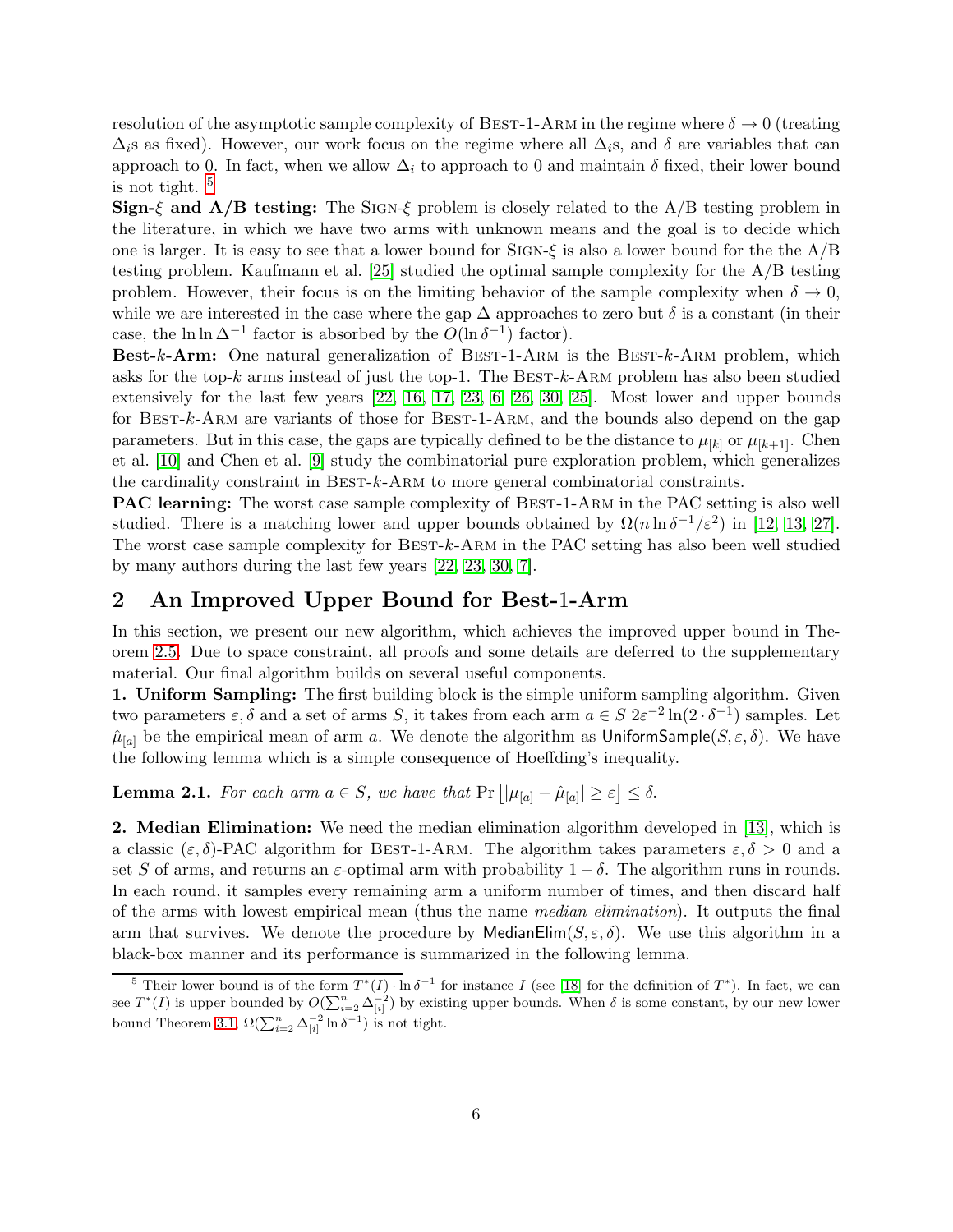**Lemma 2.2.** Let  $\mu_{[1]}$  be the maximum mean value. MedianElim( $S, \epsilon, \delta$ ) returns an  $\epsilon$ -optimal arm (i.e., with mean at least  $\mu_{11} - \varepsilon$ ) with probability at least  $1 - \delta$ , using a budget of at most  $O(|S|\log(1/\delta)/\varepsilon^2)$  samples.

3. Fraction test: FractionTest is a simple estimation procedure, which can be used to gain some information about the distribution of the arms. It plays a key role in the final algorithm. The algorithm takes six parameters  $(S, c_l, c_r, \delta, t, \varepsilon)$ , where S is the set of arms,  $\delta$  is the confidence level,  $c_l < c_r$  are real numbers called *range parameters*,  $t \in (0,1)$  is the threshold, and  $\varepsilon$  is a small positive constant. Typically,  $c_l$  and  $c_r$  are very close. The goal of the algorithm, roughly speaking, is to distinguish whether there are still many arms in S which have small means (w.r.t.  $c_r$ ) or the majority of arms already have large means (w.r.t.  $c_l$ ).

The algorithm runs in  $\ln(2 \cdot \delta^{-1})(\epsilon/3)^{-2}/2$  iterations. In each iteration, it samples an arm  $a_i$ uniformly from S, and takes  $O(\ln \varepsilon^{-1}(c_r-c_l)^{-2})$  independent samples from  $a_i$ . Then, we maintain a counter cnt which is initially 0, and counts the fraction of iterations in which the empirical mean of  $a_i$  is smaller than  $(c_l + c_r)/2$ . If the fraction is larger than t, the algorithm returns True. Otherwise, it returns False.

For ease of notation, we define  $S^{\geq c} := \{\mu_{[a]} \geq c \mid a \in S\}$ , i.e., all arms in S with means at least c. Similarly, we can define  $S^{>c}, S^{\leq c}$  and  $S^{.$ 

**Lemma 2.3.** Suppose  $\varepsilon < 0.1$  and  $t \in (\varepsilon, 1 - \varepsilon)$ . With probability  $1 - \delta$ , the following hold:

• If Fraction Test outputs True, then  $|S^{>c_r}| < (1-t+\varepsilon)|S|$  (or equivalently  $|S^{\leq c_r}| > (t-\varepsilon)|S|$ ).

• If Fraction Test outputs False, then  $|S^{< c_l}| < (t + \varepsilon)|S|$  (or equivalently  $|S^{\geq c_l}| > (1 - t - \varepsilon)|S|$ ). Moreover, the number of samples taken by the algorithm is  $O(\ln \delta^{-1} \varepsilon^{-2} \Delta^{-2} \ln \varepsilon^{-1})$ , in which  $\Delta =$  $c_r - c_l$ . If  $\varepsilon$  is a fixed constant, then the number of samples is simply  $O(\ln \delta^{-1} \Delta^{-2})$ .

4. Eliminating arms: The last ingredient is an elimination procedure, which can be used to eliminate most arms below a given threshold. The procedure takes four parameters  $(S, c_l, c_r, \delta)$  as input, where S is a set of arms,  $c_l < c_r$  are the range parameters, and  $\delta$  is the confidence level. It outputs a subset of S and guarantees that upon termination, most of the remaining arms have means at least  $c_l$  with probability  $1 - \delta$ .

Now, we describe the procedure Elimination which runs in iterations. It maintains the current set  $S_r$  of arms, which is initially S. In each iteration, it first applies  $\mathsf{FractionTest}(S_r, c_l, c_m, \delta_r, 0.075, 0.025)$ on  $S_r$ , where  $c_m = (c_r + c_r)/2$ . If FractionTest returns True, which means that there are at least 5% fraction of arms with means smaller than  $c_m$  in  $S_r$ , we sample all arms in  $S_r$  uniformly by calling UniformSample( $S_r$ ,  $(c_r - c_m)/2$ ,  $\delta_r$ ) where  $\delta_r = \delta/(10 \cdot 2^r)$ , and retain those with empirical means at least  $(c_m + c_r)/2$ . If FractionTest returns False (meaning that 90% arms have means at least  $c_l$ ) the algorithm terminates and returns the remaining arms. The guarantee of Elimination is summarized in the following lemma.

**Lemma 2.4.** Suppose  $\delta < 0.1$ . Let  $S' =$  Elimination( $S, c_l, c_r, \delta$ ). Let  $A_1$  be the best arm among  $S$ , with mean  $\mu_{[A_1]} \geq c_r$ . Then with probability at least  $1 - \delta$ , the following statements hold 1.  $A_1 \in S'$  (the best arm survives);

2.  $|S^{\prime \leq c_l}| < 0.1|S^{\prime}|$  (only a small fraction of arms have means less than  $c_l$ );

3. The number of samples is  $O(|S|\ln \delta^{-1}\Delta^{-2})$ , in which  $\Delta = c_r - c_l$ .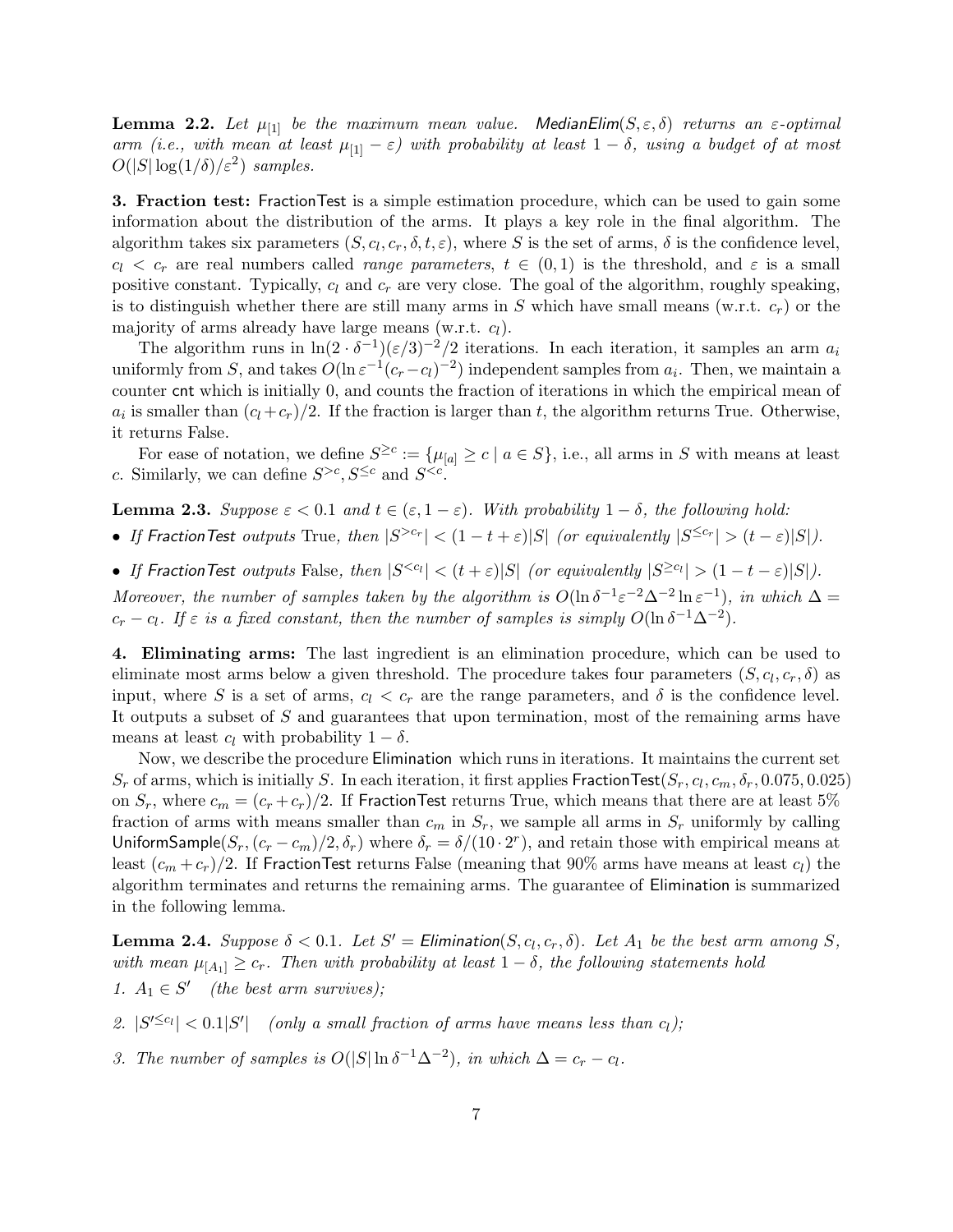**Our Final Algorithm DistrBasedElim:** Now, everything is ready to describe our algorithm DistrBasedElim for Best-1-Arm. We provide a high level description here. All detailed parameters can be found in Algorithm [1.](#page-7-0) The algorithm runs in rounds. It maintains the current set  $S_r$  of arms. Initially,  $S_1$  is the set of all arms S. In round r, the algorithm tries to eliminate a set of suboptimal arms, while makes sure the best arm is not eliminated. First, it applies the MedianElim procedure to find an  $\varepsilon_r/4$ -optimal arm, where  $\varepsilon_r = 2^{-r}$ . Suppose it is  $a_r$ . Then, we take a number of samples from  $a_r$  to estimate its mean (denote the empirical mean by  $\hat{\mu}_{[a_r]}$ ). Unlike previous algorithms in [\[12,](#page-10-9) [24\]](#page-10-13), which eliminates either a fixed fraction of arms or those arms with mean much less than  $a_r$ , we use a FractionTest to see whether there are many arms with mean much less than  $a_r$ . If it returns True, we apply the Elimination procedure to eliminate those arms (for the purpose of analysis, we need to use MedianElim again, but with a tighter confidence level, to find an  $\varepsilon_r/4$ -optimal arm  $b_r$ ). If it returns False, the algorithm decides that it is not judicious to do elimination in this round (since we need to spend a lot of samples, but only discard very few arms, which is wasteful), and simply sets  $S_{r+1}$  to be  $S_r$ , and then proceeds to the next round.

#### <span id="page-7-0"></span>Algorithm 1: DistrBasedElim $(S, \delta)$

```
1 \; h \leftarrow 12 S_1 \leftarrow S3 for r = 1 to +\infty do
  4 if |S_r| = 1 then
  \mathbf{5} Return the only arm in S_r6 \varepsilon_r \leftarrow 2^{-r}7 \delta_r \leftarrow \delta / 50r^28 a_r \leftarrow \text{MedianElim}(S_r, \varepsilon_r/4, 0.01).<br>9 \hat{\mu}_{[a_1]} \leftarrow \text{UniformSample}(\{a_r\}, \varepsilon_r/4)\hat{\mu}_{[a_r]} \leftarrow UniformSample(\{a_r\}, \varepsilon_r/4, \delta_r)10 if FractionTest(S_r, \hat{\mu}_{[a_r]} - 1.5\varepsilon_r, \hat{\mu}_{[a_r]} - 1.25\varepsilon_r, \delta_r, 0.4, 0.1) then
11 \delta_h \leftarrow \delta/50h^212 b_r \leftarrow \text{MedianElim}(S_r, \varepsilon_r/4, \delta_h)<br>
13 \hat{\mu}_{\text{BL-1}} \leftarrow \text{UniformSample}(\{b_r\}, \varepsilon_r)\hat{\mu}_{[b_r]} \leftarrow \textsf{UniformSample}(\{b_r\}, \varepsilon_r/4, \delta_h)14 \begin{array}{|c|c|} \hline \end{array} \begin{array}{|c|c|} \hline \end{array} \begin{array}{c} S_{r+1} \leftarrow \textsf{Elimination}(S_r, \hat{\mu}_{[b_r]} - 0.5\varepsilon_r, \hat{\mu}_{[b_r]} - 0.25\varepsilon_r, \delta_h) \hline \end{array}15 \vert \vert \vert h \leftarrow h + 116 else
17 S_{r+1} \leftarrow S_r
```
**Theorem 2.5.** For any  $\delta$  < 0.1, there is a  $\delta$ -correct algorithm for BEST-1-ARM which needs at most  $O\left(\Delta_{[2]}^{-2} \ln \ln \Delta_{[2]}^{-1} + \sum_{i=2}^n \Delta_{[i]}^{-2}\right)$  $\frac{-2}{[i]} \ln \delta^{-1} + \sum_{i=2}^n \Delta^{-2}_{[i]}$  $\frac{-2}{[i]} \ln \ln \min(n, \Delta^{-1}_{[i]}$  $\binom{-1}{[i]}$  samples in expectation.

It is not difficult to verify that DistrBasedElim returns the best arm with probability at least  $1 - \delta$ . However, the analysis of the running time of our algorithm is much more challenging. The rough idea is to consider the number of arms in each interval  $U^s = \{a \mid 2^{-s} \leq \Delta_{[a]} < 2^{-s+1}\}\$  and see how it changes in very round. When we execute Elimination in round  $r$ , we can eliminate a substantial fraction or arms in  $U^1, \ldots, U^r$ . However, there are still some remaining and we need to keep track of them over the ensuing rounds. For that purpose, we need to carefully choose a potential function to amortize the costs over different iterations.

Our algorithm can achieve an even better upper bound  $O\left(\Delta_{[2]}^{-2} \ln \ln \Delta_{[2]}^{-1} + \sum_{i=2}^n \Delta_{[i]}^{-2}\right)$  $\frac{-2}{[i]} \ln \delta^{-1}$  for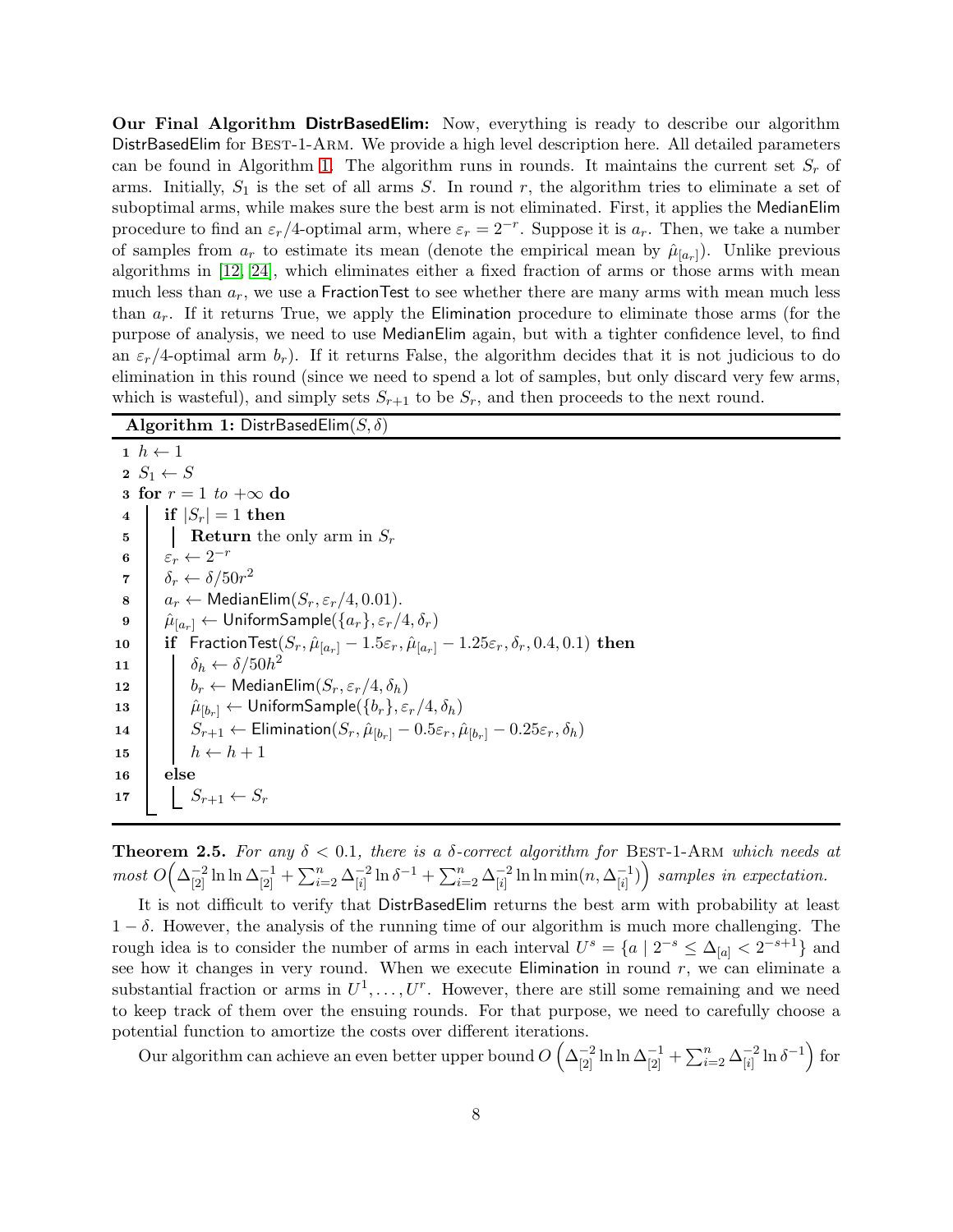clustered instances. Furthermore, by slightly modifying the algorithm, we can obtain an improved  $(\varepsilon, \delta)$ -PAC algorithm for BEST-1-ARM. See the supplementary material.

### 3 A New Lower Bound for Best-1-Arm

In this section, we provide a sketch proof of the following new lower bound for BEST-1-ARM. From now on,  $\delta$  is a fixed constant such that  $0 < \delta < 0.005$ . Throughout this section, we assume the distributions of all the arms are Gaussian with variance 1.

**Theorem 3.1.** There exist constants  $c, c_1 > 0$  and  $N \in \mathbb{N}$  such that, for any  $\delta < 0.005$  and any  $\delta$ -correct algorithm  $\mathbb{A}$ , and any  $n \geq N$ , there exists an n arms instance I such that  $T_{\mathbb{A}}[I] \geq$  $c \cdot \sum_{i=2}^n \Delta_{[i]}^{-2}$  $\frac{-2}{[i]} \ln \ln n$ . Furthermore,  $\Delta^{-2}_{[2]} \ln \ln \Delta^{-1}_{[2]} < \frac{c_1}{\ln n} \cdot \sum_{i=2}^n \Delta^{-2}_{[i]}$  $\frac{-2}{[i]} \ln \ln n$ .

The second statement of the theorem says that  $\sum_{i=2}^{n} \Delta_{[i]}^{-2}$  $\frac{-2}{[i]} \ln \ln n$  dominates the 2-arm lower bound  $\Delta_{[2]}^{-2} \ln \ln \Delta_{[2]}^{-1}$  (so that the theorem is not vacant). In order to prove Theorem [3.1,](#page-24-0) we need a new lower bound for SIGN-ξ to serve as the basis for our reduction to BEST-1-ARM. Let A' denote an algorithm for SIGN- $\xi$ ,  $A_{\mu}$  be an arm with mean  $\mu$  (i.e., with distribution  $\mathcal{N}(\mu, 1)$ ), and we define  $T_{\mathbb{A}'(\Delta) = \max(T_{\mathbb{A}'}(A_{\xi+\Delta}), T_{\mathbb{A}'}(A_{\xi-\Delta}))$ . Then we have the following new lower bound for SIGN- $\xi$ . The proof is deferred to the supplementary material (Section [D\)](#page-27-1).

**Lemma 3.2.** For any  $\delta'$ -correct algorithm  $\mathbb{A}'$  for SIGN- $\xi$  with  $\delta' \leq 0.01$ , there exist constants  $N_0 \in \mathbb{N}$  and  $c_1 > 0$  such that for all  $N \ge N_0$ ,  $|\{T_{\mathbb{A}'}(\Delta) < c_1 \cdot \Delta^{-2} \ln N \mid \Delta = 2^{-i}, i \in [0, N]\}| \le$  $0.1(N-1)$ .

*Proof of Theorem [3.1.](#page-24-0)* (sketch) Without loss of generality, we can assume  $N_0$  in Lemma [3.2](#page-24-1) is an even integer, and  $N_0 > 10$  such that  $2 \cdot 4^{N_0} \ge \frac{4}{3}$  $\frac{4}{3} \cdot 4^{N_0} + N_0 + 2$ . Let  $N = 2 \cdot 4^{N_0}$ . For every  $n \ge N$ , we pick the largest even integer m such that  $2 \cdot 4^m \le n$ . Consider the following BEST-1-ARM instance I<sub>init</sub> with n arms: (1) There is a single arm with mean  $\xi$ . (2) For each  $k \in [0, m]$ , there are  $4^{m-k}$ arms with mean  $\xi - 2^{-k}$ . (3) There are  $n - \sum_{k=0}^{m} 4^{k} - 1$  arms with mean  $\xi - 2$ .

Now we define a class of BEST-1-ARM instances  $\{I_S\}$  where each  $S \subseteq \{0, 1, \ldots, m\}$ . Each  $I_S$ is formed as follows: for every  $k \in S$ , we add one more arm with mean  $\xi - 2^{-k}$  to  $I_{\text{init}}$ ; finally we remove |S| arms with mean  $\xi - 2$  (by our choice of m there are enough such arms to remove). Obviously, there are still n arms in every instance  $I<sub>S</sub>$ .

For a BEST-1-ARM instance I, let  $n(I)$  be the number of arms in I, and  $\Delta_{[i]}(I)$  be the gap  $\Delta_{[i]}$ according to I. We denote  $\mathcal{H}(I) = \sum_{i=2}^{n(I)} \Delta_{[i]}(I)^{-2}$ . Now we claim that for any  $\delta$ -correct algorithm A for BEST-1-ARM, there must exist an instance  $I_S$  such that  $T_{A_{\text{perm}}}(I_S) > c \cdot \mathcal{H}(I_S) \cdot \ln m =$  $\Omega(H(I_S) \ln \ln n)$ , for some universal constant  $c > 0$ , where  $\mathbb{A}_{\text{perm}}$  first randomly permutes the arms and then simulates A.

Suppose for contradiction that there exists a  $\delta$ -correct A such that  $T_{\mathbb{A}_{\text{perm}}}(I_S) \leq c \cdot \mathcal{H}(I_S) \cdot \ln m$ for all S. Let  $U = \{I_S | |S| = m/2\}$ ,  $V = \{I_S | |S| = m/2 + 1\}$  be two sets of BEST-1-ARM instances. Notice that  $|U| = |V| = \binom{m+1}{m/2}$  (since m is even).

Fix  $S \in U$ . Consider the problem SIGN- $\xi$ , in which the given instance is a single arm A with unknown mean  $\mu$ , and we would like to decide whether  $\mu > \xi$  or  $\mu < \xi$ . Now, we construct an algorithm  $\mathbb{A}_S$  for SIGN- $\xi$ . First consider the following two algorithms for SIGN- $\xi$ , which call  $\mathbb{A}_{\text{perm}}$ as a subprocedure. (1)  $\mathbb{A}_{S}^1$ : We first create a BEST-1-ARM instance instance  $I_{\text{new}}$  by replacing one arm with mean  $\xi - 2$  in  $I_S$  with A. Then run A<sub>perm</sub> on  $I_{\text{new}}$ . We output  $\mu > \xi$  if A<sub>perm</sub> selects A as the best arm. Otherwise, we output  $\mu < \xi$ . (2)  $\mathbb{A}_{S}^2$ : We first construct an artificial arm  $A_{\text{new}}$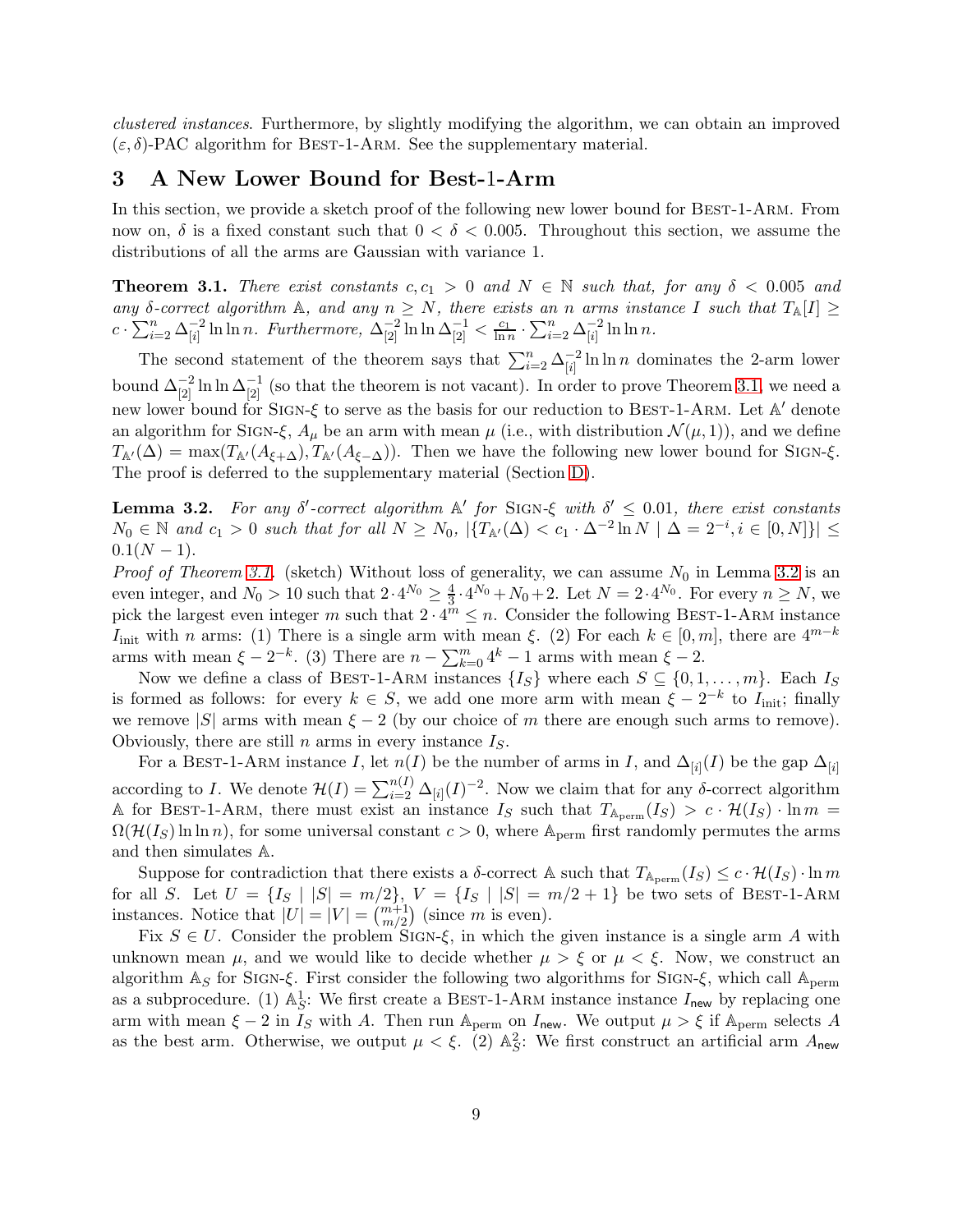with mean  $2\xi - \mu$  from A. <sup>[6](#page-9-0)</sup> Create a BEST-1-ARM instance  $I_{\text{new}}$  by replacing one arm with mean  $\xi - 2$  in  $I_S$  with  $A_{\text{new}}$ . Then run  $A_{\text{perm}}$  on  $I_{\text{new}}$ . We output  $\mu < \xi$  if  $A_{\text{perm}}$  selects  $A_{\text{new}}$  as the best arm. Otherwise, we output  $\mu > \xi$ . As simulates  $\mathbb{A}^1_{\xi}$  and  $\mathbb{A}^2_{\xi}$  simultaneously: Each time it takes a sample from the input arm, and feeds it to both  $\mathbb{A}_{S}^{\overline{1}}$  and  $\mathbb{A}_{S}^{\overline{2}}$ . If  $\mathbb{A}_{S}^{1}$  ( $\mathbb{A}_{S}^{2}$  resp.) terminates first, it returns the output of  $\mathbb{A}_{S}^{1}$  ( $\mathbb{A}_{S}^{2}$  resp.). It is not hard to see that  $\mathbb{A}_{S}$  is  $2\delta$ -correct for SIGN- $\xi$ .

Now we analyze the expected total number of samples taken by  $\mathbb{A}_S$  on arm A with mean  $\mu$  and gap  $\Delta = |\xi - \mu| = 2^{-k}$ . Suppose  $k \notin S$ . A key observation is the following: if  $\mu < \xi$ , then the instance constructed in  $\mathbb{A}^1_S$  is exactly  $I_{S\cup\{k\}}$ ; otherwise  $\mu > \xi$ , since  $2\xi-(\xi+\Delta) = \xi-\Delta = \xi-2^{-k}$ , the instance constructed in  $\mathbb{A}_{S}^{2}$  is exactly  $I_{S\cup\{k\}}$ . Hence,  $T_{\mathbb{A}_{S}}(A) \leq \min(T_{\mathbb{A}_{S}^{1}}(A), T_{\mathbb{A}_{S}^{2}}(A)) \leq a_{S\cup\{k\}}^{k} \cdot 4^{k}$ , where  $a_S^k$  is so defined that  $a_S^k \cdot 4^k$  is the expected number of samples taken from an arm with gap  $2^{-k}$  by  $\mathbb{A}_{\text{perm}}(I_S)$ .

Moreover, since  $T_{A_{\text{perm}}}(I_S) \leq c \cdot \mathcal{H}(I_S) \cdot \ln m$  for all S, we can show that for any S, there are at most 0.1 fraction of elements in  $\{a_S^k\}_{k=0}^m$  satisfying  $a_S^k \ge c_1 \cdot \ln m$  (letting  $c = c_1/30$  will suffice). Intuitively, this implies  $T_{\mathbb{A}_S}(A) \leq c_1 4^k \ln m$  from for  $\Delta = 2^{-k}, k \in [0, m]$ . Indeed, by a careful counting argument, we can show that there exists an  $S \in U$  such that  $\{T_{\mathbb{A}_S}(\Delta) < c_1 \cdot \Delta^{-2} \ln m \}$  $\Delta = 2^{-i}, i \in [0, m]$ } ≥ 0.4(*m* + 1), which is a contradiction to Lemma [3.2.](#page-24-1)

### 4 Concluding Remarks

The most interesting open problem from this paper is to obtain an almost instance optimal algorithm for Best-1-Arm, in particular to prove (or disprove) Conjecture [E.4.](#page-32-0) Note that for the clustered instances, and the instances where the gap entropy is  $\Omega(\ln \ln n)$ , we already have such an algorithm. Our techniques may be helpful for obtaining better bounds for the BEST-k-ARM problem, or even the combinatorial pure exploration problem. In an ongoing work, we already have some partial results on applying some of the ideas in this paper to obtain improved upper and lower bounds for  $BEST-k-ARM$ .

<span id="page-9-0"></span><sup>&</sup>lt;sup>6</sup>That is, whenever the algorithm pulls  $A_{\text{new}}$ , we pull A to get a reward r, and return  $2\xi - r$  as the reward for A<sub>new</sub>. Note although we do not know  $\mu$ , A<sub>new</sub> is clearly an arm with mean  $2\xi - \mu$ .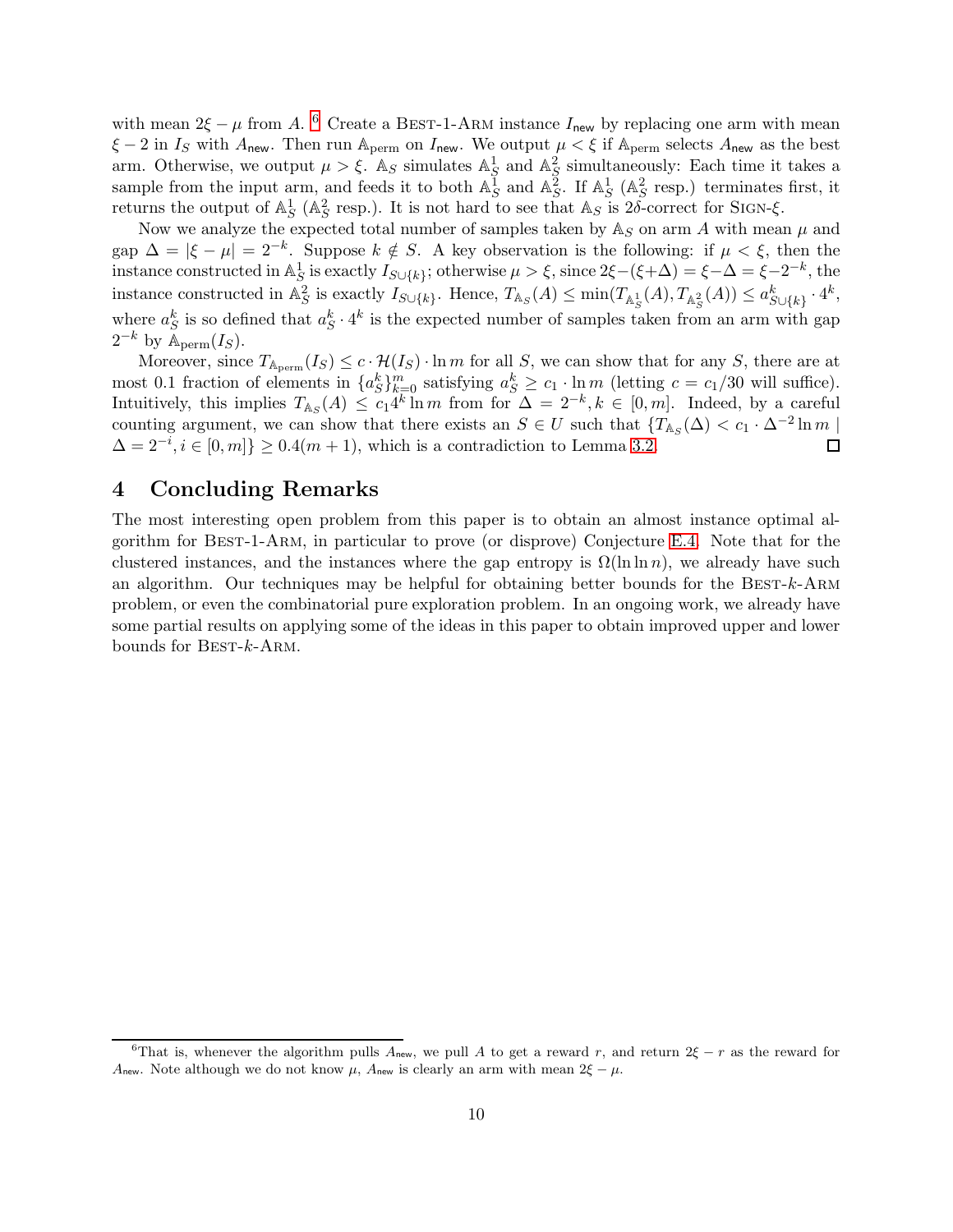### <span id="page-10-17"></span>References

- <span id="page-10-2"></span>[1] P. Afshani, J. Barbay, and T. M. Chan. Instance-optimal geometric algorithms. In FOCS, 2009.
- <span id="page-10-5"></span>[2] J.-Y. Audibert and S. Bubeck. Best arm identification in multi-armed bandits. In COLT, 2010.
- <span id="page-10-8"></span>[3] R. E. Bechhofer. A single-sample multiple decision procedure for ranking means of normal populations with known variances. The Annals of Mathematical Statistics, pages 16–39, 1954.
- <span id="page-10-1"></span>[4] R. E. Bechhofer, J. Kiefer, and M. Sobel. Sequential identification and ranking procedures: with special reference to Koopman-Darmois populations, volume 3. University of Chicago Press, 1968.
- <span id="page-10-19"></span>[5] S. Bubeck and N. Cesa-Bianchi. Regret analysis of stochastic and nonstochastic multi-armed bandit problems. arXiv preprint arXiv:1204.5721, 2012.
- <span id="page-10-4"></span>[6] S. Bubeck, T. Wang, and N. Viswanathan. Multiple identifications in multi-armed bandits.  $arXiv$ preprint arXiv:1205.3181, 2012.
- <span id="page-10-0"></span>[7] W. Cao, J. Li, Y. Tao, and Z. Li. On top-k selection in multi-armed bandits and hidden bipartite graphs. In NIPS, pages 1036–1044, 2015.
- <span id="page-10-23"></span>[8] N. Cesa-Bianchi and G. Lugosi. Prediction, learning, and games. Cambridge university press, 2006.
- <span id="page-10-3"></span>[9] L. Chen, A. Gupta, and J. Li. Pure exploration of multi-armed bandit under matroid constraints. In COLT, 2016.
- <span id="page-10-7"></span>[10] S. Chen, T. Lin, I. King, M. R. Lyu, and W. Chen. Combinatorial pure exploration of multi-armed bandits. In NIPS, pages 379–387, 2014.
- <span id="page-10-9"></span>[11] H. Chernoff. Sequential Analysis and Optimal Design. SIAM, 1972.
- <span id="page-10-18"></span>[12] E. Even-Dar, S. Mannor, and Y. Mansour. Pac bounds for multi-armed bandit and markov decision processes. In COLT, pages 255–270. Springer, 2002.
- <span id="page-10-16"></span>[13] E. Even-Dar, S. Mannor, and Y. Mansour. Action elimination and stopping conditions for the multiarmed bandit and reinforcement learning problems. JMLR, 7:1079–1105, 2006.
- <span id="page-10-6"></span>[14] R. Fagin, A. Lotem, and M. Naor. Optimal aggregation algorithms for middleware. JCSS, 2003.
- <span id="page-10-10"></span>[15] R. Farrell. Asymptotic behavior of expected sample size in certain one sided tests. The Annals of Mathematical Statistics, pages 36–72, 1964.
- <span id="page-10-22"></span>[16] V. Gabillon, M. Ghavamzadeh, and A. Lazaric. Best arm identification: A unified approach to fixed budget and fixed confidence. In NIPS, pages 3212–3220, 2012.
- <span id="page-10-20"></span>[17] V. Gabillon, M. Ghavamzadeh, A. Lazaric, and S. Bubeck. Multi-bandit best arm identification. In NIPS, pages 2222–2230, 2011.
- <span id="page-10-12"></span>[18] A. Garivier and E. Kaufmann. Optimal best arm identification with fixed confidence. In COLT, arXiv preprint arXiv:1602.04589, 2016.
- <span id="page-10-14"></span>[19] K. Jamieson, M. Malloy, R. Nowak, and S. Bubeck. On Finding the Largest Mean Among Many. ArXiv preprint arXiv:1306.3917, 2013.
- <span id="page-10-15"></span>[20] K. Jamieson, M. Malloy, R. Nowak, and S. Bubeck. lil'ucb: An optimal exploration algorithm for multi-armed bandits. COLT, 2014.
- <span id="page-10-21"></span>[21] K. Jamieson and R. Nowak. Best-arm identification algorithms for multi-armed bandits in the fixed confidence setting. In CISS, pages 1–6. IEEE, 2014.
- [22] S. Kalyanakrishnan and P. Stone. Efficient selection of multiple bandit arms: Theory and practice. In ICML), pages 511–518, 2010.
- <span id="page-10-11"></span>[23] S. Kalyanakrishnan, A. Tewari, P. Auer, and P. Stone. Pac subset selection in stochastic multi-armed bandits. In ICML, pages 655–662, 2012.
- <span id="page-10-13"></span>[24] Z. Karnin, T. Koren, and O. Somekh. Almost optimal exploration in multi-armed bandits. In ICML, pages 1238–1246, 2013.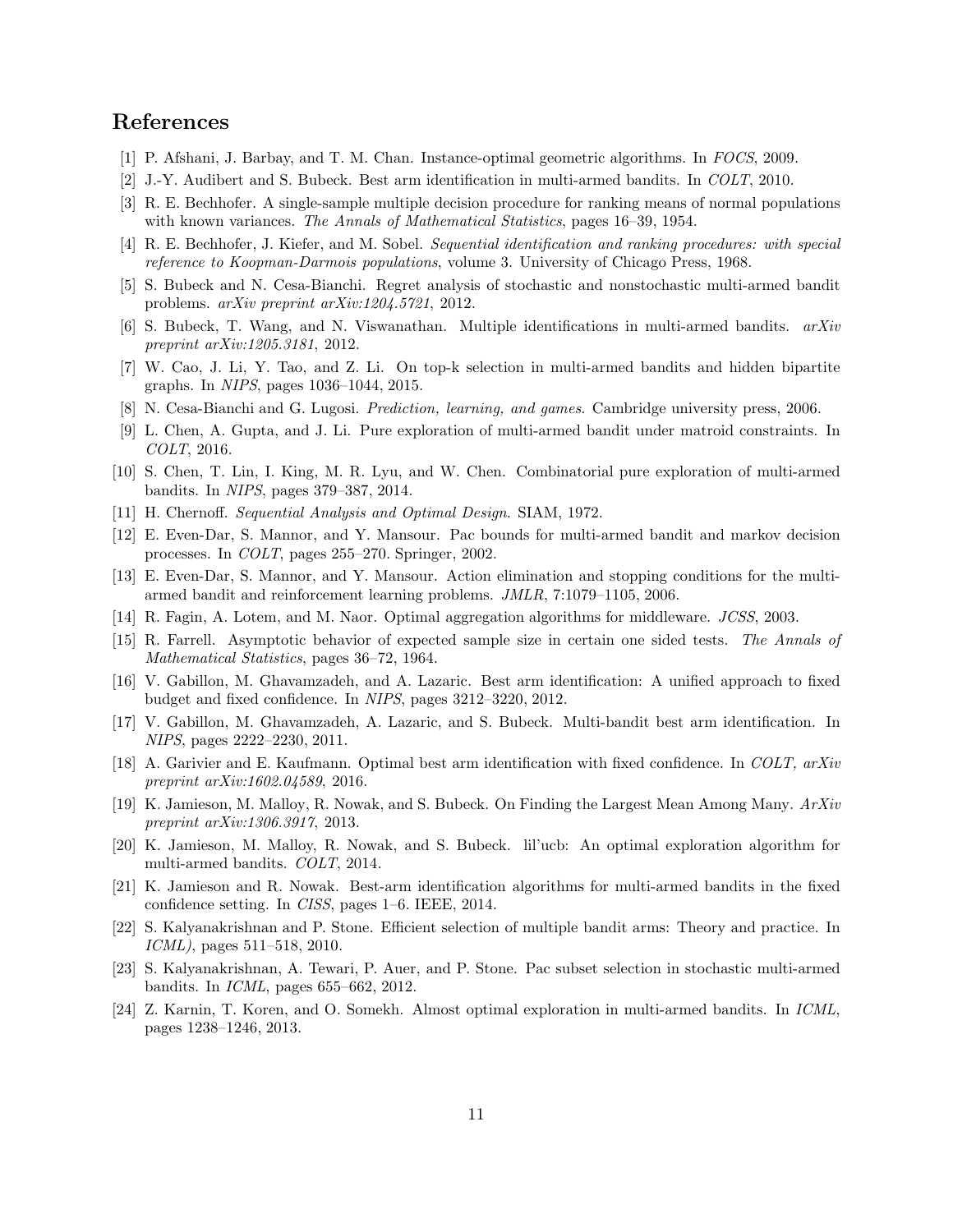- <span id="page-11-5"></span><span id="page-11-4"></span>[25] E. Kaufmann, O. Cappé, and A. Garivier. On the complexity of best arm identification in multi-armed bandit models. arXiv preprint arXiv:1407.4443, 2014.
- <span id="page-11-3"></span>[26] E. Kaufmann and S. Kalyanakrishnan. Information complexity in bandit subset selection. In COLT, 2013.
- <span id="page-11-2"></span>[27] S. Mannor and J. N. Tsitsiklis. The sample complexity of exploration in the multi-armed bandit problem. JMLR, 5:623–648, 2004.
- <span id="page-11-0"></span>[28] E. Paulson. A sequential procedure for selecting the population with the largest mean from k normal populations. The Annals of Mathematical Statistics, pages 174–180, 1964.
- <span id="page-11-1"></span>[29] H. Robbins. Some aspects of the sequential design of experiments. In Herbert Robbins Selected Papers, pages 169–177. Springer, 1985.
- [30] Y. Zhou, X. Chen, and J. Li. Optimal pac multiple arm identification with applications to crowdsourcing. In ICML, pages 217–225, 2014.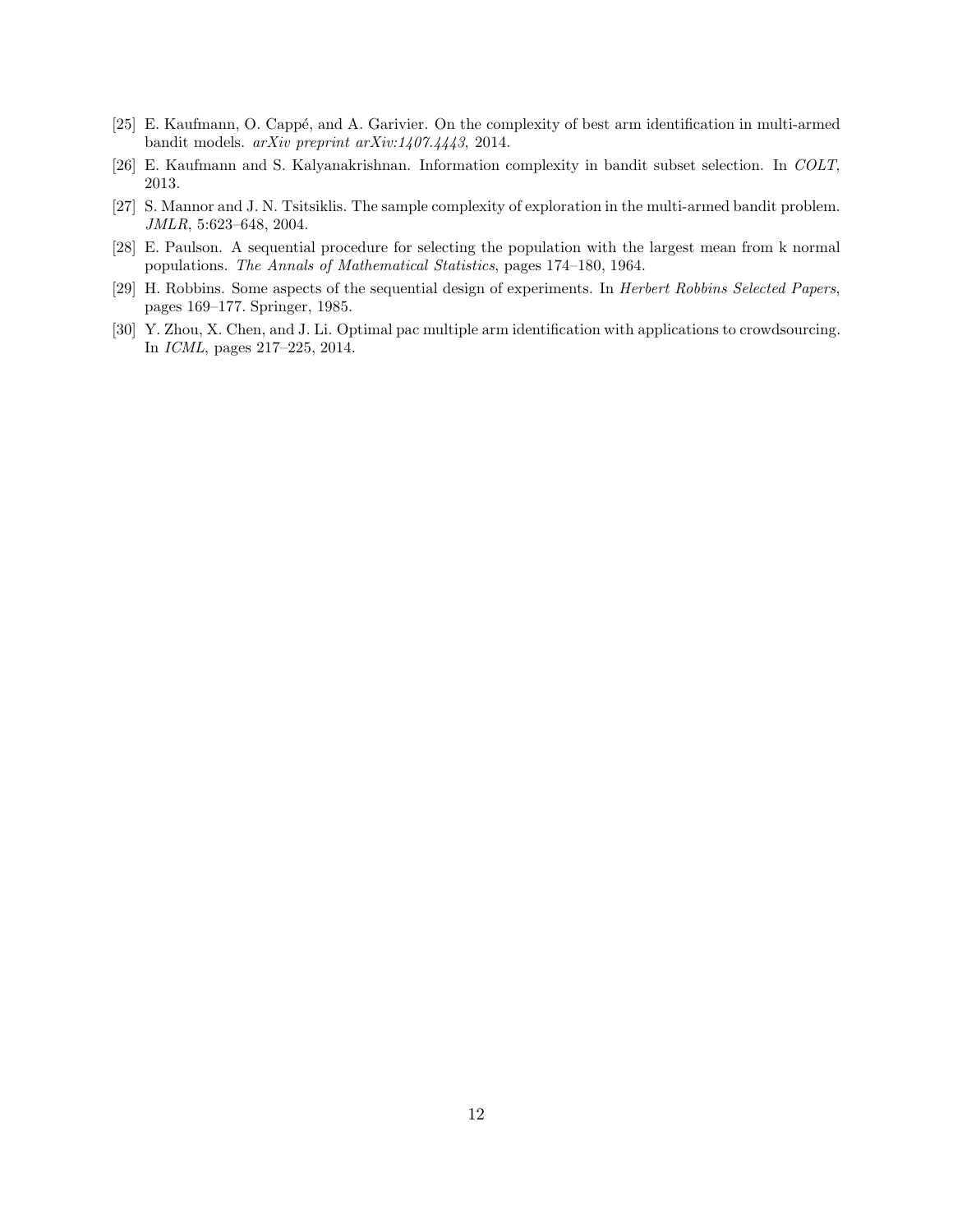# Supplementary Material for "On the Optimal Sample Complexity for Best Arm Identification"

The supplementary material is organized as follows:

- 1. (Section [A\)](#page-12-1) We provide some preliminary knowledge for our later developments.
- 2. (Section [B\)](#page-13-0) We provide all details of our new algorithm DistrBasedElim and the proof of Theorem [2.5.](#page-17-0) In Section [B.4,](#page-22-0) we define the clustered instances and show our algorithm is almost instance optimal for such instances. In Section [B.5,](#page-23-1) we slightly modify the algorithm and obtain an improved  $(\varepsilon, \delta)$ -PAC algorithm for BEST-1-ARM.
- 3. (Section [C\)](#page-24-2) We provide the detailed proof of Theorem [3.1,](#page-24-0) our new lower bound for Best-1-Arm.
- 4. (Section [D\)](#page-27-1) We provide our new lower bound for Sign-ξ, which is the basis of our lower bound reduction in Section [C.](#page-24-2)
- 5. (Section [E\)](#page-31-0) We propose to investigate Best-1-Arm from the perspective of instance optimality, and propose a conjecture concerning the fundamental sample complexity for every instance of Best-1-Arm. We also discuss how our new results are related with the conjecture and why we think the conjecture is likely to be true.
- 6. (Section [F\)](#page-35-0) This section contains some missing technical proofs from Section [B.](#page-13-0)
- 7. (Section [G\)](#page-40-0) We present a class of  $\delta$ -correct algorithms for SIGN- $\xi$  which needs  $o(\Delta^{-2} \ln \ln \Delta^{-1})$ samples for infinite instances. It is useful in discussing the instance optimality in Section [E.](#page-31-0)
- 8. (Section [H\)](#page-42-0) We provide a transformation that turns an algorithm with only conditional expected sample complexity upper bound to one with asymptotically the same unconditional expected sample complexity upper bound, under mild conditions.

### <span id="page-12-1"></span>A Preliminaries

<span id="page-12-0"></span>**Definition A.1.** Let  $R > 0$ , we say a distribution D on R has R-sub-Gaussian tail (or D is R-sub-Gaussian) if for the random variable X drawn from D and any  $t \in \mathbb{R}$ , we have that  $\mathbb{E}[\exp(tX$  $t\mathbb{E}[X]) \leq \exp(R^2t^2/2).$ 

It is well known that the family of R-sub-Gaussian distributions contains all distributions with support on  $[0, R]$  as well as many unbounded distributions such as Gaussian distributions with variance  $R^2$ . Then we recall a standard concentration inequality for R-sub-Gaussian random variables.

<span id="page-12-2"></span>**Lemma A.2.** (Hoeffding's inequality) Let  $X_1, \ldots, X_n$  be n i.i.d. random variables drawn from an R-sub Gaussian distribution D. Let  $\mu = \mathbb{E}_{x \sim \mathcal{D}}[x]$ . Then for any  $\varepsilon > 0$ , we have that

$$
\Pr\left[\left|\frac{1}{n}\sum_{i=1}^n X_i - \mu\right| \ge \varepsilon\right] \le 2\exp\left(-\frac{n\varepsilon^2}{2R^2}\right).
$$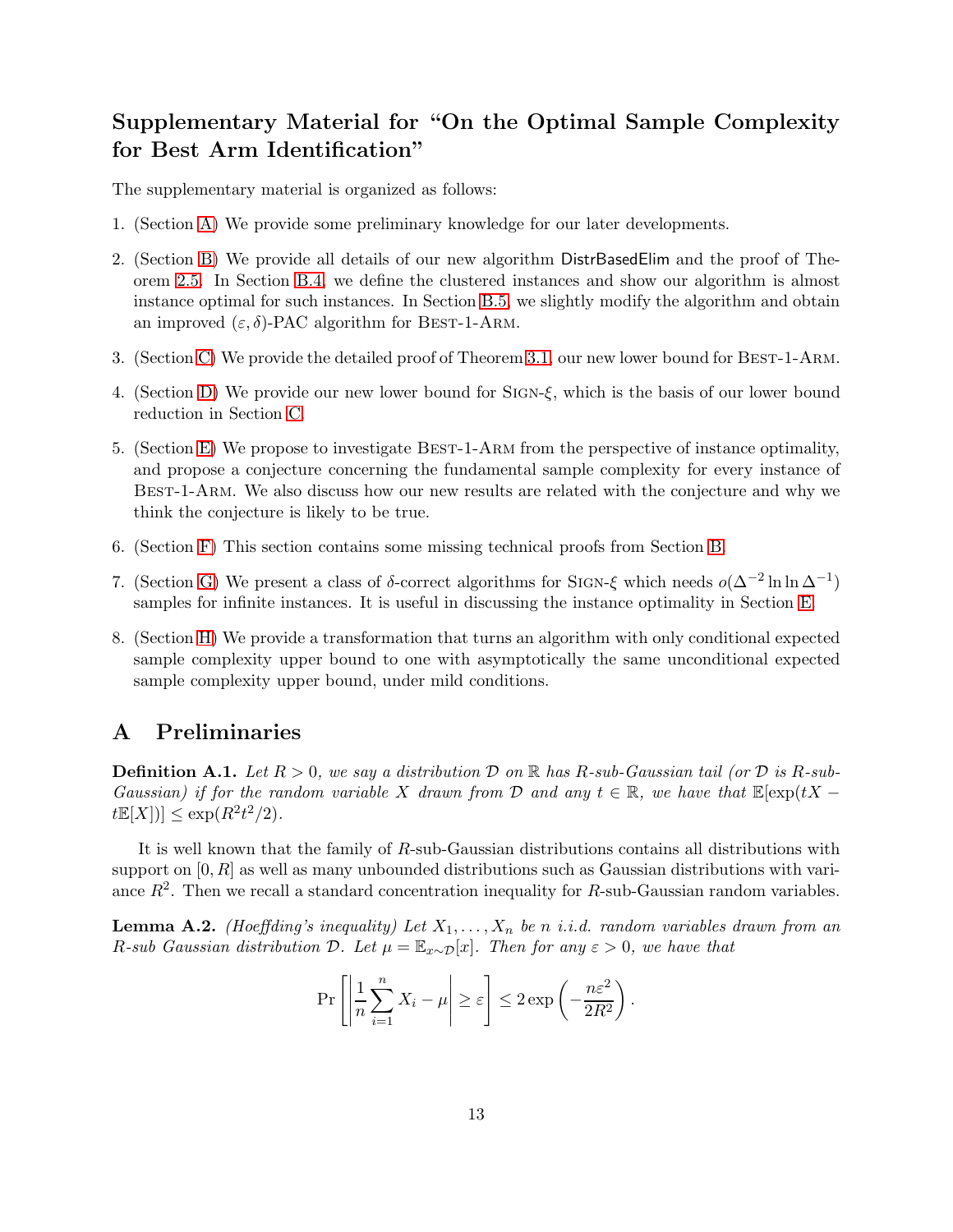For simplicity of exposition, we assume all reward distributions are 1-sub-Gaussian in the paper.

Suppose A is an algorithm for BEST-1-ARM(or SIGN- $\xi$ ). Let the given instance be I. Let  $\mathcal E$  be an event and  $Pr_{A,I}[\mathcal{E}]$  be the probability that the event  $\mathcal E$  happens when running A on instance I. When A is clear from the context, we omit the subscript A and simply write  $\Pr_I[\mathcal{E}]$ . Similarly, if X is a random variable, we use  $\mathbb{E}_{A,I}[X]$  to denote the expectation of X when running A on instance I. Sometimes, A takes an additional confidence parameter  $\delta$ , and we write  $\mathbb{A}_{\delta}$  to denote the algorithm A with the fixed confidence parameter  $\delta$ .

Let  $\tau_i$  be the random variable that denotes the number of pulls from arm i (when the algorithm and the problem instance are clear from the context) and  $\mathbb{E}_I[\tau_i]$  be its expectation. Let  $\tau = \sum_{i=1}^n \tau_i$ be the total number of samples taken by A.

The Kullback-Leibler (KL) divergence of any two distributions  $p$  and  $q$  is defined to be

$$
KL(p, q) = \int \log \left(\frac{dp}{dq}(x)\right) dp(x) \text{ if } q \ll p
$$

where  $q \ll p$  means that  $dp(x) = 0$  whenever  $dq(x) = 0$ . For any two real numbers  $x, y \in (0, 1)$ , let  $H(x, y) = x \log(x/y) + (1 - x) \log((1 - x)/(1 - y))$  be the relative entropy function.

Many lower bounds in the bandit literature rely on certain "changes of distributions" argument. The following version (Lemma 1 in [\[25\]](#page-11-4)) is crucial to us.

<span id="page-13-3"></span>**Lemma A.3.** (Change of distribution) [\[25\]](#page-11-4) We use an algorithm  $\mathbb A$  for a bandit problem with n arms. <sup>[7](#page-13-1)</sup> Let I (with arm distributions  $\{\mathcal{D}_i\}_{i\in[n]}\)$  and I' (with arm distributions  $\{\mathcal{D}'_i\}_{i\in[n]}\)$  be two instances. Let  $\mathcal E$  be an event, <sup>[8](#page-13-2)</sup> such that  $0 < \Pr_{A,I}(\mathcal E) < 1$ . Then, we have

$$
\sum_{i=1}^n \mathbb{E}_I[\tau_i] \mathrm{KL}(\mathcal{D}_i, \mathcal{D}'_i) \geq \mathrm{H}(\mathrm{Pr}_{\mathbb{A},I}(\mathcal{E}), \mathrm{Pr}_{\mathbb{A},I'}(\mathcal{E})).
$$

 $\mathcal{N}(\mu, \sigma^2)$  denotes the Gaussian distribution with mean  $\mu$  and standard deviation  $\sigma$ . We also need the following well known fact about the KL divergence between two Gaussian distributions.

<span id="page-13-4"></span>Lemma A.4.

KL(
$$
\mathcal{N}(\mu_1, \sigma^2), \mathcal{N}(\mu_2, \sigma^2)
$$
) =  $\frac{(\mu_1 - \mu_2)^2}{2\sigma^2}$ .

# <span id="page-13-0"></span>B An Improved Upper Bound for Best-1-Arm

In this section we prove Theorem [2.5](#page-17-0) by presenting an algorithm for BEST-1-ARM. Our final algorithm builds on several useful components.

#### B.1 Useful Building Blocks

1. Uniform Sampling: The first building block is the simple uniform sampling algorithm.

<sup>&</sup>lt;sup>7</sup> We make no assumption on the behavior of  $\mathbb A$  in this lemma. For example,  $\mathbb A$  may even output incorrect answers with high probability.

<span id="page-13-2"></span><span id="page-13-1"></span><sup>&</sup>lt;sup>8</sup> More rigorously,  $\mathcal{E}$  should be in the  $\sigma$ -algebra  $\mathcal{F}_{\tau}$  where  $\tau$  is a stopping time with respect to the filtration  $\{\mathcal{F}_{t}\}_{t\geq0}$ .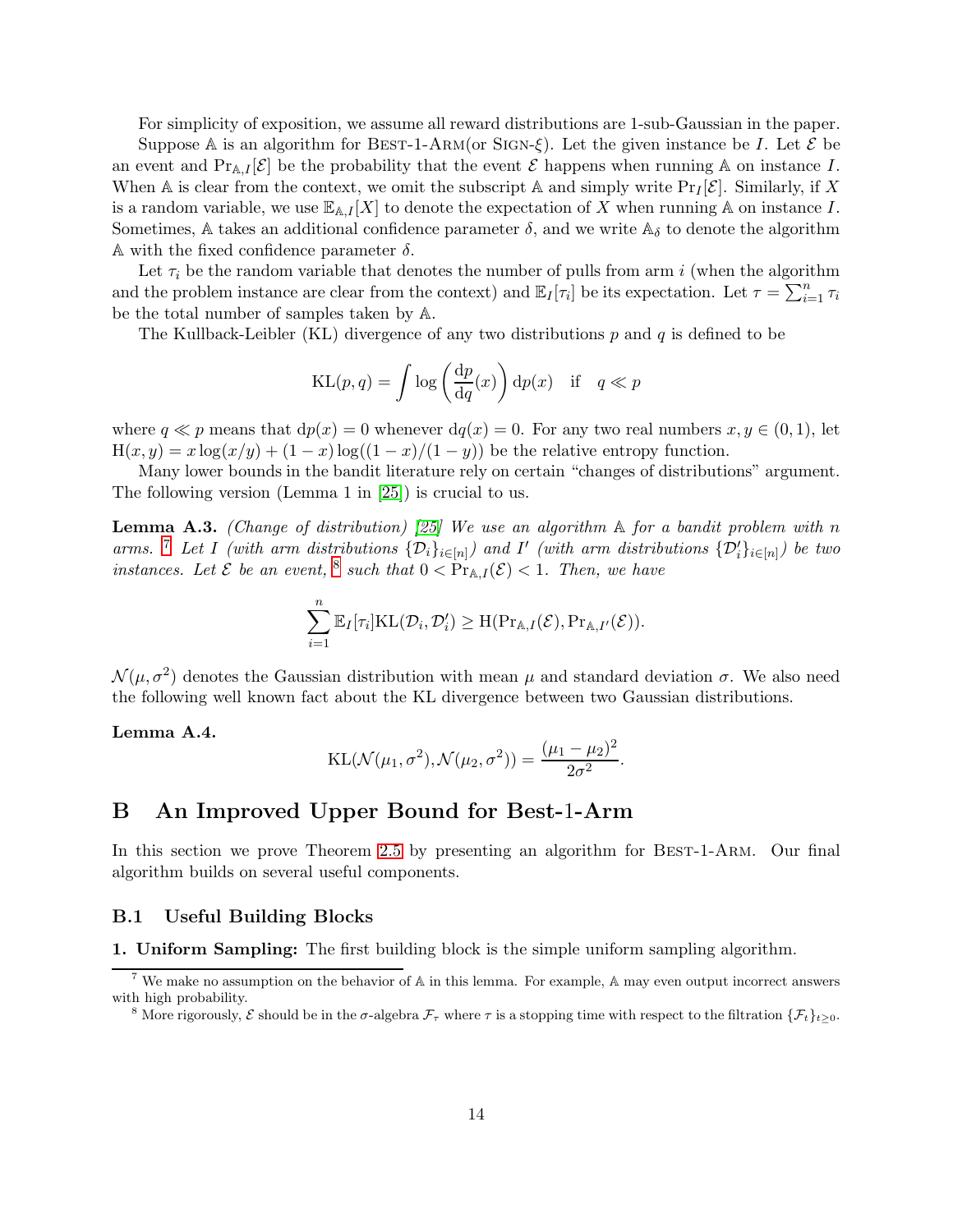<span id="page-14-0"></span>Algorithm 2: UniformSample $(S, \varepsilon, \delta)$ 

Data: Arm set S, approximation level  $\varepsilon$ , confidence level  $\delta$ .

**Result**: For each arm a, output the empirical mean  $\hat{\mu}_{[a]}$ .

1 For each arm  $a \in S$ , sample it  $2\varepsilon^{-2} \ln(2 \cdot \delta^{-1})$  times. Let  $\hat{\mu}_{[a]}$  be the empirical mean.

We have the following Lemma for Algorithm [2,](#page-14-0) which is a simple consequence of Lemma [A.2.](#page-12-2)

<span id="page-14-2"></span>**Lemma B.1.** For each arm  $a \in S$ , we have that  $Pr [|\mu_{[a]} - \hat{\mu}_{[a]}| \geq \varepsilon] \leq \delta$ .

**2. Median Elimination:** We need the MedianElim algorithm in [\[13\]](#page-10-18), which is a classic  $(\varepsilon, \delta)$ -PAC algorithm for BEST-1-ARM. The algorithm takes parameters  $\varepsilon, \delta > 0$  and a set S of n arms, and returns an  $\varepsilon$ -optimal arm with probability  $1 - \delta$ . The algorithm runs in rounds. In each round, it samples every remaining arm a uniform number of times, and then discard half of the arms with lowest empirical mean (thus the name *median elimination*). It outputs the final arm that survives. We denote the procedure by MedianElim $(S, \varepsilon, \delta)$ . We use this algorithm in a black-box manner and its performance is summarized in the following lemma.

**Lemma B.2.** Let  $\mu_{[1]}$  be the maximum mean value. MedianElim( $S, \varepsilon, \delta$ ) returns an arm with mean at least  $\mu_{[1]} - \varepsilon$  with probability at least  $1 - \delta$ , using a budget of at most  $O(|S|\log(1/\delta)/\varepsilon^2)$  pulls.

3. Fraction test: FractionTest is an estimation procedure, which can be used to gain some information about the distribution of the arms. The algorithm takes six parameters  $(S, c_l, c_r, \delta, t, \varepsilon)$ , where S is the set of arms,  $\delta$  is the confidence level,  $c_l < c_r$  are real numbers called *range parameters*, and  $t \in (0,1)$  is the threshold, and  $\varepsilon$  is a small positive constant. Typically,  $c_l$  and  $c_r$  are very close. The goal of the algorithm, roughly speaking, is to distinguish whether there are still many arms in S which have small means (w.r.t.  $c_r$ ) or the majority of arms already have large means. The precise guarantee the algorithm can achieve can be found in Lemma [B.3.](#page-14-1)

The algorithm runs in  $\ln(2 \cdot \delta^{-1})(\epsilon/3)^{-2}/2$  iterations. In each iteration, it samples an arm  $a_i$ uniformly from S, and takes  $O(\ln \varepsilon^{-1}(c_r - c_l)^{-2})$  independent samples from  $a_i$ . Then, we look at the fraction of iterations in which the empirical mean of  $a_i$  is smaller than  $(c_l+c_r)/2$ . If the fraction is larger than  $t$ , the algorithm returns True. Otherwise, it returns False.

For ease of notation, we define  $S^{\geq c} := \{\mu_{[a]} \geq c \mid a \in S\}$ , i.e., all arms in S with means at least c. Similarly, we can define  $S^{>c}, S^{\leq c}$  and  $S^{.$ 

<span id="page-14-1"></span>**Lemma B.3.** Suppose  $\varepsilon < 0.1$  and  $t \in (\varepsilon, 1 - \varepsilon)$ . With probability  $1 - \delta$ , the following hold:

- If Fraction Test outputs True, then  $|S^{>c_r}| < (1-t+\varepsilon)|S|$  (or equivalently  $|S^{\leq c_r}| > (t-\varepsilon)|S|$ ).
- If Fraction Test outputs False, then  $|S^{< c_l}| < (t+\varepsilon)|S|$  (or equivalently  $|S^{\geq c_l}| > (1-t-\varepsilon)|S|$ ).

Moreover, the number of samples taken by the algorithm is  $O(\ln \delta^{-1} \varepsilon^{-2} \Delta^{-2} \ln \varepsilon^{-1})$ , in which  $\Delta =$  $c_r - c_l$ . If  $\varepsilon$  is a fixed constant, then the number of samples is simply  $O(\ln \delta^{-1} \Delta^{-2})$ .

The proof can be found in Section [F.](#page-35-0)

4. Eliminating arms: The final ingredient is an elimination procedure, which can be used to eliminate most arms below a given threshold. The procedure takes four parameters  $(S, c_l, c_r, \delta)$  as input, where S is a set of arms,  $c_l < c_r$  are the range parameters, and  $\delta$  is the confidence level. It outputs a subset of S and guarantees that upon termination, most of the remaining arms have means at least  $c_l$  with probability  $1 - \delta$ .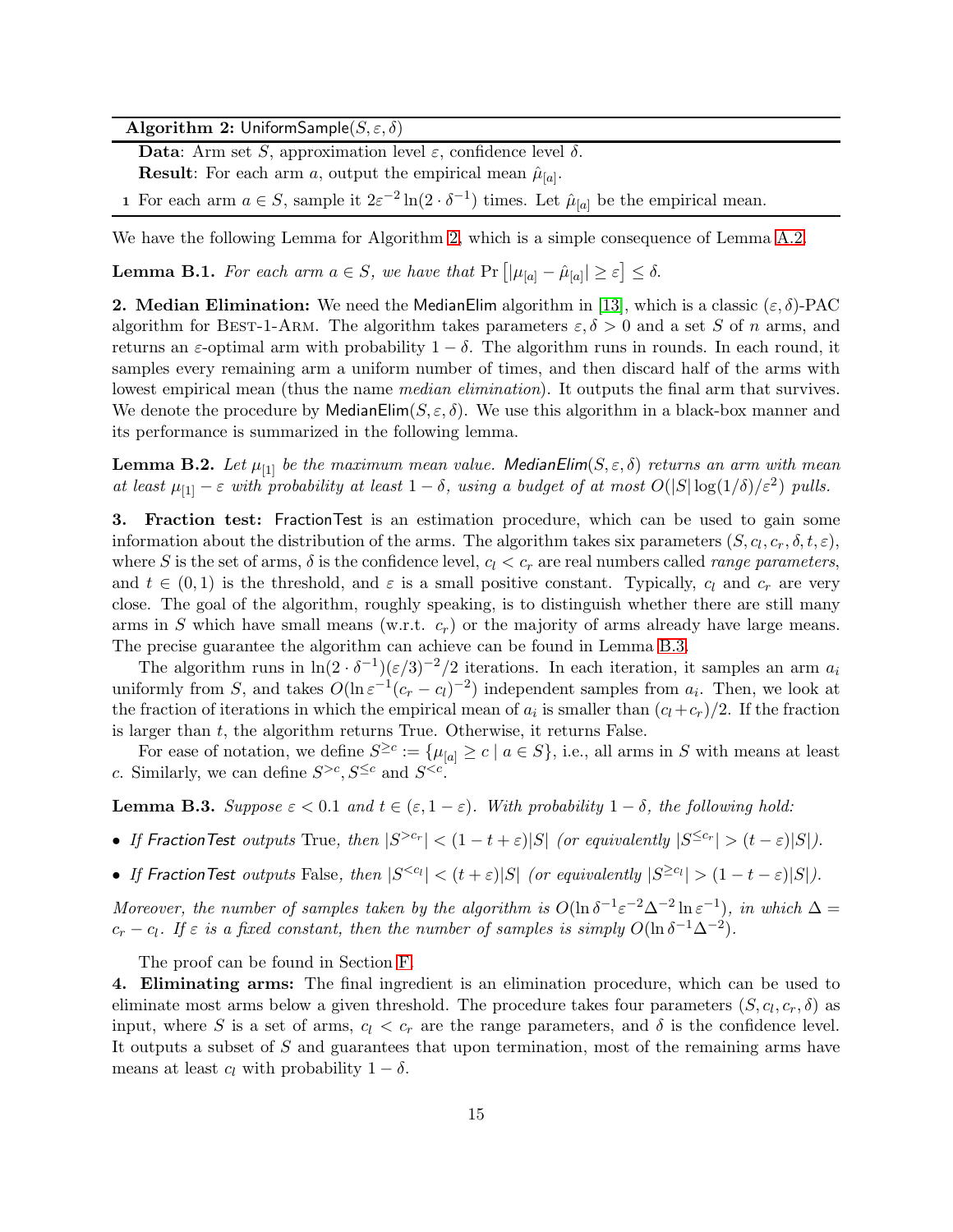**Algorithm 3:** FractionTest $(S, c_l, c_r, \delta, t, \varepsilon)$ 

**Data**: Arm set S, range parameters  $c_l, c_r$ , confidence level  $\delta$ , threshold t, approximate parameter  $\varepsilon$ . 1 cnt  $\leftarrow$  0 2 tot  $\leftarrow \ln(2 \cdot \delta^{-1})(\varepsilon/3)^{-2}/2$ 3 for  $i = 1$  to tot do 4 Pick a random arm  $a_i \in S$  uniformly.<br>5  $\hat{\mu}_{[a_1]} \leftarrow$  Uniform Sample({ $a_i$ }, ( $c_r - c_l$ )/  $\hat{\mu}_{[a_i]} \leftarrow$  UniformSample $(\{a_i\}, (c_r - c_l)/2, \varepsilon/3)$ 6 if  $\hat{\mu}_{[a_i]} < (c_l + c_r)/2$  then cnt  $\leftarrow$  cnt  $+1$ 7 if cnt/tot  $> t$  then 8 Return True 9 else 10 Return False

<span id="page-15-1"></span>**Algorithm 4:** Elimination $(S, c_l, c_r, \delta)$ 

**Data**: Arm set S, range parameters  $c_l, c_r$ , confidence level  $\delta$ . Result: A set of arms after elimination.  $1 S_1 \leftarrow S$ 2  $c_m \leftarrow (c_l + c_r)/2$ 3 for  $r = 1$  to  $+\infty$  do<br>4  $\int \delta_r = \delta/(10 \cdot 2^r)$ 4  $\delta_r = \delta/(10 \cdot 2^r)$  $\quad \textbf{is} \quad | \quad \textbf{if FractionTest}(S_r, c_l, c_m, \delta_r, 0.075, 0.025) \textbf{ then }$ 6 | UniformSample $(S_r,(c_r-c_m)/2,\delta_r)$  $\tau \quad | \quad S_{r+1} \leftarrow \left\{ a \in S_r \mid \hat{\mu}_{[a]} > (c_m + c_r)/2 \right\}$ 8 else 9 | Return  $S_r$ 

Now, we describe the procedure Elimination which runs in iterations. It maintains the current set  $S_r$  of arms, which is initially S. In each iteration, it first applies  $\mathsf{FractionTest}(S_r, c_l, c_m, \delta_r, 0.075, 0.025)$ on  $S_r$ , where  $c_m = (c_r + c_r)/2$ . If Fraction Test returns True, which means that there are at least 5% fraction of arms with small means in  $S_r$ , we sample all arms in  $S_r$  uniformly by calling UniformSample( $S_r$ ,  $(c_r - c_m)/2$ ,  $\delta_r$ ) where  $\delta_r = \delta/(10 \cdot 2^r)$ , and retain those with empirical means at least  $(c_m + c_r)/2$ . If FractionTest returns False (meaning that 90% arms have means at least  $c_l$ ) the algorithm terminates and returns the remaining arms. The guarantee of Elimination is summarized in the following lemma. The proof can be found in Section [F.](#page-35-0)

<span id="page-15-0"></span>**Lemma B.4.** Suppose  $\delta < 0.1$ . Let  $S' =$  Elimination( $S, c_l, c_r, \delta$ ). Let  $A_1$  be the best arm among  $S$ , with mean  $\mu_{[A_1]} \geq c_r$ . Then with probability at least  $1 - \delta$ , the following statements hold

1.  $A_1 \in S'$  (the best arm survives);

2.  $|S^{\prime \leq c_l}| < 0.1|S^{\prime}|$  (only a small fraction of arms have means less than  $c_l$ );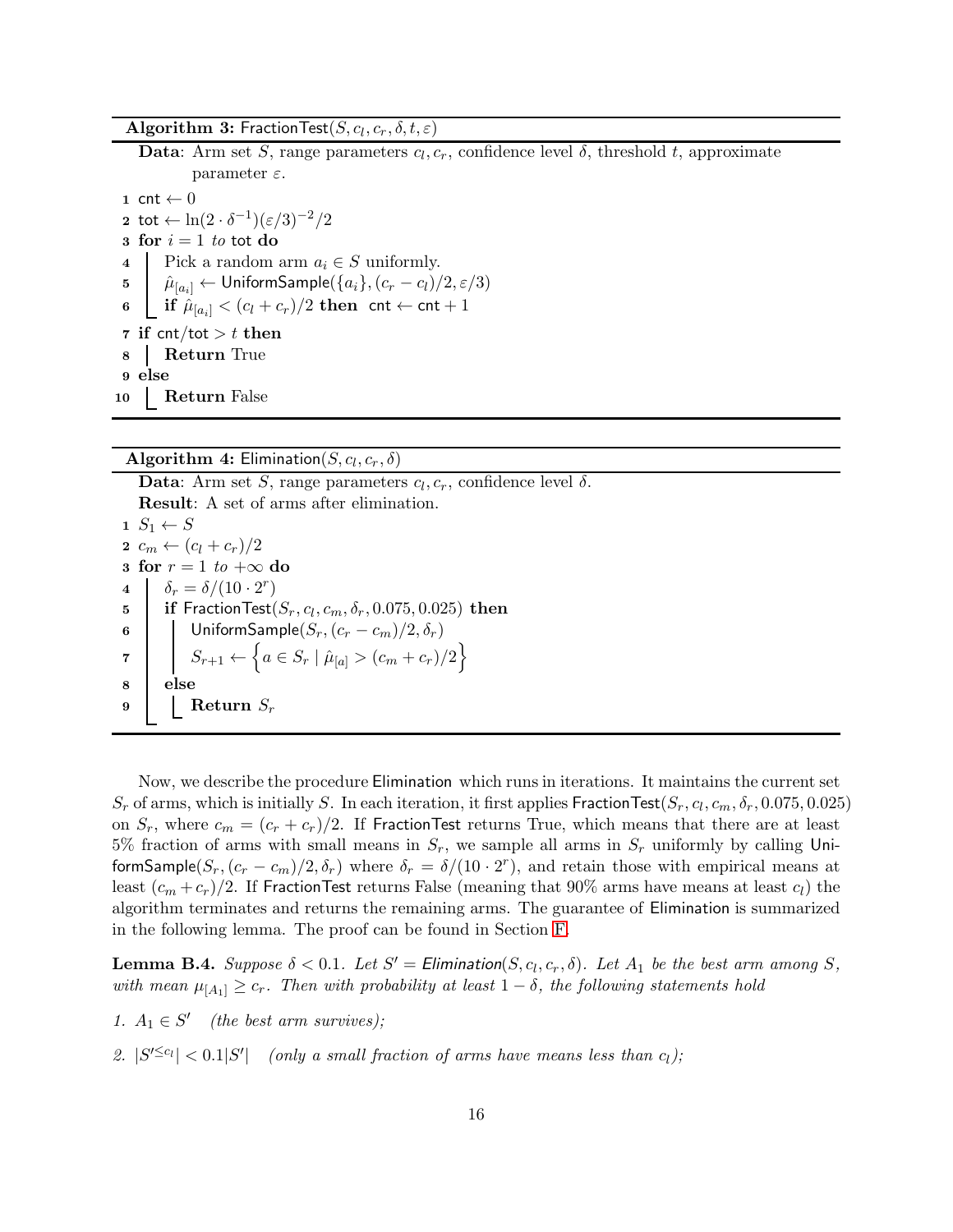<span id="page-16-0"></span>Algorithm 5: DistrBasedElim $(S, \delta)$ 

<span id="page-16-6"></span><span id="page-16-1"></span>Data: Arm set S, confidence level  $\delta$ . Result: The best arm.  $1 \; h \leftarrow 1$  $2 S_1 \leftarrow S$ 3 for  $r = 1$  to  $+\infty$  do<br>4 | if  $|S_r| = 1$  then  $\begin{array}{c|c} \textbf{4} & \textbf{if} & |S_r| = 1 \textbf{ then} \\ \textbf{5} & \textbf{leturn the} \end{array}$ **Return** the only arm in  $S_r$ 6  $\varepsilon_r \leftarrow 2^{-r}$ 7  $\delta_r \leftarrow \delta / 50r^2$ 8  $a_r \leftarrow \text{MedianElim}(S_r, \varepsilon_r/4, 0.01).$ <br>9  $\hat{\mu}_{[a_r]} \leftarrow \text{UniformSample}(\{a_r\}, \varepsilon_r/4)$  $\hat{\mu}_{[a_r]} \leftarrow$  UniformSample $(\{a_r\}, \varepsilon_r/4, \delta_r)$ 10 **if** FractionTest $(S_r, \hat{\mu}_{[a_r]} - 1.5\varepsilon_r, \hat{\mu}_{[a_r]} - 1.25\varepsilon_r, \delta_r, 0.4, 0.1)$  then 11  $\delta_h \leftarrow \delta/50h^2$ 12  $b_r \leftarrow \text{MedianElim}(S_r, \varepsilon_r/4, \delta_h)$ 13  $|\hat{\mu}_{[b_r]} \leftarrow$  UniformSample $(\{b_r\}, \varepsilon_r/4, \delta_h)$ 14  $\begin{array}{|c|c|c|c|}\n\hline\nS_{r+1} & \leftarrow \text{Elimination}(S_r, \hat{\mu}_{[b_r]} - 0.5\varepsilon_r, \hat{\mu}_{[b_r]} - 0.25\varepsilon_r, \delta_h)\n\hline\n\end{array}$ 15  $\vert \vert \vert h \leftarrow h + 1$ 16 else 17  $S_{r+1} \leftarrow S_r$ 

<span id="page-16-7"></span><span id="page-16-5"></span><span id="page-16-4"></span><span id="page-16-3"></span><span id="page-16-2"></span>3. The number of samples is  $O(|S|\ln \delta^{-1}\Delta^{-2})$ , in which  $\Delta = c_r - c_l$ .

#### B.2 Our Algorithm

Now, everything is ready to describe our algorithm DistrBasedElim for Best-1-Arm. We provide a high level description here. All detailed parameters can be found in Algorithm [5.](#page-16-0) The algorithm runs in rounds. It maintains the current set  $S_r$  of arms. Initially,  $S_1$  is the set of all arms S. In round r, the algorithm tries to eliminate a set of suboptimal arms, while makes sure the best arm is not eliminated. First, it applies the MedianElim procedure to find an  $\varepsilon_r/4$ -optimal arm, where  $\varepsilon_r = 2^{-r}$ . Suppose it is  $a_r$ . Then, we take a number of samples from  $a_r$  to estimate its mean (denote the empirical mean by  $\hat{\mu}_{[a_r]}$ ). Unlike previous algorithms in [\[12,](#page-10-9) [24\]](#page-10-13), which eliminates either a fixed fraction of arms or those arms with mean much less than  $a_r$ , we use a FractionTest to see whether there are many arms with mean much less than  $a_r$ . If it returns True, we apply the Elimination procedure to eliminate those arms (for the purpose of analysis, we need to use MedianElim again, but with a tighter confidence level, to find an  $\varepsilon_r/4$ -optimal arm  $b_r$ ). If it returns False, the algorithm decides that it is not judicious to do elimination in this round (since we need to spend a lot of samples, but only discard very few arms, which is wasteful), and simply sets  $S_{r+1}$  to be  $S_r$ , and then proceeds to the next round.

We devote the rest of the section to prove that Algorithm [5](#page-16-0) indeed solves the BEST-1-ARM problem and achieves the sample complexity stated in Theorem [2.5.](#page-17-0) To simplify the argument, we first describe some event we will condition on for the rest of the proof, and show the algorithm indeed finds the best arm under the condition.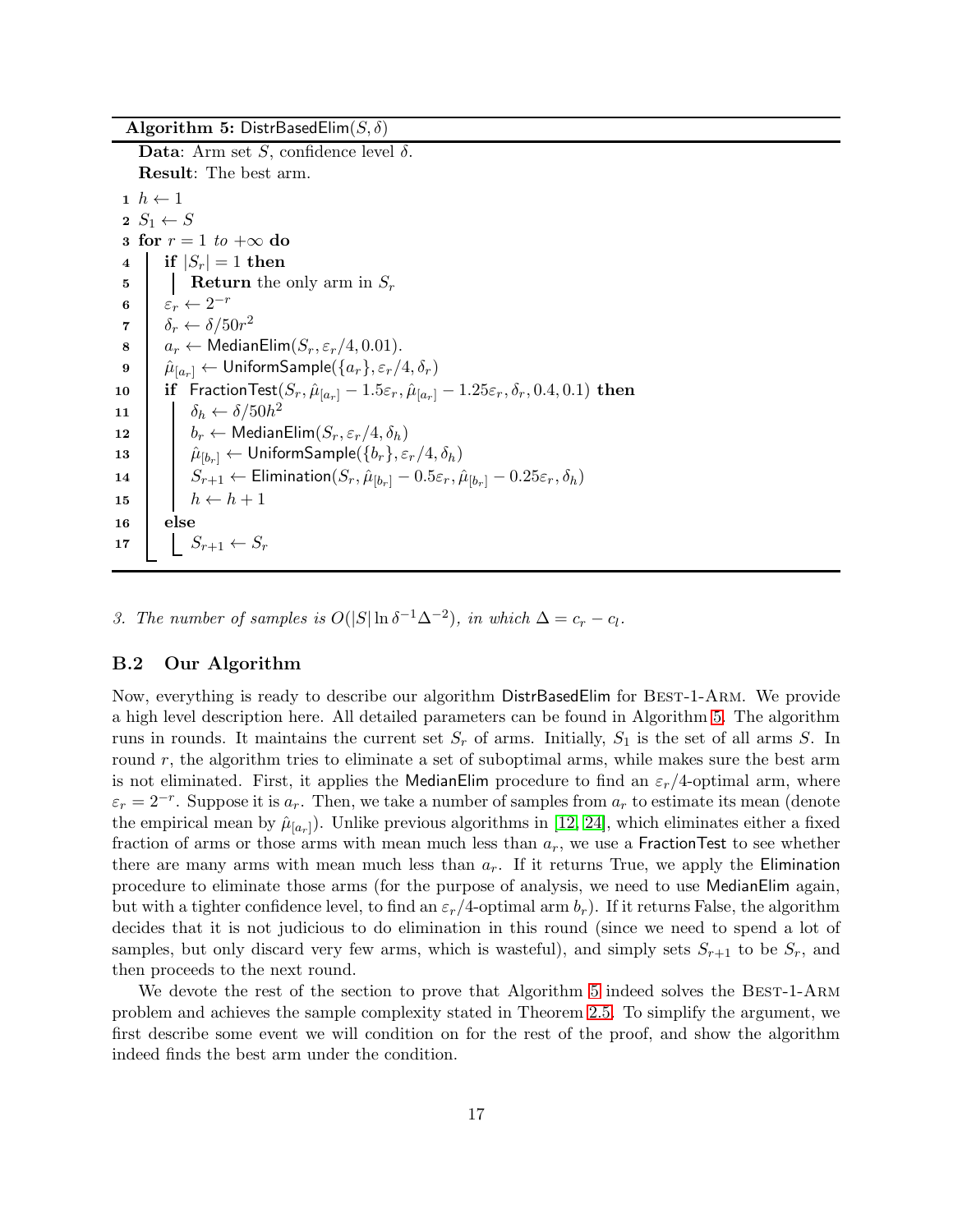<span id="page-17-0"></span>**Lemma B.5.** Let  $\mathcal{E}_G$  denote the event that all procedure calls in line [9,](#page-16-1) [10,](#page-16-2) [12,](#page-16-3) [13,](#page-16-4) [14](#page-16-5) return correctly for all rounds.  $\mathcal{E}_G$  happens with probability at least  $1 - \delta$ . Moreover, conditioning on  $\mathcal{E}_G$ , the algorithm outputs the correct answer.

Proof. By Lemma [B.1,](#page-14-2) Lemma [B.3](#page-14-1) and Lemma [B.4,](#page-15-0) we can simply bound the total error probability with a union bound over all procedure calls in all rounds:

$$
\sum_{r=1}^{+\infty} 2\delta_r + \sum_{h=1}^{+\infty} 3\delta_h \le \delta \cdot 5 \sum_{i=1}^{+\infty} 1/50i^2 \le \delta.
$$

To prove the correctness, it suffices to show that the best arm  $A_1$  is never eliminated in line [14.](#page-16-5) Conditioning on event  $\mathcal{E}_G$ , for all r, we have  $\mu_{[b_r]} \leq \mu_{[A_1]}$  and  $|\hat{\mu}_{[b_r]} - \mu_{[b_r]}| < \varepsilon_r/4$ , thus  $\hat{\mu}_{[b_r]}$  $\mu_{[A_1]} + \varepsilon_r/4$ . Clearly, this means  $\mu_{[A_1]} \ge \hat{\mu}_{[b_r]} - 0.25\varepsilon_r$ . Then by Lemma [B.4,](#page-15-0) we know that  $A_1$  has survived round r. survived round r.

Note that the correctness of MedianElim (line [8\)](#page-16-6) is not included in event  $\mathcal{E}_G$ .

#### B.3 Analysis of the running time

We use A to denote Algorithm [5.](#page-16-0) Let

$$
T(\delta, I) = \sum_{i=2}^{n} \Delta_{[i]}^{-2} \left( \ln \delta^{-1} + \ln \ln \min(n, \Delta_{[i]}^{-1}) \right) + \Delta_{[2]}^{-2} \ln \ln \Delta_{[2]}^{-1}
$$

be the target upper bound we want to prove. We need to prove  $\mathbb{E}_{A_{\delta},I}[\tau \mid \mathcal{E}_G] = O(T(\delta,I))$  for  $\delta$  < 0.1. In the rest of the proof, we condition on the event  $\mathcal{E}_G$ , unless state otherwise. Let  $A_1$ denote the best arm.

We need some additional notations. First, for all  $s \in \mathbb{N}$ , define the sets of arms  $U^s$ ,  $U^{\geq s}$  and  $U^{\leq s}$  as:

$$
U^{s} = \{a \mid 2^{-s} \le \Delta_{[a]} < 2^{-s+1}\}, \quad U^{\ge s} = \bigcup_{r=s}^{+\infty} U^{r}, \quad U^{\le s} = \bigcup_{r=1}^{s} U^{r}
$$

Note that the best arm is not in any of the above set. Let  $\varepsilon_s = 2^{-s}$ . It is also convenient to use the following equivalent definitions for  $U^{\geq s}$  and  $U^{\leq s}$ :

$$
U^{\geq s} = \{a \mid \mu_{[A_1]} - 2\varepsilon_s < \mu_{[a]} < \mu_{[A_1]}\}, \quad U^{\leq s} = \{a \mid \mu_{[a]} \leq \mu_{[A_1]} - \varepsilon_s\}
$$

Let max<sub>s</sub> be the maximum s such that  $U^s$  is not empty.

We start with a lemma which concerns the ranges of  $\hat{\mu}_{[a_r]}$  and  $\hat{\mu}_{[b_r]}$ .

<span id="page-17-1"></span>**Lemma B.6.** Conditioning on  $\mathcal{E}_G$ , the following statements hold:

- 1. For any round r,  $\hat{\mu}_{[a_r]} < \mu_{[A_1]} + \varepsilon_r/4$ . In addition, if MedianElim (line [8\)](#page-16-6) returns an  $\varepsilon_r/4$ approximation correctly in that round, we also have  $\hat{\mu}_{a_r} > \mu_{A_1} - 2\varepsilon_r/4$ .
- 2. For any round r, if  $b_r$  exists (the algorithm enters line [12\)](#page-16-3), then  $\hat{\mu}_{[b_r]} < \mu_{[A_1]} + \varepsilon_r/4$  and  $\hat{\mu}_{[b_r]} > \mu_{[A_1]} - 2\varepsilon_r/4.$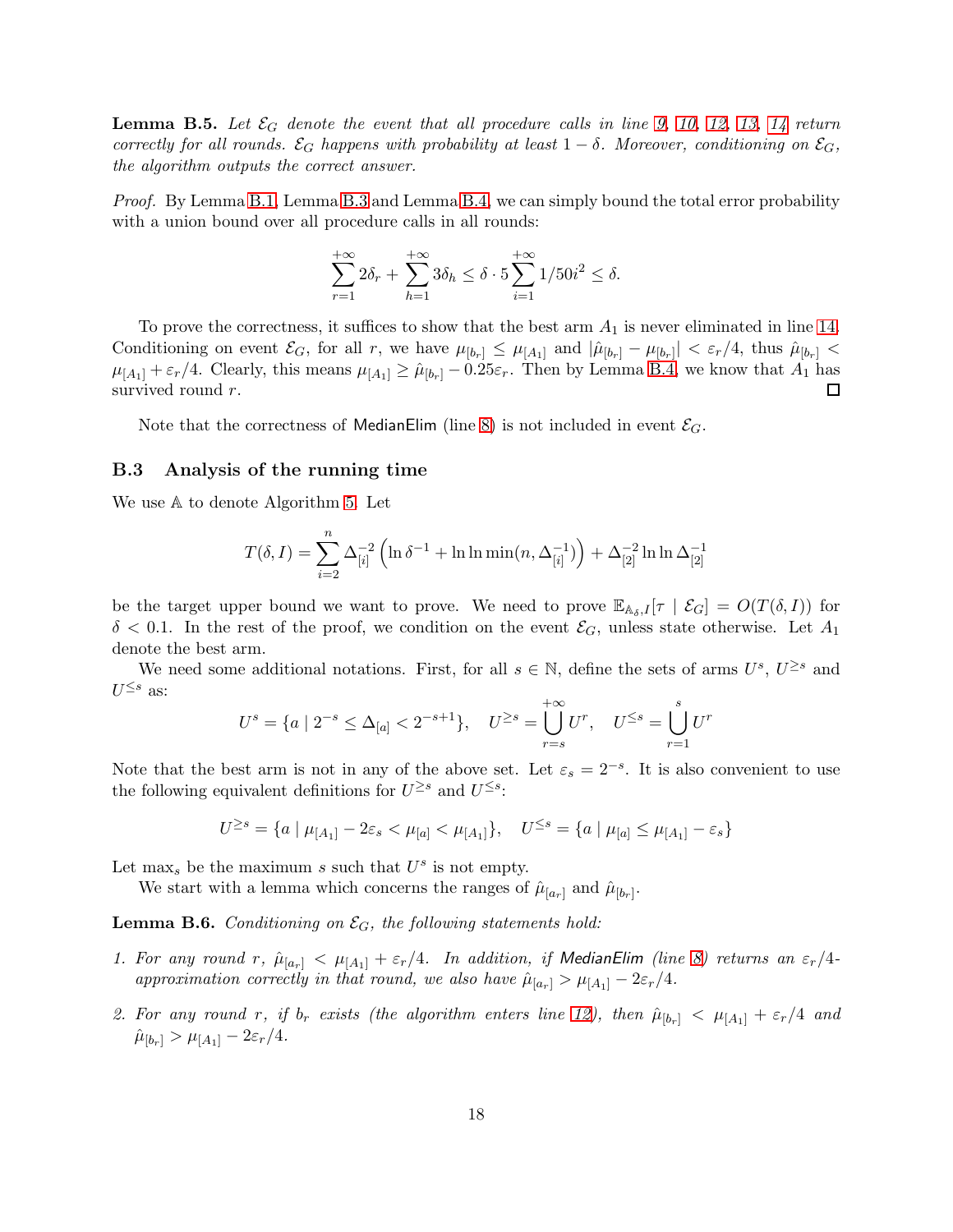*Proof.* Conditioning on  $\mathcal{E}_G$ , we have that  $|\hat{\mu}_{[a_r]} - \mu_{[a_r]}| < \varepsilon_r/4$ . Clearly  $\mu_{[a_r]} \leq \mu_{[A_1]}$ . Hence,  $\hat{\mu}_{[a_r]} < \mu_{[A_1]} + \varepsilon_r/4$ . If  $a_r$  is an  $\varepsilon_r/4$ -approximation of  $A_1$ , we have  $\mu_{[a_r]} \ge \mu_{[A_1]} - \varepsilon_r/4$ . Then, we can see  $\hat{\mu}_{[a_r]} > \mu_{[A_1]} - 2\varepsilon_r/4$ . Note that conditioning on  $\mathcal{E}_G$ ,  $b_r$  is always an  $\varepsilon_r/4$ -approximation of  $A_1$ . Hence the second claim follows exactly in the same way. A1. Hence the second claim follows exactly in the same way.

Then we give an upper bound of h (updated in line [15\)](#page-16-7). Note that h indicates how many times we pass the FractionTest and execute Elimination (line [14\)](#page-16-5). Indeed, in the following analysis, we only need an upper bound of h during the first  $\max_{s}$  rounds. We introduce the definition first.

**Definition B.7.** Given an instance I, conditioning on  $\mathcal{E}_G$ , we denote the maximum value of h during the first max<sub>s</sub> rounds as  $h_I$ . It is easy to see that  $h_I \leq \max_s$ .

<span id="page-18-2"></span>**Lemma B.8.**  $h_I = O(\ln n)$  for any instance I.

*Proof.* Suppose we enter line [12](#page-16-3) at round r. By Lemma [B.6,](#page-17-1) we have  $\hat{\mu}_{[a_r]} < \mu_{[A_1]} + \varepsilon_r/4$  and  $\hat{\mu}_{b_r} > \mu_{A_1} - 2\varepsilon_r/4$ . Hence  $\hat{\mu}_{b_r} > \hat{\mu}_{a_r} - 0.75\varepsilon_r$ .

By Lemma [B.3,](#page-14-1) we know there is at least 0.3 fraction of arms in  $S_r$  with means  $\leq \hat{\mu}_{a_r} - 1.25\varepsilon_r$ . But by Lemma [B.4,](#page-15-0) we know that after executing line [14,](#page-16-5) there are at most 0.1 fraction of arms in  $S_r$  with means  $\leq \hat{\mu}_{b_r} - 0.5\varepsilon_r$ . By noting that  $\hat{\mu}_{b_r} - 0.5\varepsilon_r > \hat{\mu}_{a_r} - 1.25\varepsilon_r$ , we can see that  $|S_r|$ drops by at least a constant fraction whenever we enter line [14.](#page-16-5) Therefore, h can increase by 1 for at most  $O(\ln n)$  times. П

**Remark B.9.** Conditioning on  $\mathcal{E}_G$ , for all round  $r \leq \max_s$ , we can see  $h \leq r$ . Thus,  $h \leq$  $\min(h_I, r)$ , and  $\ln \delta_h^{-1} = O(\ln \delta^{-1} + \ln[\min(h_I, r)]).$ 

Now, we describe some behaviors of MedianElim and Elimination before we analyze the sample complexity.

<span id="page-18-0"></span>**Lemma B.10.** If Fraction Test (line [10\)](#page-16-2) outputs True, we know that there are  $> 0.3$  fraction of arms with means  $\leq \mu_{A_1} - \varepsilon_r$  in  $S_r$ . In other words,  $|U^{\leq r} \cap S_r| > 0.3|S_r|$ . Moreover, we have that  $|U^{\leq r} \cap S_{r+1}| \leq 0.1|S_{r+1}|$  (i.e., we can eliminate a significant portion in this round).

*Proof.* By Lemma [B.6,](#page-17-1) we can see that  $\hat{\mu}_{a_r} < \mu_{A_1} + \varepsilon_r/4$ ,  $\hat{\mu}_{b_r} > \mu_{A_1} - 2\varepsilon_r/4$ . Now consider the parameters for FractionTest. Let  $c_r = \hat{\mu}_{[a_r]} - 1.25\varepsilon_r$ . Then we have that  $c_r < \mu_{[A_1]} - \varepsilon_r$ .

By Lemma [B.3,](#page-14-1) when FractionTest outputs True, we know that there are  $>(0.4 - 0.1) = 0.3$ fraction of arms with means  $\leq c_r \leq \mu_{[A_1]} - \varepsilon_r$  in  $S_r$ . Clearly,  $\mu_{[a]} \leq \mu_{[A_1]} - \varepsilon_r$  is equivalent to  $a \in U^{\leq r}$  for an arm a.

Now consider the parameters for Elimination. Let  $c_l = \hat{\mu}_{[b_r]} - 0.5\varepsilon_r$ . Then  $c_l > \mu_{[A_1]} - \varepsilon_r$ . We also note that  $\mu_{[a]} \leq \mu_{[A_1]} - \varepsilon_r$  is equivalent to  $a \in U^{\leq r}$  for an arm a. Then by Lemma [B.4,](#page-15-0) after the elimination, we have  $|U^{\leq r} \cap S_{r+1}| \leq |S_{r+1}^{\leq c_l}| \leq 0.1|S_{r+1}|.$  $\Box$ 

<span id="page-18-1"></span>**Lemma B.11.** Consider a round r. Suppose MedianElim (line [8\)](#page-16-6) returns a correct  $\varepsilon_r/4$ -approximation  $a_r$ . Then, the following statements hold:

- 1. If Fraction Test (line [10\)](#page-16-2) outputs True, we know there are  $> 0.3$  fraction of arms with means  $\leq \mu_{[A_1]} - \varepsilon_r$  in  $S_r$ . In other words,  $|U^{\leq r} \cap S_r| > 0.3|S_r|$ . Moreover, we have that  $|U^{\leq r} \cap S_{r+1}| \leq$  $0.1|S_{r+1}|$ .
- 2. If it outputs False, we know there are at least 0.5 fraction of arms with means at least  $\mu_{[A_1]}$   $2\varepsilon_r$ in  $S_r$ . In other words,  $|U^{\geq r} \cap S_r| + 1 > 0.5|S_r|$ .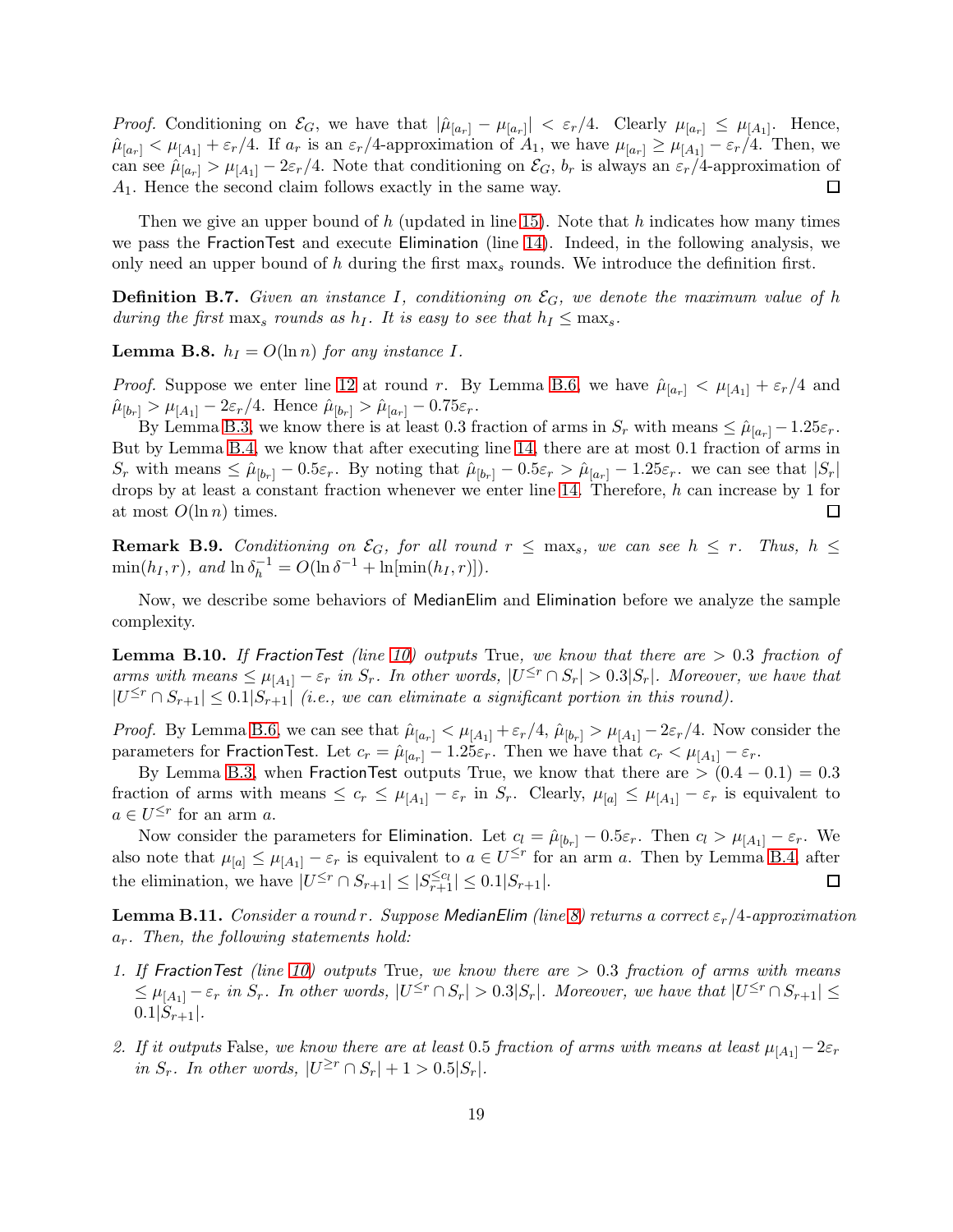*Proof.* Since MedianElim (line [8\)](#page-16-6) returns the correctly, by Lemma [B.6,](#page-17-1)  $\hat{\mu}_{a_r} > \mu_{A_1} - 2\varepsilon_r/4$  and  $\hat{\mu}_{a_r}$  <  $\mu_{A_1}$  +  $\varepsilon_r/4$ . Now consider the parameters for FractionTest, let  $c_l = \hat{\mu}_{a_r}$  – 1.5 $\varepsilon_r$  and  $c_r = \hat{\mu}_{a_r} - 1.25\varepsilon_r$ , It is easy to see that  $c_l > \mu_{A_1} - 2\varepsilon_r$ , and  $c_r < \mu_{A_1} - \varepsilon_r$ .

The first claim just follows from Lemma [B.10](#page-18-0) (note that Lemma [B.10](#page-18-0) does not require the output of MedianElim (line [8\)](#page-16-6) being correct).

By Lemma [B.3,](#page-14-1) if FractionTest outputs False, we know there are at least  $(1 - 0.4 - 0.1) = 0.5$ fraction of arms with means  $\geq c_l > \mu_{[A_1]} - 2\varepsilon_r$  in  $S_r$ . For an arm  $a, \mu_{[a]} > \mu_{[A_1]} - 2\varepsilon_r$  is equivalent to  $a \in U^{\geq r}$  or a is the best arm  $A_1$  itself. to  $a \in U^{\geq r}$  or a is the best arm  $A_1$  itself.

We also need the following lemma describing the behavior of the algorithm when  $r > \max_s$ .

<span id="page-19-0"></span>**Lemma B.12.** For each round  $r > \max_s$ , the algorithm terminates if MedianElim returns an  $\varepsilon_r/4$ -approximation correctly, which happens with probability at least 0.99.

*Proof.* If we already have  $|S_r| = 1$  at the beginning of round r, then there is nothing to prove since it halts immediately. So we can assume  $|S_r| > 1$ .

Suppose in round r, MedianElim returns a correct  $\varepsilon_r/4$ -approximation. Conditioning on  $\mathcal{E}_G$ , FractionTest must output True. Since if it outputs False, then by Lemma [B.11,](#page-18-1)  $|U^{\geq r} \cap S_r| + 1 >$ 0.5| $S_r$ |. But  $U^{\geq r} = \emptyset$  from  $r > \max_s$ . So  $1 > 0.5|S_r|$ , which implies  $|S_r| = 1$ , rendering a contradiction.

Then, by Lemma [B.11,](#page-18-1)  $|U^{\leq r} \cap S_{r+1}| \leq 0.1|S_{r+1}|$ , which is equivalent to the fact that  $|U^{\geq r+1} \cap S_{r+1}|$  $S_{r+1}| + 1 \geq 0.9|S_{r+1}|$ . Note that  $|U^{\geq r+1} \cap S_{r+1}| = 0$  as  $U^{\geq r+1} = \emptyset$ . So it holds that  $1 \geq 0.9|S_{r+1}|$ , or equivalently  $|S_{r+1}| = 1$ . Thus it terminates right after round r.

Finally, as MedianElim returns correctly an  $\varepsilon_r/4$ -approximation with probability at least 0.99, the proof is completed.  $\Box$ 

We analyze the expected number of samples used for each subprocedure separately. We first consider FractionTest (line [10\)](#page-16-2) and UniformSample (line [9,](#page-16-1) [13\)](#page-16-4) and prove the following simple lemma.

<span id="page-19-1"></span>**Lemma B.13.** Conditioning on event  $\mathcal{E}_G$ , the expected number of samples incurred by FractionTest (line [10\)](#page-16-2) and UniformSample (line  $9, 13$ ) is

$$
O\left(\Delta_{[2]}^{-2}(\ln\delta^{-1}+\ln\ln\Delta_{[2]}^{-1}))\right).
$$

*Proof.* By Lemma [B.12,](#page-19-0) for any round  $r > \max_s$ , the algorithm halts w.p. at least 0.99. So we can bound the expectation of samples incurred by FractionTest and UniformSample by:

$$
\sum_{r=1}^{\max s} c_4 \cdot \ln \delta_r^{-1} \varepsilon_r^{-2} + \sum_{r=\max s+1}^{+\infty} c_4 \cdot (0.01)^{r-\max s-1} \ln \delta_r^{-1} \varepsilon_r^{-2}
$$

Here,  $c_4$  is a constant large enough such that in round  $r$  the number of samples taken by FractionTest and UniformSample together is bounded by  $c_4 \cdot \ln \delta_r^{-1} \epsilon_r^{-2}$ . It is not hard to see the first sum is dominated by the last term while the second sum is dominated by the first. So the bound is  $O(\Delta_{[2]}^{-2}(\ln \delta^{-1} + \ln \ln \Delta_{[2]}^{-1}))$  since  $\max_s$  is  $\Theta(\ln \Delta_{[2]}^{-1})$ .  $\Box$ 

Next, we analyze *MedianElim* (line [8,](#page-16-6) [12\)](#page-16-3) and *Elimination* (line [14\)](#page-16-5). In the following, we only consider samples due to these two procedures.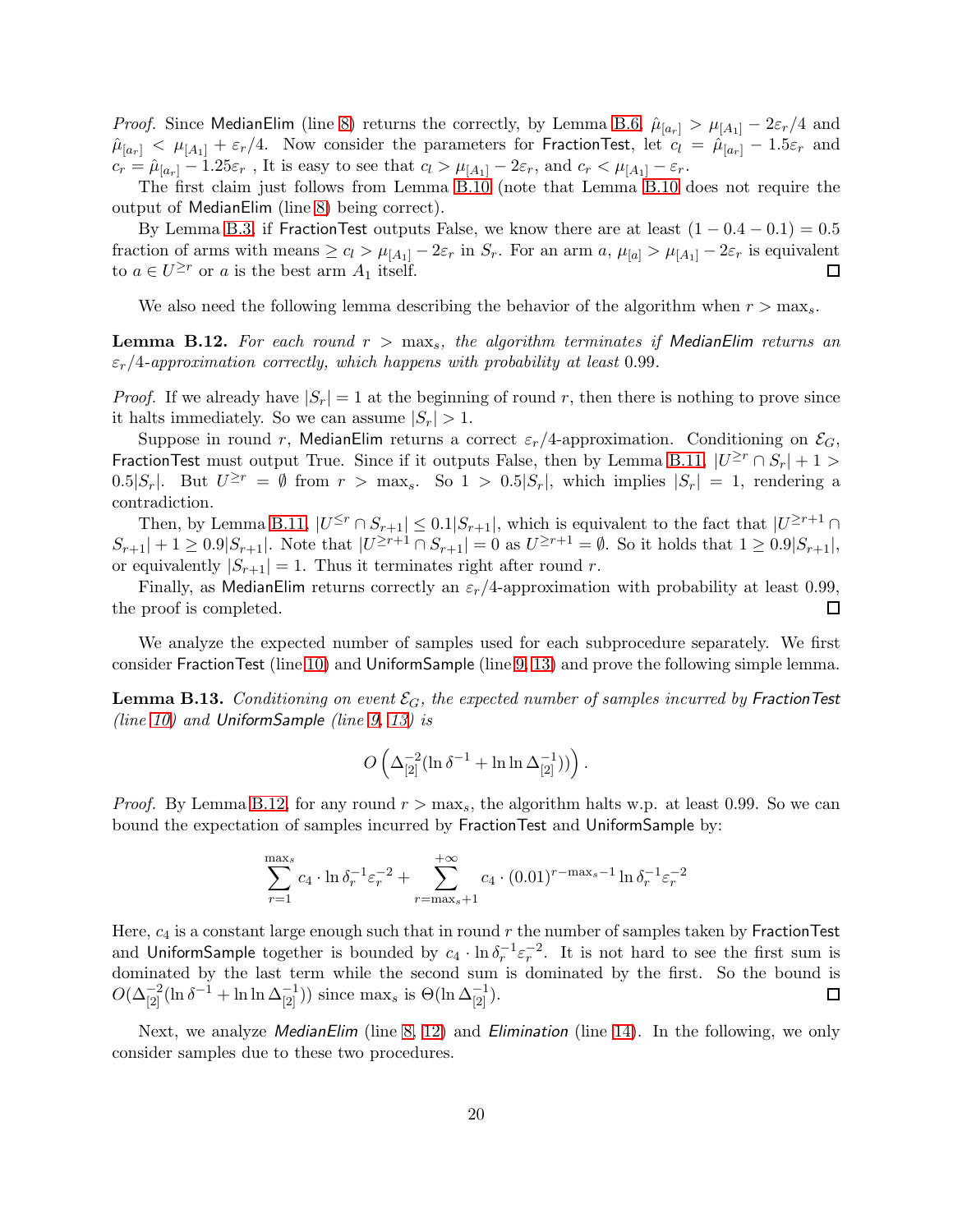<span id="page-20-0"></span>**Lemma B.14.** Conditioning on event  $\mathcal{E}_G$ , the expected number of samples incurred by MedianElim (line [8,](#page-16-6) [12\)](#page-16-3) and Elimination (line [14\)](#page-16-5) is

$$
O\left(\sum_{i=2}^n \Delta_{[i]}^{-2} (\ln \delta^{-1} + \ln[\min(h_I, \ln \Delta_{[i]}^{-1})])\right).
$$

We devote the rest of the section to the proof of Lemma [B.14,](#page-20-0) which is more involved. We first need a lemma which provides an upper bound on the number of samples for one round.

<span id="page-20-2"></span>**Lemma B.15.** Let  $c_3$  be a sufficiently large constant. The number of samples in round  $r \leq \max_s$ can be bounded by

$$
\begin{cases}\nc_3 \cdot |S_r| \varepsilon_r^{-2} & \text{if } \text{FractionTest outputs False.} \\
c_3 \cdot |S_r| \varepsilon_r^{-2} (\ln \delta^{-1} + \ln[\min(h_I, r)]) & \text{if } \text{FractionTest outputs True.}\n\end{cases}
$$

If  $r > \max_s$ , the number of samples can be bounded by

$$
c_3 \cdot |S_r| \varepsilon_r^{-2} (\ln \delta^{-1} + \ln(h_I + r - \max_s)).
$$

*Proof.* Note that conditioning on event  $\mathcal{E}_G$ , Elimination always returns correctly. Let  $c_3$  be a constant such that MedianElim $(S_r, \varepsilon_r/4, 0.01)$  takes no more than  $c_3/3 \cdot |S_r|\varepsilon_r^{-2}$  samples, and MedianElim( $S_r$ ,  $\varepsilon_r/4$ ,  $\delta_h$ ) and Elimination( $S_r$ ,  $\hat{\mu}_{[a_r]}$  – 1.5 $\varepsilon_r$ ,  $\hat{\mu}_{[a_r]}$  – 1.25 $\varepsilon_r$ ,  $\delta_h$ ) both take no more than  $c_3/3 \cdot |S|\varepsilon_T^{-2}(\ln \delta^{-1} + \ln[\min(h_I, r)])$  samples conditioning on  $\mathcal{E}_G$ . The later one is due to the fact that  $\ln \delta_h^{-1} = O(\ln \delta^{-1} + \ln[\min(h_I, r)])$  for  $r \le \max_s$ . If  $r > \max_s$ , we have  $h \le h_I + r - \max_s$ , then the bounds follow from a simple calculation.

*Proof of Lemma [B.14.](#page-20-0)* We prove the lemma inductively. Let  $T(r, N_{\rm sma})$  denote the maximum expected total number of samples the algorithm takes at and after round r, when  $|S_r \cap U^{\leq r-1}| \leq N_{\sf sma}$ . In other words, it is an upper bound of the expected number of samples we will take further, provided that we are at the beginning of round r and there are at most  $N_{\rm sma}$  "small" arms left. By definition,  $T(1,0)$  is the final upper bound for the total expected number of samples taken by the algorithm.

Let  $c_1 = 4c_3, c_2 = 60c_3$ . <sup>[9](#page-20-1)</sup> For ease of notation, we let  $l_s = \ln(\min(h_I, s))$ .

We first consider the case where  $r = \max_s + 1$  and prove the following bound of  $T(r, N_{\text{sma}})$ :

<span id="page-20-3"></span>
$$
T(r, N_{\mathsf{sma}}) \le (\ln \delta^{-1} + \ln h_I)c_1 \cdot N_{\mathsf{sma}} \cdot \varepsilon_r^{-2}.
$$
 (2)

Clearly there is nothing to prove for the base case  $N_{\text{sma}} = 0$ . So we consider  $N_{\text{sma}} \geq 1$ . Now, suppose the first round after r in which MedianElim (line [8\)](#page-16-6) returns correctly an  $\varepsilon_r/4$ -approximation is  $r' \ge r$ . Clearly, this happens with probability at most  $0.01^{r'-r}$  (all rounds in between fail). By Lemma [B.12,](#page-19-0) the algorithm terminates after round r'. Moreover, we have  $|U^{\geq r} \cap S_r| = 0$  since  $U^{\geq r} = \emptyset$ . So  $S_r$  consists of the single best arm  $A_1$  and  $N_{\text{sma}}$  arms in  $U^{\leq r-1}$ . By Lemma [B.15,](#page-20-2) the number of samples is bounded by

$$
\sum_{i=r}^{r'} c_3 (\ln \delta^{-1} + \ln[h_I + i - \max_s]) (1 + N_{\text{sma}}) \varepsilon_i^{-2}.
$$

<span id="page-20-1"></span>Although these constants are chosen somewhat arbitrarily, they need to satisfy certain relations (will be clear from the proof) and it is necessary to make them explicit.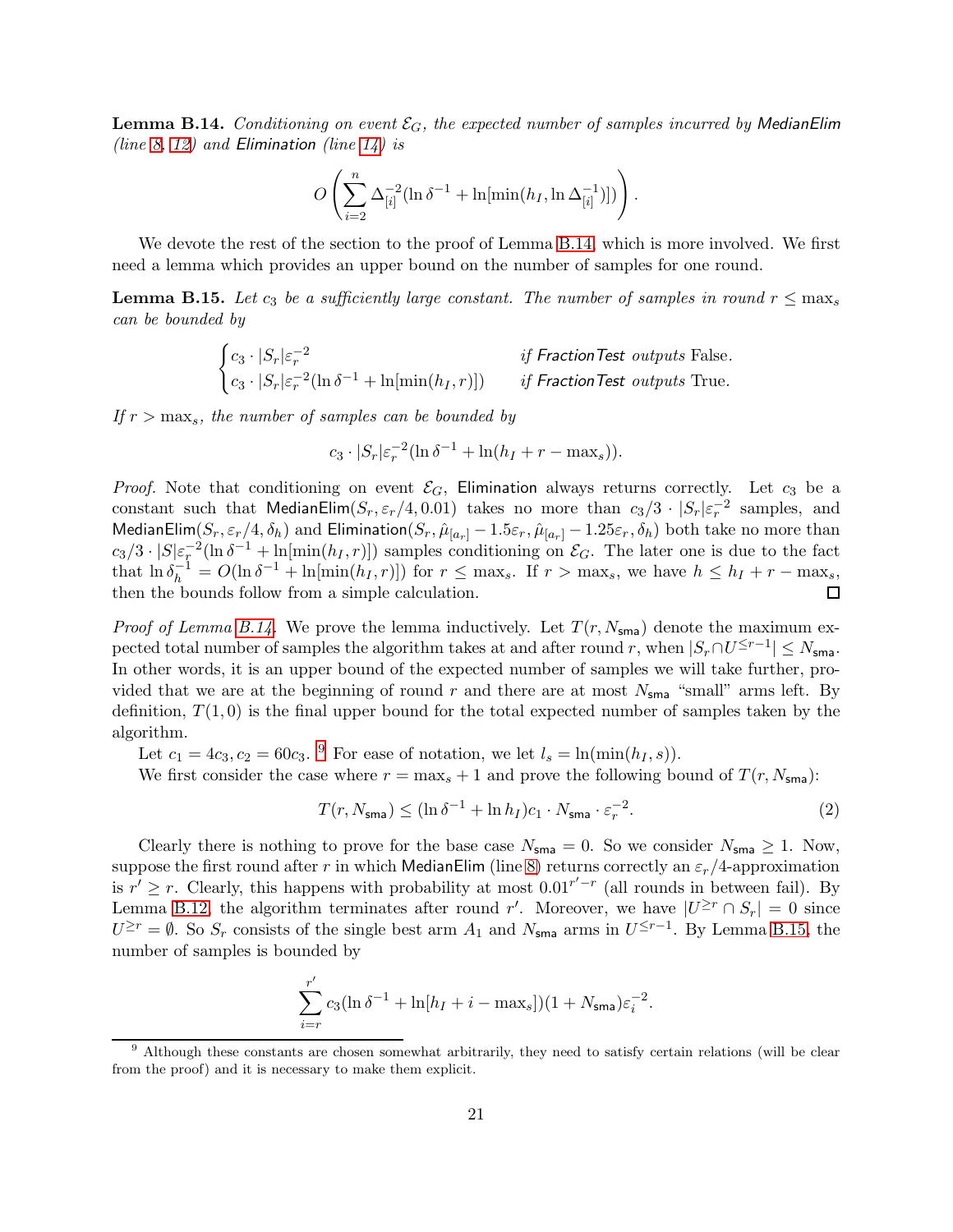Hence, we can bound  $T(r, N_{\rm sma})$  as follows:

$$
T(r, N_{\text{sma}}) \leq \sum_{r'=r}^{+\infty} (0.01)^{r'-r} \cdot \sum_{i=r}^{r'} c_3 \Big( \ln \delta^{-1} + \ln[h_I + i - \max_s] \Big) (1 + N_{\text{sma}}) \varepsilon_i^{-2}
$$
  

$$
\leq 2c_3 N_{\text{sma}} \sum_{r'=r}^{+\infty} (0.01)^{r'-r} \cdot \sum_{i=r}^{r'} (\ln \delta^{-1} + \ln[h_I + i - \max_s]) \varepsilon_i^{-2}
$$
  

$$
\leq 3c_3 N_{\text{sma}} \sum_{r'=r}^{+\infty} (0.01)^{r'-r} \cdot (\ln \delta^{-1} + \ln[h_I + r' - \max_s]) \varepsilon_{r'}^{-2}
$$
  

$$
\leq 4c_3 N_{\text{sma}} (\ln \delta^{-1} + \ln h_I) \varepsilon_r^{-2}.
$$

Now, we analyze the more challenging case where  $r \leq \max_s$ . For ease of notation, we let

$$
C_{r,s} = (\ln \delta^{-1} + l_s) \sum_{i=r}^{s} \varepsilon_i^{-2}.
$$

When  $r > s$ , we let  $C_{r,s} = 0$ . We also define

$$
P_r = c_2 \cdot \left( \sum_{s=r}^{+\infty} C_{r,s} |U^s| + C_{r,\max_s} \right).
$$

 $P_r$  can be viewed as a potential function. Notice that when  $r > \max_s$ , we have  $P_r = 0$ . We are going to show inductively that

<span id="page-21-0"></span>
$$
T(r, N_{\mathsf{sma}}) \le (\ln \delta^{-1} + l_r) \cdot c_1 \cdot N_{\mathsf{sma}} \cdot \varepsilon_r^{-2} + P_r. \tag{3}
$$

We note that [\(2\)](#page-20-3) is in fact consistent with [\(3\)](#page-21-0) (when  $r > \max_s$ , we have  $P_r = 0$  and  $l_r = \ln h_l$ ).

The induction hypothesis assumes that the inequality holds for  $r + 1$  and all  $N_{\rm sma}$ . We need to prove that it also holds for r and all  $N_{\text{sma}}$ . Now we are at round r. Conditioning on event  $\mathcal{E}_G$ , there are three cases we need to consider. We state the following lemmas, each analyzes one case, which together imply our time bound. Their proofs are not difficult but somewhat tedious. So we defer them to Section [F.](#page-35-0)

<span id="page-21-2"></span>**Lemma B.16.** Suppose that MedianElim (line [8\)](#page-16-6) returns an  $\varepsilon_r/4$ -approximation of the best arm  $A_1$ , and FractionTest outputs True. The expected number of samples taken at and after round r is bounded by

$$
(\ln \delta^{-1} + l_r)c_3 N_{\rm sma} \varepsilon_r^{-2} + P_r.
$$

<span id="page-21-3"></span>**Lemma B.17.** Suppose that MedianElim (line [8\)](#page-16-6) returns an  $\varepsilon_r/4$ -approximation of the best arm  $A_1$ , and Fraction Test outputs False. The expected number of samples taken at and after round r is bounded by  $P_r$ .

<span id="page-21-1"></span>**Lemma B.18.** Suppose that MedianElim (line [8\)](#page-16-6) returns an arm which is not an  $\varepsilon_r/4$ -approximation of the best arm  $A_1$ . The expected number of samples taken at and after round r is bounded by

$$
(\ln \delta^{-1} + l_r)(c_3 + 5c_1)N_{\text{sma}}\varepsilon_r^{-2} + P_r.
$$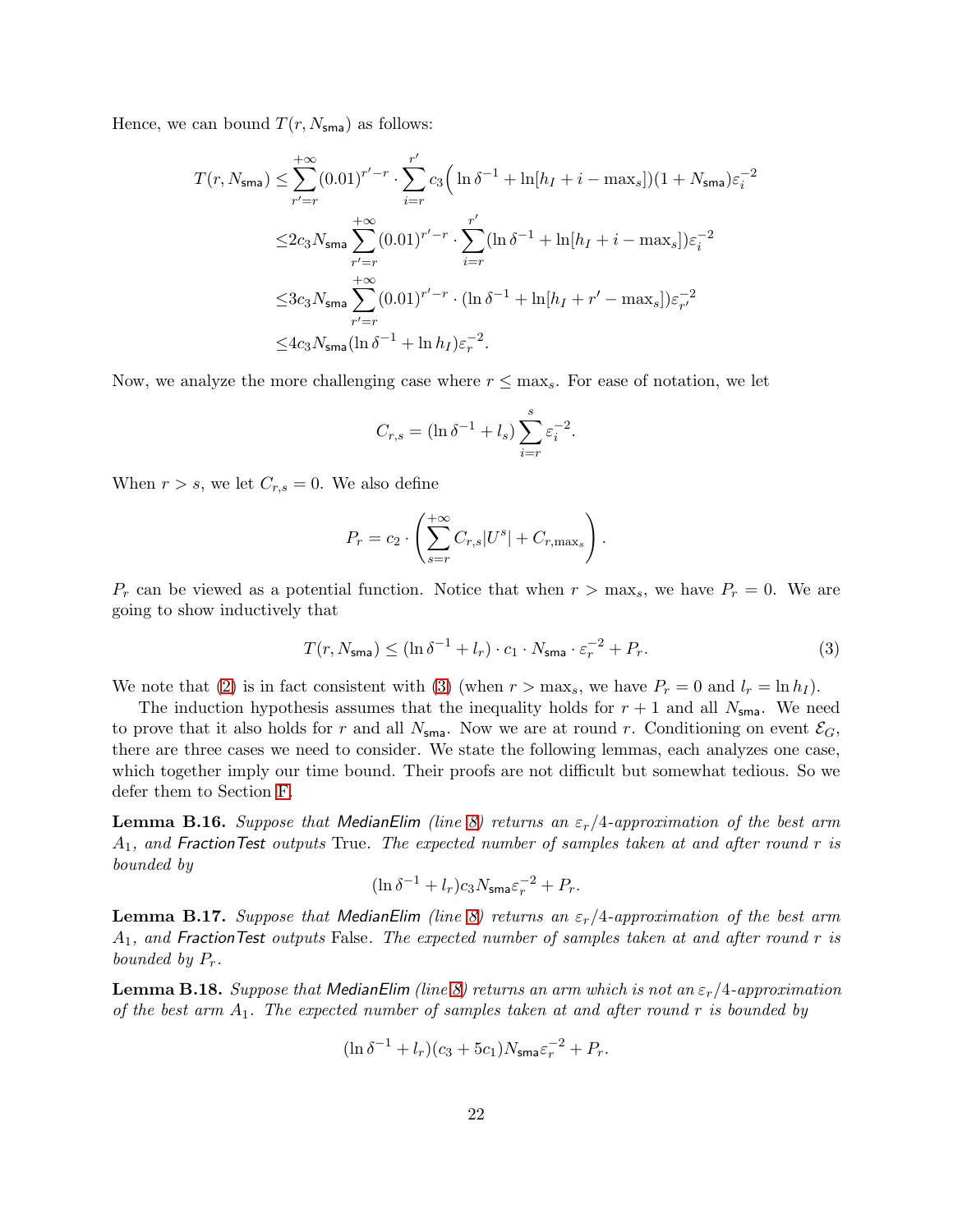Note that the bound in Lemma [B.18](#page-21-1) is larger than we need to prove (in particular, the constant is larger). So, we need to combine three cases together as follows:

Recall that MedianElim (line [8\)](#page-16-6) returns correctly an  $\varepsilon_r/4$ -approximation with probability p  $(p \geq 0.99)$ . By Lemma [B.16,](#page-21-2) Lemma [B.17](#page-21-3) and Lemma [B.18,](#page-21-1) we have that

$$
T(r, N_{\text{sma}}) \leq (\ln \delta^{-1} + l_r)(p \cdot (c_3 \cdot N_{\text{sma}} \cdot \varepsilon_r^{-2}) + (1 - p) \cdot (c_3 + 5c_1) \cdot N_{\text{sma}} \varepsilon_r^{-2}) + P_r
$$
  
\n
$$
\leq (\ln \delta^{-1} + l_r)((c_3 + 0.05c_1) \cdot N_{\text{sma}} \cdot \varepsilon_r^{-2}) + P_r \qquad (c_3 + (1 - p) \cdot 5c_1 \leq c_3 + 0.05c_1)
$$
  
\n
$$
\leq (\ln \delta^{-1} + l_r)c_1 \cdot N_{\text{sma}} \cdot \varepsilon_r^{-2} + P_r \qquad (c_3 + (1 - p) \cdot 5c_1 \leq c_3 + 0.05c_1 \leq c_1)
$$

This finishes the proof of [\(3\)](#page-21-0). Hence, the number of samples is bounded by  $T(1,0) \leq P_1$ . Note that  $C_{1,s} \leq 2(\ln \delta^{-1} + l_s)\varepsilon_s^{-2}$  for any s. By a simple calculation of  $P_1$ , we can see that the overall sample complexity for MedianElim and Elimination is

$$
T(1,0) \le P_1 = O\left(\sum_{i=2}^n \Delta_{[i]}^{-2} (\ln \delta^{-1} + \ln[\min(h_I, \ln \Delta_{[i]}^{-1})])\right).
$$

This finally completes the proof of Lemma [B.14.](#page-20-0)

Putting Lemma [B.14](#page-20-0) and Lemma [B.13](#page-19-1) together, we have the following corollary.

<span id="page-22-1"></span>Corollary B.19. With probability  $1 - \delta$ , Algorithm [5](#page-16-0) returns the correct answer for BEST-1-ARM and take at most  $O(T)$  sample in expectation, where

$$
T = \sum_{i=2}^{n} \Delta_{[i]}^{-2} (\ln \delta^{-1} + \ln[\min(h_I, \ln \Delta_{[i]}^{-1})]) + \Delta_{[2]}^{-2} \ln \ln \Delta_{[2]}^{-1}.
$$

The time bound in Theorem [2.5](#page-17-0) is an immediate consequence of the above corollary and Lemma [B.8,](#page-18-2) which asserts  $h_I = O(\ln n)$ .

However, there is one subtlety: we only provide a bound on the running time conditioning on  $\mathcal{E}_G$ (i.e.,  $\mathbb{E}[T_{\mathbb{A}} | \mathcal{E}_G]$ ). With probability at most  $\delta$  (when the event  $\mathcal{E}_G$  fails), we do not have any bound on the running time (or the number of samples) of the algorithm (the algorithm may not terminate). So strictly speaking, the overall expected running time of DistrBasedElim is not bounded. In fact, several previous algorithms in the literature [\[13,](#page-10-18) [24,](#page-10-13) [16\]](#page-10-10) have the same problem. However, it is possible to transform such an algorithm  $\mathbb A$  to another  $\mathbb A'$  which succeeds with probability  $1 - \delta$  and whose overall expected running time is bounded as  $\mathbb{E}[T_{\mathbb{A}}] = O(\mathbb{E}[T_{\mathbb{A}} | \mathcal{E}_G])$ . We are not aware such a transformation in the literature and we provide one in Section [H.](#page-42-0)

#### <span id="page-22-0"></span>B.4 Almost Instance Optimal Bound for Clustered Instances

Recall  $U^s = \{a \mid 2^{-s} \leq \Delta_{[a]} < 2^{-s+1}\}.$ 

**Definition B.20.** We say an instance I is clustered if  $|\{U^i \neq \emptyset \mid 1 \leq i \leq \max_s\}|$  is bounded by a constant.

In this case, we can obtain an almost instance optimal algorithm for such instances. For this purpose, we only need to establish a tighter bound on  $h_I$ .

**Lemma B.21.**  $h_I \leq 2 \cdot |\{U^i \neq \emptyset \mid 1 \leq i \leq \max_s\}|.$ 

 $\Box$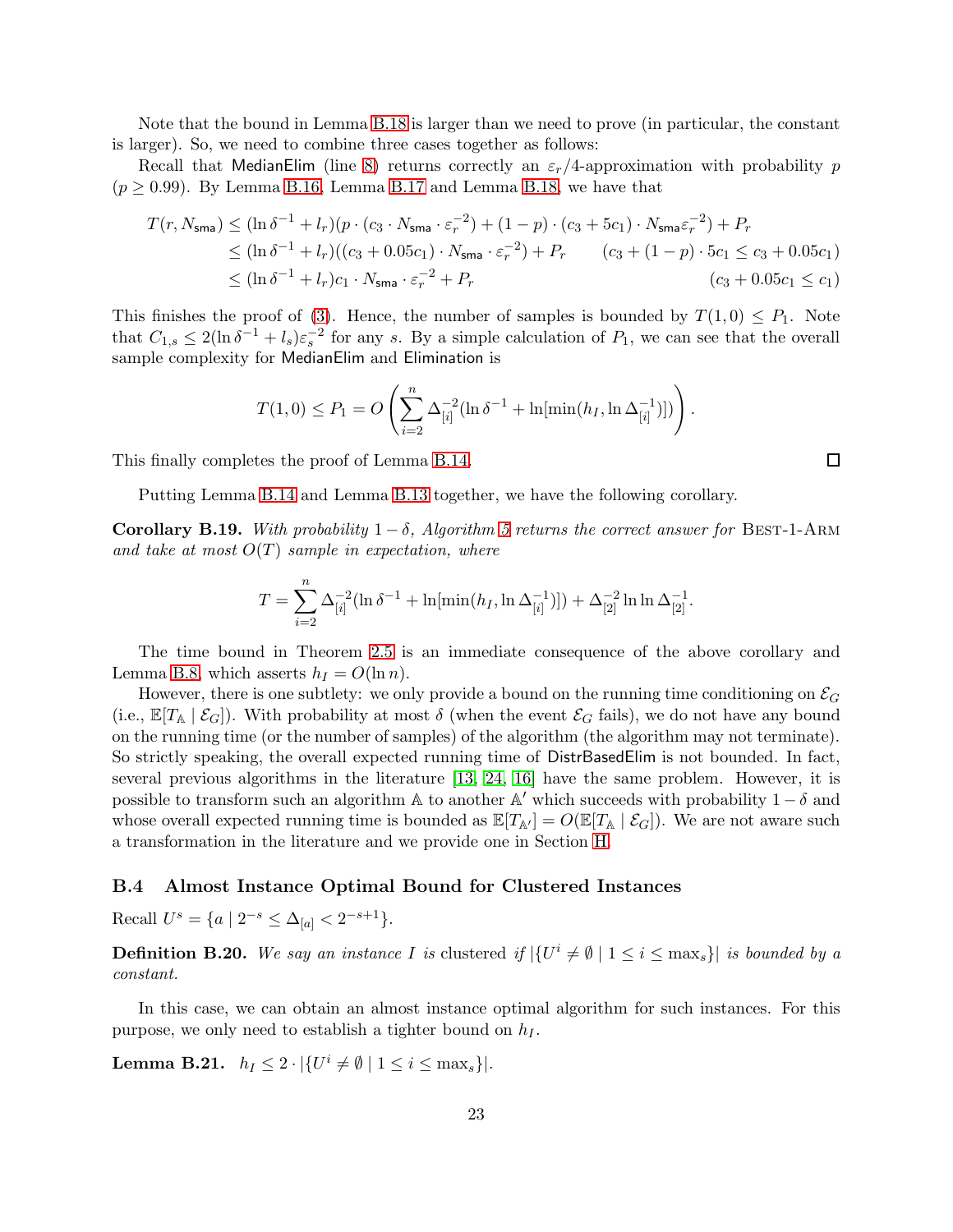| Source                | Sample Complexity                                                                                                                                                                    |
|-----------------------|--------------------------------------------------------------------------------------------------------------------------------------------------------------------------------------|
| Even-Dar et al. [12]  | $n\varepsilon^{-2} \cdot \ln \delta^{-1}$                                                                                                                                            |
| Gabillon et al. [16]  | $\sum_{i=2}^n \Delta_{i,\varepsilon}^{-2} \left( \ln \delta^{-1} + \ln \sum_{i=2}^n \Delta_{i,\varepsilon}^{-2} \right)$                                                             |
|                       | Kalyanakrishnan et al. [23] $\sum_{i=2}^{n} \Delta_{i,\varepsilon}^{-2} (\ln \delta^{-1} + \ln \sum_{i=2}^{n} \Delta$                                                                |
| Karnin et al. [24]    | $\sum_{i=2}^n \Delta_{i,\varepsilon}^{-2} (\ln \delta^{-1} + \ln \ln \Delta_{i,\varepsilon}^{-1})$                                                                                   |
| This paper (Thm B.24) | $\sum_{i=2}^{\infty} \Delta_{i,\varepsilon}^{-2} (\ln \delta^{-1} + \ln \ln \min(n, \Delta_{i,\varepsilon}^{-1})) + \Delta_{2,\varepsilon}^{-2} \ln \ln \Delta_{2,\varepsilon}^{-1}$ |

Table 2: Sample complexity upper bounds for  $(\varepsilon, \delta)$ -PAC algorithms. Here,  $\Delta_{i,\varepsilon} = \max(\Delta_{[i]}, \varepsilon)$ 

*Proof.* Let s be an index such that  $U^s$  is not empty. Let s' be the largest index  $\lt s$  such that  $U^{s'}$  is not empty. If such index does not exist, let  $s' = 0$ . We show that during rounds  $s' + 1$ ,  $s' + 2$ , ...,  $s - 1$ , we can only call Elimination (or equivalently, increase  $h$ ) once.

Suppose otherwise, we call Elimination in round r and r' such that  $s' < r < r' < s$ . We further assume that there is no other call to Elimination between round r and r'. Then clearly  $S_{r'} = S_{r+1}$ .

Now by Lemma [B.10,](#page-18-0) we have  $|U^{\leq r} \cap S_{r+1}| \leq 0.1|S_{r+1}|$ , but this means  $|U_{r'} \cap S_{r'}| \leq 0.1|S'_r|$ , as  $U_{r'} = U^{\leq r}$  and  $S_{r'} = S_{r+1}$ . Again by Lemma [B.10,](#page-18-0) this contradicts the fact that on round r', FractionTest outputs true.

As  $U^{\max_s}$  is not empty, we can partition the rounds  $1, 2, ..., \max_s$  into at most  $2 \cdot |\{U^i \neq \emptyset\}|$  $1 \leq i \leq \max_{s}$  groups. Each group is either a single round which corresponds to a non-empty set  $U^s$ , or the rounds between two rounds corresponding to two adjacent non-empty sets  $U^{s'}$  and  $U^s$ . Therefore,  $h$  can increase at most by 1 in each group, which concludes the proof.  $\Box$ 

The following theorem is an immediate consequence of the above lemma and Corollary [B.19.](#page-22-1)

<span id="page-23-0"></span>Theorem B.22. There is an δ-correct algorithm for clustered instances, with expected sample complexity

$$
T(\delta, I) = O\left(\sum_{i=2}^{n} \Delta_{[i]}^{-2} \ln \delta^{-1} + \Delta_{[2]}^{-2} \ln \ln \Delta_{[2]}^{-1}\right).
$$

**Example B.23.** Consider a very simple yet important instance where there are  $n-1$  arms with mean 0.5, and a single arm with mean  $0.5 + \Delta$ . In fact, a careful examination of all previous algo-rithms (including [\[20,](#page-10-14) [24\]](#page-10-13)) shows that they all require  $\Omega(n\Delta^{-2}(\ln \delta^{-1} + \ln \ln \Delta^{-1}))$  samples even in this particular instance. However, our algorithm only requires  $O(n\Delta^{-2} \ln \delta^{-1} + \Delta^{-2} \ln \ln \Delta^{-1})$ samples. Our bound is almost instance optimal, since the first term matches the instance-wise lower bound  $n\Delta^{-2}$ ln  $\delta^{-1}$ . This is the best bound for such instances we can hope for.

#### <span id="page-23-1"></span>B.5 An Improved PAC Algorithm

Finally, we discuss how to convert our algorithm to an  $(\varepsilon, \delta)$ -PAC algorithm for BEST-1-ARM. Our result improves several previous PAC algorithm, which we summarize in Table 2.

<span id="page-23-2"></span>**Theorem B.24.** For any  $\varepsilon < 0.5$  and  $\delta < 0.1$ , there exists an  $(\varepsilon, \delta)$ -PAC algorithm for BEST-1-ARM, with expected sample complexity

$$
T(\delta, I) = O\left(\sum_{i=2}^n \Delta_{i,\varepsilon}^{-2} (\ln \delta^{-1} + \ln \ln \min(n, \Delta_{i,\varepsilon}^{-1})) + \Delta_{2,\varepsilon}^{-2} \ln \ln \Delta_{2,\varepsilon}^{-1}\right),\,
$$

where  $\Delta_{i,\varepsilon} = \max(\Delta_{[i]}, \varepsilon)$ .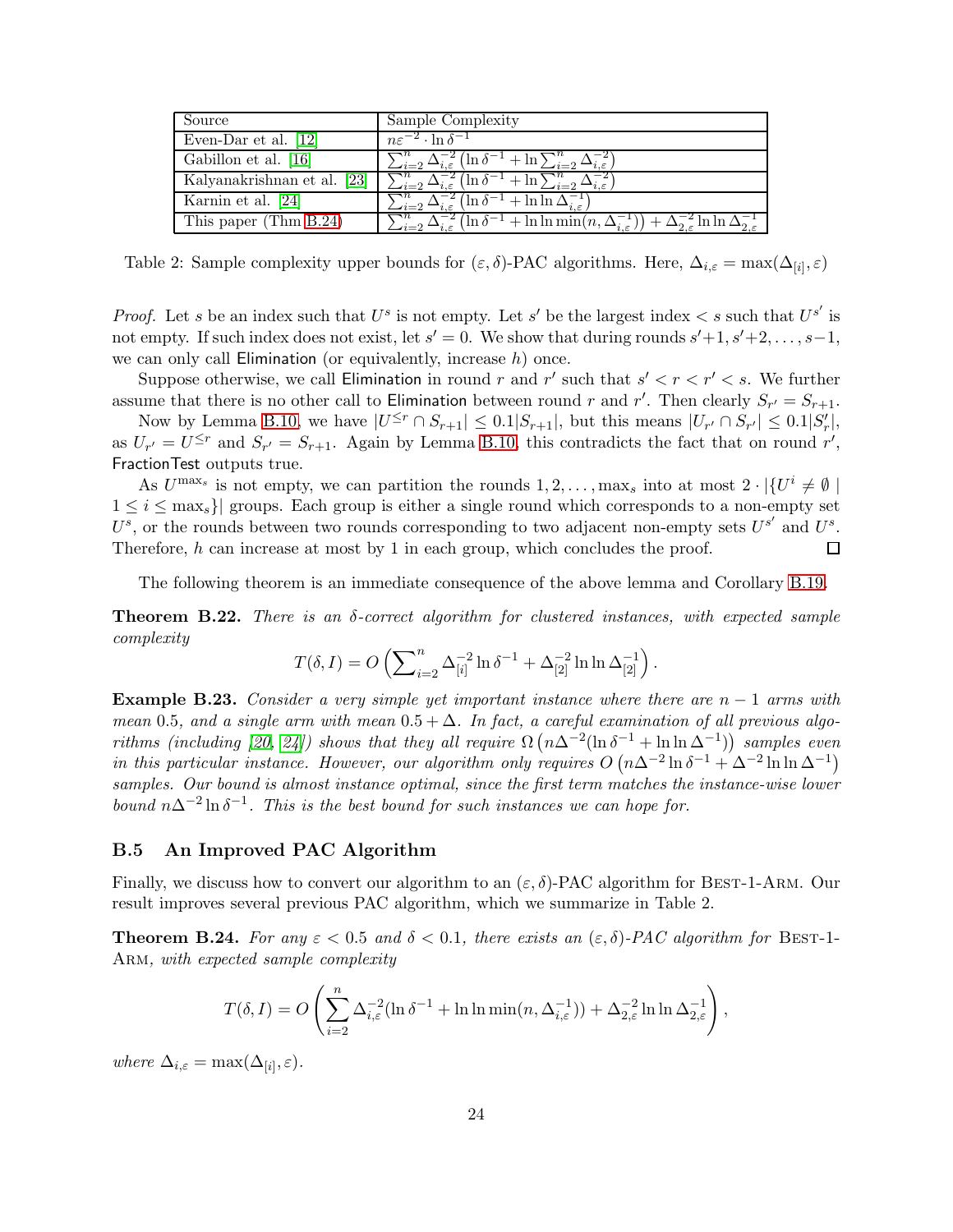*Proof.* Given parameters  $\varepsilon$ ,  $\delta$ , we run DistrBasedElim with confidence  $\delta/2$  only for the first  $\lceil \ln \varepsilon^{-1} \rceil$ rounds. After that, we invoke MedianElim with confidence  $\delta/2$  to find an  $\varepsilon$ -optimal arm among  $S_{\lceil \log_2 \varepsilon^{-1} \rceil}$ . Clearly we are correct with probability at least  $1 - \delta$ . The analysis for the sample complexity is exactly the same as the original DistrBasedElim.

### <span id="page-24-2"></span>C A New Lower bound for Best-1-Arm

In this section, we provide a new lower bound for BEST-1-ARM. In particular, we prove Theo-rem [3.1.](#page-24-0) From now on,  $\delta$  is a fixed constant such that  $0 < \delta < 0.005$ . We use  $[0, N]$  to denote the set of integers  $\{0, 1, \ldots, N\}$ . Throughout this section, we assume the distributions of all the arms are Gaussian with variance 1.

Our proof for Theorem [3.1](#page-24-0) consists of two ingredients. The first one is a non-trivial lower bound for Sign-ξ, which we state here but defer its proof to the next section. The second one is a novel reduction from SIGN-ξ to BEST-1-ARM, which turns the lower bound for SIGN- $\xi$  into the desired lower bound for BEST-1-ARM.

For stating the lower bound for Sign-ξ we introduce some notations first. Let A ′ denote an algorithm for SIGN- $\xi$ ,  $A_\mu$  be an arm with mean  $\mu$  (i.e., with distribution  $\mathcal{N}(\mu, 1)$ ), and we define  $T_{\mathbb{A}'(\Delta) = \max(T_{\mathbb{A}'}(A_{\xi+\Delta}), T_{\mathbb{A}'}(A_{\xi-\Delta}))$ . Then we have the following lower bound for SIGN- $\xi$ . The proof is deferred to Section [D.](#page-27-1)

<span id="page-24-0"></span>**Lemma C.1.** For any  $\delta'$ -correct algorithm  $\mathbb{A}'$  for SIGN- $\xi$  with  $\delta' \leq 0.01$ , there exist constants  $N_0 \in \mathbb{N}$  and  $c_1 > 0$  such that for all  $N \geq N_0$ :

$$
|\{T_{\mathbb{A}'}(\Delta) < c_1 \cdot \Delta^{-2} \ln N \mid \Delta = 2^{-i}, i \in [0, N]\}| \leq 0.1(N + 1).
$$

For an algorithm  $\mathbb A$  for BEST-1-ARM, let  $\mathbb A_{\text{perm}}$  be the algorithm which first randomly permutes the input arms, then runs A. More precisely, given an arm instance I with n arms,  $A_{\text{perm}}$  first chooses a random permutation  $\pi$  on n elements in I uniformly, then simulates A on the instance  $\pi \circ I$  and returns what A returns. It is not difficult to see that the running time of  $A_{\text{perm}}$  only depends on the set  $\{\mathcal{D}_i\}$  of reward distributions of the instance, not their particular order.

Clearly, if A is a  $\delta$ -correct algorithm for any instance of BEST-1-ARM, so is  $\mathbb{A}_{\text{perm}}$ . Furthermore, we have the following simple lemma, which says we only need to prove a lower bound for  $A_{\text{perm}}$ .

<span id="page-24-1"></span>**Lemma C.2.** For any instance I, there exists a permutation  $\pi$  such that  $T_{\mathbb{A}}(\pi \circ I) \geq T_{\mathbb{A}_{perm}}(I)$ .

*Proof.* By the definition of  $A_{\text{perm}}$ , we can see that

$$
T_{\mathbb{A}_{\text{perm}}}(I) = \frac{1}{n!} \sum_{\pi \in \text{Sym}(n)} T_{\mathbb{A}}(\pi \circ I),
$$

where  $Sym(n)$  is the set of all n! permutations of  $\{1, \ldots, n\}$ .

Now we prove theorem [3.1.](#page-24-0) The high-level idea is to construct some "balanced" instances for BEST-1-ARM, and show that if an algorithm  $A$  is "fast" on those instances, we can construct a fast algorithm for  $SIGN-\xi$ , which leads to a contradiction to Lemma [C.1.](#page-24-0)

 $\Box$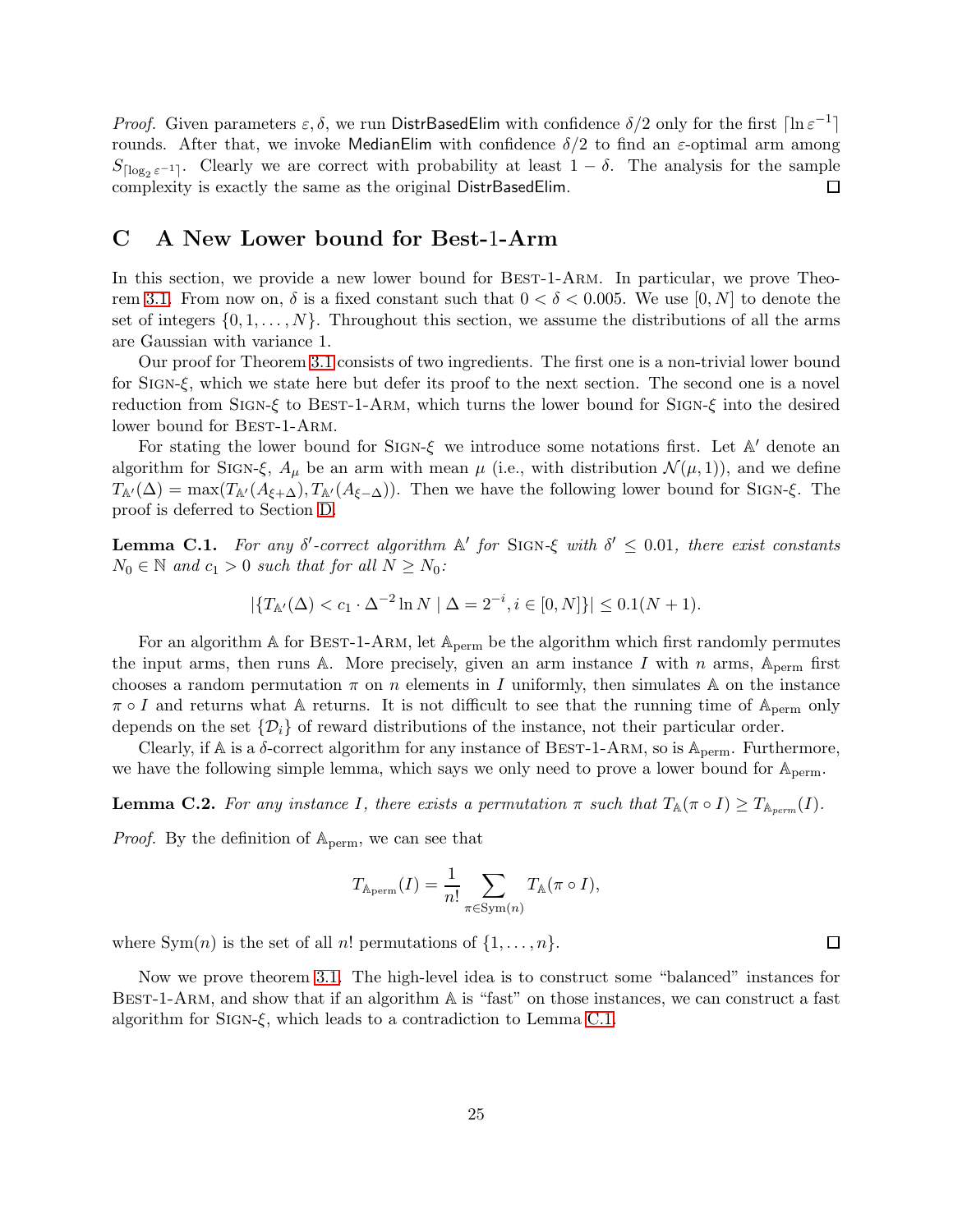Proof of Theorem [3.1.](#page-24-0) In this proof, we assume all distributions are Gaussian random variables with  $\sigma = 1$ . Without loss of generality, we can assume N<sub>0</sub> in Lemma [C.1](#page-24-0) is an even integer, and  $N_0 > 10$ . So we have  $2 \cdot 4^{N_0} \ge \frac{4}{3}$  $\frac{4}{3} \cdot 4^{N_0} + N_0 + 2$ . Let  $N = 2 \cdot 4^{N_0}$ .

For every  $n \ge N$ , we pick the largest even integer m such that  $2 \cdot 4^m \le n$ . Clearly  $m \ge N_0 > 10$ and  $\sum_{k=0}^{m} 4^k + m + 2 \leq \frac{4}{3}$  $\frac{4}{3} \cdot 4^m + m + 2 \leq 2 \cdot 4^m$ . Also, by the choice of m, we have  $2 \cdot 4^{m+2} > n$ , hence  $4^m > \frac{n}{8}$  $\frac{n}{8}$ .

Consider the following BEST-1-ARM instance  $I_{init}$  with n arms:

- 1. There is a single arm with mean  $\xi$ .
- 2. For each integer  $k \in [0, m]$ , there are  $4^{m-k}$  arms with mean  $\xi 2^{-k}$ .
- 3. There are  $n \sum_{k=0}^{m} 4^k 1$  arms with mean  $\xi 2$ .

For a BEST-1-ARM instance I, let  $n(I)$  be the number of arms in I, and  $\Delta_{[i]}(I)$  be the gap  $\Delta_{[i]}$ according to *I*. We denote  $\mathcal{H}(I) = \sum_{i=2}^{n(I)} \Delta_{[i]}(I)^{-2}$ .

Now we define a class of BEST-1-ARM instances  $\{I_S\}$  where each  $S \subseteq \{0, 1, \ldots, m\}$ . Each  $I_S$ is formed as follows: for every  $k \in S$ , we add one more arm with mean  $\xi - 2^{-k}$  to  $I_{\text{init}}$ ; finally we remove |S| arms with mean  $\xi - 2$  (by our choice of m there are enough such arms to remove). Obviously, there are still n arms in every instance  $I<sub>S</sub>$ .

Let c be a universal constant to be specified later (in particular c does not dependent on  $n$ ). Now we claim that for any  $\delta$ -correct algorithm A for BEST-1-ARM, there must exist an instance  $I_S$ such that

$$
T_{A_{\text{perm}}}(I_S) > c \cdot \mathcal{H}(I_S) \cdot \ln m = \Omega(\mathcal{H}(I_S) \ln \ln n).
$$

Suppose for contradiction that there exists a  $\delta$ -correct A such that  $T_{\mathbb{A}_{\text{perm}}}(I_S) \leq c \cdot \mathcal{H}(I_S) \cdot \ln m$ for all S.

Let  $U = \{I_S | |S| = m/2\}, V = \{I_S | |S| = m/2 + 1\}$  be two sets of BEST-1-ARM instances. Notice that  $|U| = |V| = \binom{m+1}{m/2}$  (since m is even).

Fix  $S \in U$ . Consider the problem SIGN- $\xi$ , in which the given instance is a single arm A with unknown mean  $\mu$ , and we would like to decide whether  $\mu > \xi$  or  $\mu < \xi$ . Consider the following two algorithms for SIGN- $\xi$ , which call  $\mathbb{A}_{\text{perm}}$  as a subprocedure.

- 1. A<sub>2</sub>: We first create a BEST-1-ARM instance instance  $I_{\text{new}}$  by replacing one arm with mean  $\xi 2$ in I<sub>S</sub> with A. Then run A<sub>perm</sub> on I<sub>new</sub>. We output  $\mu > \xi$  if A<sub>perm</sub> selects A as the best arm. Otherwise, we output  $\mu < \xi$ .
- 2.  $\mathbb{A}_{S}^2$ : We first construct an artificial arm  $A_{\text{new}}$  with mean  $2\xi \mu$  from  $A^{-10}$  $A^{-10}$  $A^{-10}$ , and create a BEST-1-ARM instance  $I_{\text{new}}$  by replacing one arm with mean  $\xi - 2$  in  $I_S$  with  $A_{\text{new}}$ . Then run A<sub>perm</sub> on I<sub>new</sub>. We output  $\mu < \xi$  if A<sub>perm</sub> selects A<sub>new</sub> as the best arm. Otherwise, we output  $\mu > \xi$ .

Since  $A_{\text{perm}}$  is δ-correct for BEST-1-ARM,  $A_S^1$  and  $A_S^2$  are both δ-correct for SIGN- $\xi$ .

Now, consider the algorithm  $\mathbb{A}_S$  for SIGN- $\xi$  which runs as follows: It simulates  $\mathbb{A}_S^1$  and  $\mathbb{A}_S^2$ simultaneously. Each time it takes a sample from the input arm, and feeds it to both  $\mathbb{A}_{S}^{\mathbb{Z}}$  and  $\mathbb{A}_{S}^{\mathbb{Z}}$ . If  $\mathbb{A}^1_S$  ( $\mathbb{A}^2_S$  resp.) terminates first, it returns the output of  $\mathbb{A}^1_S$  ( $\mathbb{A}^2_S$  resp.). In case of a tie, it returns the output of  $\mathbb{A}^1_S$ .

<span id="page-25-0"></span><sup>&</sup>lt;sup>10</sup>That is, whenever the algorithm pulls  $A_{\text{new}}$ , we pull A to get a reward r, and return 2 $\xi - r$  as the reward for A<sub>new</sub>. Note although we do not know  $\mu$ , A<sub>new</sub> is clearly an arm with mean  $2\xi - \mu$ .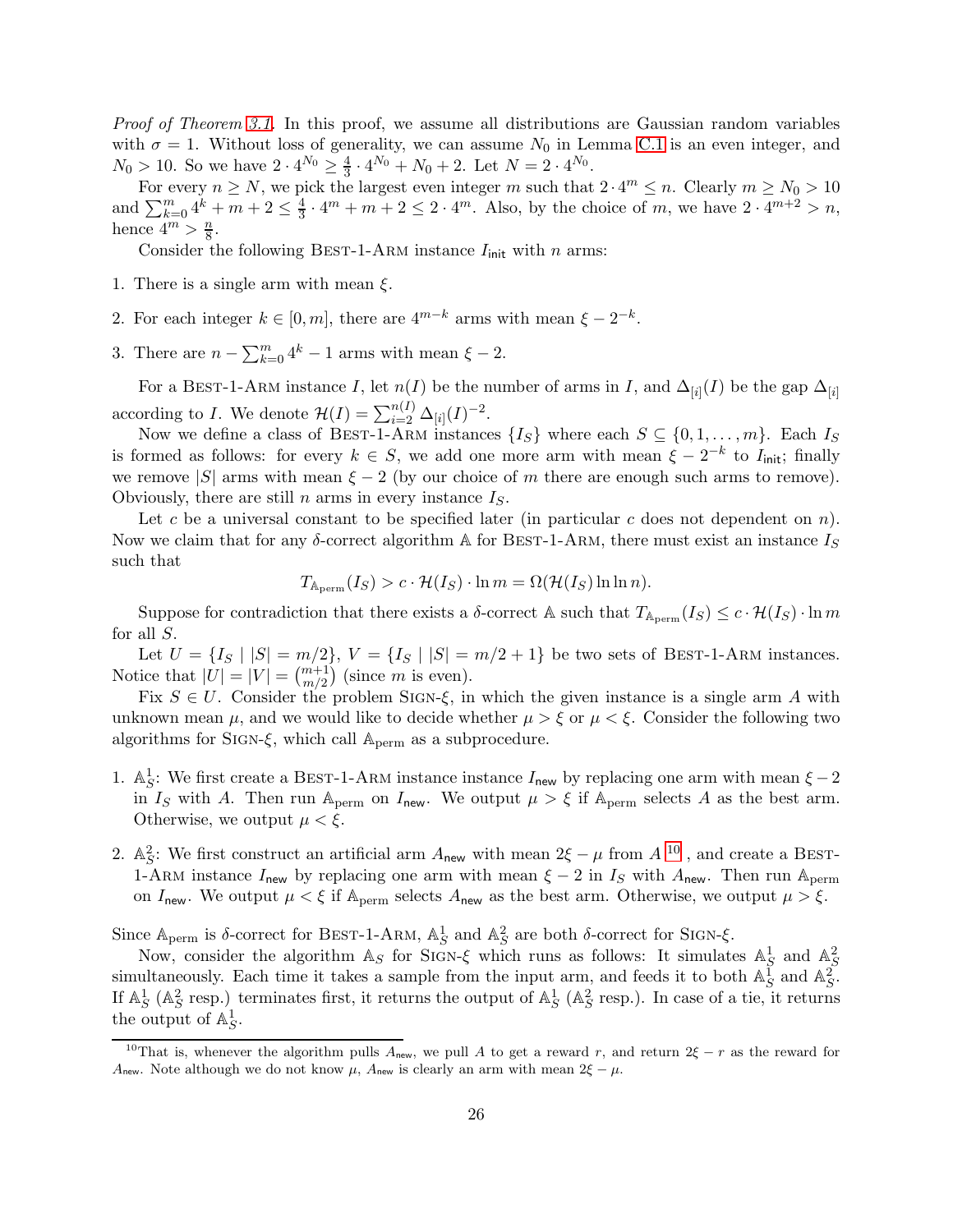First, we can see that if both  $\mathbb{A}^1_S$  and  $\mathbb{A}^2_S$  are correct, then  $\mathbb{A}_S$  must be correct. Therefore,  $\mathbb{A}_S$ is  $2δ$ -correct for SIGN- $ξ$ .

Then we are going to show that there exists some particular S such that the algorithm  $\mathbb{A}_S$  runs too fast for way too many points in  $\{\Delta = 2^{-i}\}_{i \in [0,m]}$  for SIGN- $\xi$  hence rendering a contradiction to Lemma [C.1.](#page-24-0)

For a BEST-1-ARM instance  $I_S$  and an integer  $k \in [0, m]$ , we use  $N_S^k$  to denote the number of arms with gap  $2^{-k}$ . Let  $a_S^k \cdot 4^k$  be the expected number of samples taken from an arm with gap  $2^{-k}$  by  $\mathbb{A}_{\text{perm}}$ . Then we have that

$$
\sum_{k=0}^{m} N_S^k(4^k \cdot a_S^k) \le T_{A_{\text{perm}}}(I_S) \le c \cdot \mathcal{H}(I_S) \cdot \ln m.
$$

Since  $4^{m-k} \le N_S^k \le 4^{m-k} + 1$ , we can see that

$$
\mathcal{H}(I_S) = \sum_{k=0}^{m} N_S^k \cdot 4^k + (n - \sum_{k=0}^{m} 4^k - 1 - |S|) \cdot 2^{-2} \le 2 \sum_{k=0}^{m} 4^m + \frac{1}{4} \cdot n.
$$

Thus we have that

$$
\sum_{k=0}^{m} 4^{m-k} (4^k \cdot a_S^k) \le \sum_{k=0}^{m} N_S^k (4^k \cdot a_S^k) \le c \cdot \mathcal{H}(I_S) \cdot \ln m \le c \left( 2 \sum_{k=0}^{m} 4^m + \frac{1}{4} n \right) \cdot \ln m.
$$

Simplifying it a bit and noting that  $\frac{n}{8} < 4^m$ , we get that

$$
\sum_{k=0}^{m} 4^m \cdot a_S^k \le c \cdot 2(m+2)4^m \ln m,
$$

which is equivalent to

$$
\sum_{k=0}^{m} a_S^k \le 2c \cdot (m+2) \ln m \le 3c \cdot (m+1) \ln m.
$$

The last inequality holds since  $m \geq N_0 > 10$ .

Now we set  $c = \frac{c_1}{30}$ , in which  $c_1$  is the constant in Lemma [C.1.](#page-24-0) Since  $\sum_{k=0}^{m} a_S^k \leq 3c \cdot (m+1) \ln m =$  $\frac{c_1}{10}(m+1)$ ·ln m, we can see for any S, there are at most 0.1 fraction of elements in  $\{a_S^k\}_{k=0}^m$  satisfying  $a_S^k \geq c_1 \cdot \ln m.$ 

Then for  $S \in U$ , let  $bad_S = \{k \notin S \land a_{S \cup \{k\}}^k \ge c_1 \ln m \mid k \in [0, m]\}.$  We have that

$$
\sum_{S \in U} |\text{bad}_S| \le \sum_{S \in V} \sum_{k=0}^m \mathbb{1}\{a_S^k \ge c_1 \ln m\} \le \frac{m+1}{10}|V| = \frac{m+1}{10}|U|.
$$

By an averaging argument, there exists  $S \in U$  such that  $|\text{bad}_S| \leq \frac{m+1}{10}$ . We will show for that particular S, the algorithm  $\mathbb{A}_S$  for SIGN- $\xi$  contradicts Lemma [C.1.](#page-24-0)

Now we analyze the expected total number of samples taken by  $\mathbb{A}_S$  on arm A with mean  $\mu$  and gap  $\Delta = |\xi - \mu| = 2^{-k}$ . Suppose  $k \notin S$ . A key observation is the following: if  $\mu < \xi$ , then the instance constructed in  $\mathbb{A}^1_S$  is exactly  $I_{S\cup\{k\}}$ ; otherwise  $\mu > \xi$ , since  $2\xi - (\xi + \Delta) = \xi - \Delta = \xi - 2^{-k}$ , the instance constructed in  $\mathbb{A}_{S}^{2}$  is exactly  $I_{S\cup\{k\}}$  (the order of arms in the constructed instance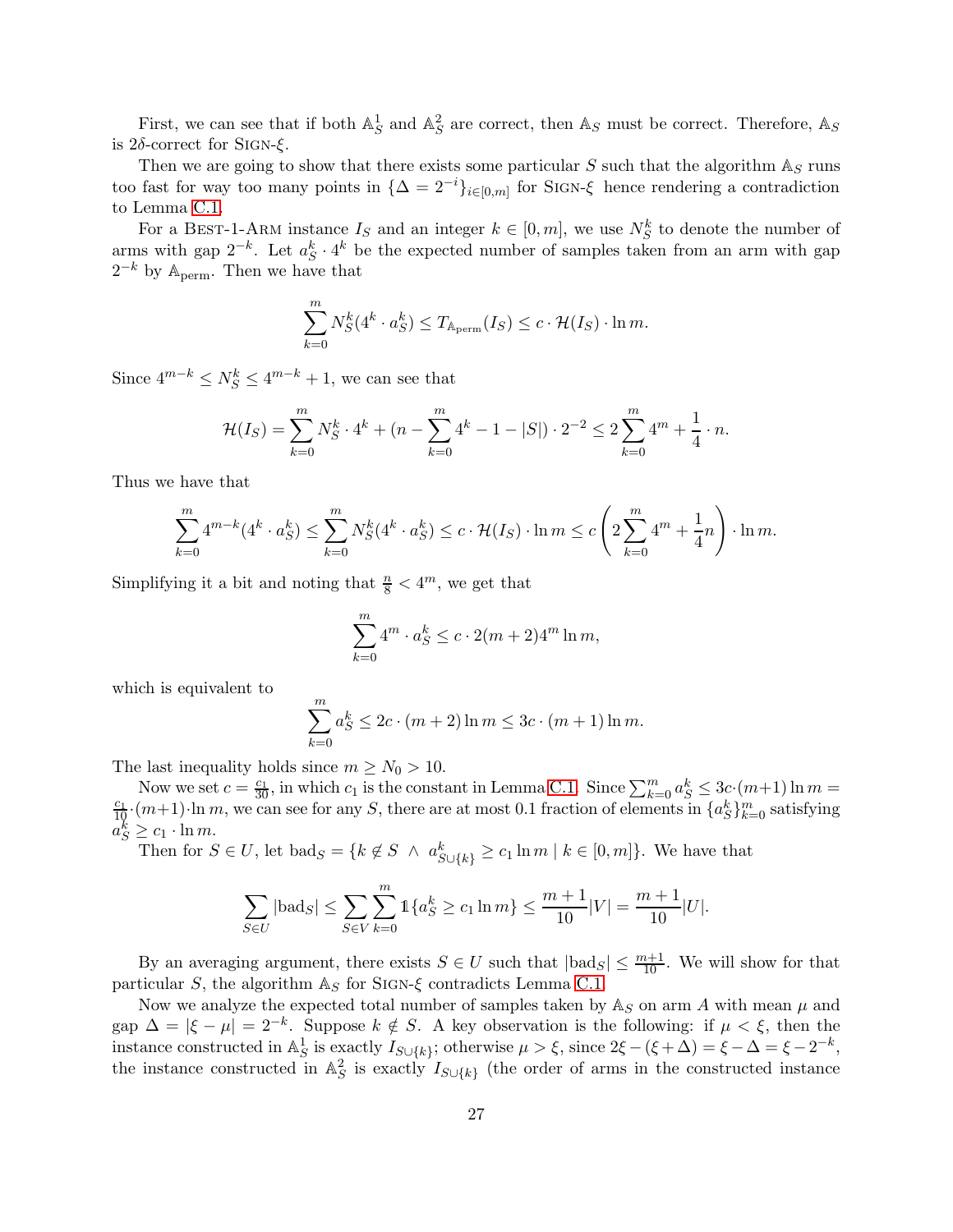and  $I_{S\cup\{k\}}$  may differ, but as  $\mathbb{A}_{\text{perm}}$  randomly permutes the arms beforehand, it does not matter). Hence, either  $T_{\mathbb{A}^1_S}(A) = a_{S \cup \{k\}}^k \cdot 4^k$  or  $T_{\mathbb{A}^2_S}(A) = a_{S \cup \{k\}}^k \cdot 4^k$ . Since  $\mathbb{A}_S$  terminates as soon as either one of them terminate, we clearly have  $T_{\mathbb{A}_S}(A) \le \min(T_{\mathbb{A}_S^1}(A), T_{\mathbb{A}_S^2}(A)) \le a_{S\cup\{k\}}^k \cdot 4^k$  for arm A with gap  $2^{-k}$  when  $k \notin S$ .

So for all  $k \in [0,m] \setminus (S \cup \text{bad}_S)$ , we can see  $T_{\mathbb{A}_S}(2^{-k}) \leq a_{S \cap \{k\}}^k \cdot 4^k < c_1 \cdot 4^k \ln m$ . But this implies that

$$
\frac{\{T_{\mathbb{A}_S}(\Delta) < c_1 \cdot \Delta^{-2} \ln m \mid \Delta = 2^{-i}, i \in [0, m]\}}{m+1} \ge \frac{|[0, m] \setminus (S \cup \text{bad}_S)|}{m+1} \ge 0.4,
$$

which contradicts Lemma [C.1.](#page-24-0) So there must exist  $I_S$  such that  $T_{A_{\text{perm}}}(I_S) > c \cdot \mathcal{H}(I_S) \cdot \ln m$ .

By Lemma [C.2,](#page-24-1) there exists a permutation  $\pi$  on  $I_S$  such that  $T_{\mathbb{A}}(\pi \circ I_S) \geq \frac{c}{2}$  $\frac{c}{2} \sum_{i=2}^{n} \Delta_i^{-2} \ln \ln n.$ This finishes the first part of the theorem.

To see that  $\Delta_2^{-2} \ln \ln \Delta_2^{-1}$  is not the dominating term, simply notice that

$$
\Delta_2^{-2} \ln \ln \Delta_2^{-1} = 4^m \ln(m \cdot \ln 2) \le 4^m \ln m \le \frac{1}{m} \sum_{k=0}^m N_S^k \cdot 4^k \ln m \le \frac{2 \cdot \ln 4}{\ln n} \sum_{i=2}^n \Delta_i^{-2} \ln \ln n.
$$

<span id="page-27-1"></span>This proves the second statement of the theorem.

# D A New Lower Bound for Sign-ξ

In this section, we prove a new lower bound of Sign-ξ (Theorem [D.1\)](#page-27-0), from which Lemma [C.1](#page-24-0) follows easily.

We introduce some notations first. Recall that the distributions of all the arms are Gaussian with variance 1. Fix an algorithm A for SIGN- $\xi$ , for a random event  $\mathcal{E}$ , let Pr<sub>A,A<sub>µ</sub>[ $\mathcal{E}$ ] (recall that</sub>  $A_{\mu}$  denotes an arm with mean  $\mu$ ) denote the probability that  $\mathcal E$  happens if we run A on arm  $A_{\mu}$ . For notational simplicity, when A is clear from the context, we abbreviate it as  $Pr_{\mu}[\mathcal{E}]$ . Similarly, we write  $\mathbb{E}_{\mu}[X]$  as a short hand notation for  $\mathbb{E}_{A,A_{\mu}}[X]$ , which denotes the expectation of random variable X when running  $\mathbb A$  on arm  $A_\mu$ .

We use  $1\{\exp\}$  to denote the indicator function which equals 1 when expr is true and 0 otherwise, and we define  $F(\Delta) = \Delta^{-2} \cdot \ln \ln \Delta^{-1}$ , which is the wanted lower bound for SIGN- $\xi$ . Finally, for an integer  $N \in \mathbb{N}$ , a  $\delta$ -correct algorithm A for SIGN- $\xi$ , and a function  $q : \mathbb{R} \to \mathbb{R}$ , define

$$
\mathfrak{C}(\mathbb{A}, g, N) = \sum_{i=1}^{N} \mathbb{1} \left\{ \text{There exists some } \Delta \in [e^{-i}, e^{-i+1}) \text{ such that: } T_{\mathbb{A}}(\Delta) < g(\Delta) \right\}.
$$

Intuitively, it is the number of intervals  $[e^{-i}, e^{-i+1}]$  among the first N intervals that contains a fast point with respect to  $g$ .

<span id="page-27-0"></span>**Theorem D.1.** For any  $\gamma > 0$ , we have a constant  $c_1 > 0$  (which depends on  $\gamma$ ) such that for any  $0 < \delta < 0.01$ ,

$$
\lim_{N \to +\infty} \sup_{\mathbb{A}'} \frac{\mathfrak{C}(\mathbb{A}', c_1 F, N)}{N^{\gamma}} = 0.
$$

In other words, the fraction of the intervals containing fast points with respect to  $\Omega(F)$  can be smaller than any inverse polynomial.

$$
\overline{\Box}
$$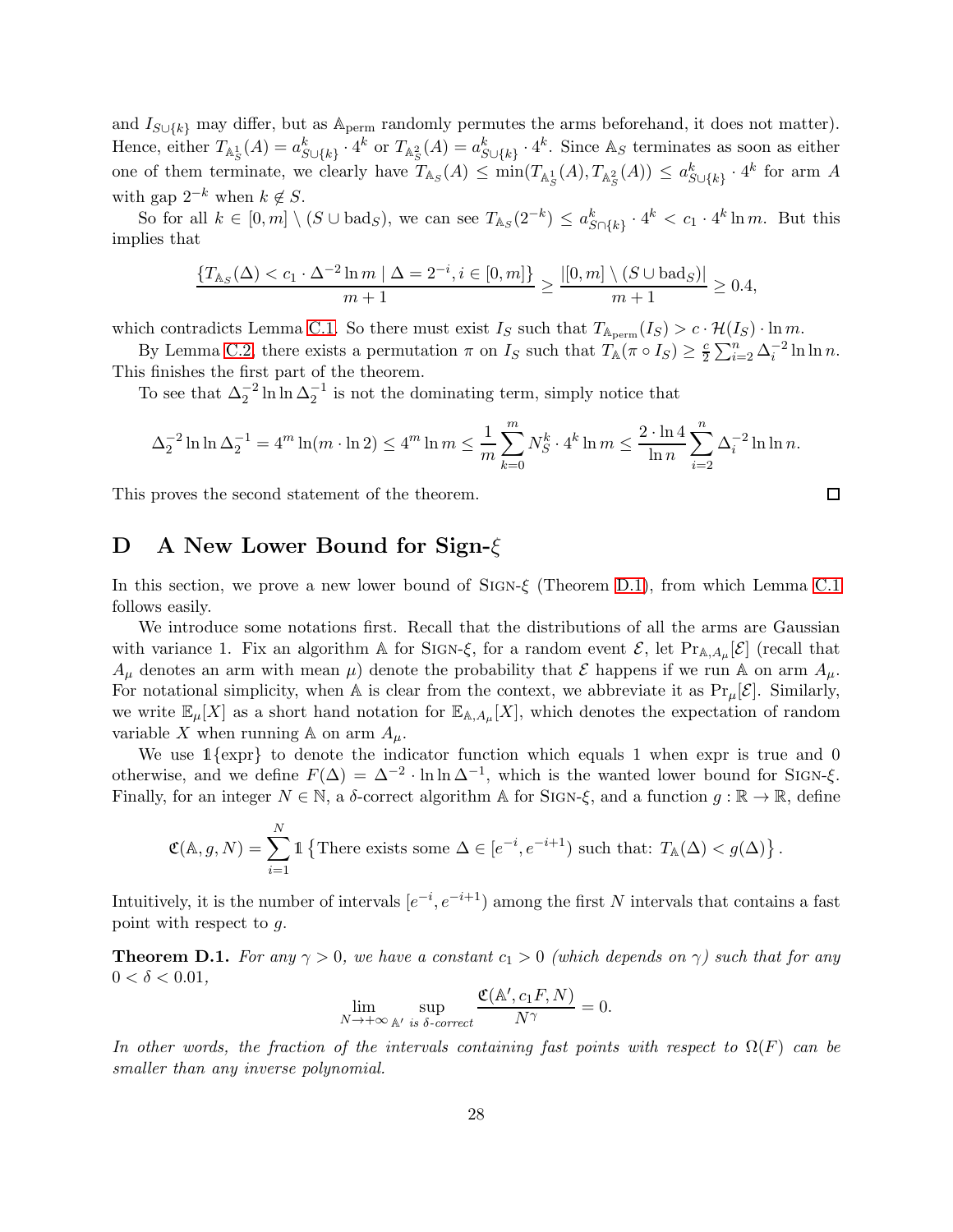Before proving Lemma [D.1,](#page-27-0) we show it implies Lemma [C.1](#page-24-0) as desired. We restate Lemma [C.1](#page-24-0) here for convenience.

**Lemma [C.1](#page-24-0)** (restated) For any  $\delta'$ -correct algorithm  $\mathbb{A}'$  for SIGN- $\xi$  with  $\delta' \leq 0.01$ , there exist constants  $N_0 \in \mathbb{N}$  and  $c_1 > 0$  such that for all  $N \ge N_0$ :

$$
|\{T_{\mathbb{A}'}(\Delta) < c_1 \cdot \Delta^{-2} \ln N \mid \Delta = 2^{-i}, i \in [0, N]\}| \leq 0.1(N + 1).
$$

*Proof of Lemma [C.1.](#page-24-0)* Let  $\gamma = 1/2$ . Applying Lemma [D.1,](#page-27-0) we can see that there exist an integer  $M_0$  and a constant  $c_2$  such that, for any integer  $M \geq M_0$ , it holds that

$$
\mathfrak{C}(\mathbb{A}', c_2F, M) \leq 0.05 \cdot \sqrt{M},
$$

for any  $\delta'$ -correct algorithm  $\mathbb{A}'$  for SIGN- $\xi$ .

Then for any  $N \geq M_0/\ln 2$ , we can see that

$$
|\{T_{\mathbb{A}'}(\Delta) < c_2 \cdot F(\Delta) \mid \Delta = 2^{-i}, i \in [0, N]\}| \leq \mathfrak{C}(\mathbb{A}', c_2 \cdot F, \lceil \ln 2 \cdot N \rceil) \cdot 2 \leq 0.1 \cdot \sqrt{N},
$$

since  $e^{\lceil \ln 2 \cdot N \rceil} \geq 2^N$ , and each interval  $[e^{-i}, e^{-i+1}]$  can contain at most 2 values of the form  $\Delta = 2^{-k}$ .

For  $\Delta = 2^{-i}$   $(i \ge \sqrt{N})$ , we have that  $F(\Delta) = \Delta^{-2} \ln \ln \Delta^{-1} = \Delta^{-2} \ln i \ge \Delta^{-2} \ln N/2$ . Therefore, by letting  $c_1 = c_2/2$ , we can bound the cardinality of the set as follows

$$
|\{T_{\mathbb{A}'}(\Delta) < c_1 \cdot \Delta^{-2} \ln N \mid \Delta = 2^{-i}, i \in [0, N] \}|
$$
\n
$$
\leq \sqrt{N} + |\{T_{\mathbb{A}'}(\Delta) < c_1 \cdot \Delta^{-2} \ln N \mid \Delta = 2^{-i}, i \in [\sqrt{N}, N] \}|
$$
\n
$$
\leq \sqrt{N} + |\{T_{\mathbb{A}'}(\Delta) < c_2 \cdot F(\Delta) \mid \Delta = 2^{-i}, i \in [\sqrt{N}, N] \}|
$$
\n
$$
\leq 1.1 \cdot \sqrt{N}.
$$

This completes the proof of the lemma.

#### D.1 Proof for Theorem [D.1](#page-27-0)

The rest of this section is devoted to prove Theorem [D.1.](#page-27-0) From now on,  $0 < \delta < 0.01$  is a fixed constant. We first show a simple but convenient lemma based on Lemma [A.3.](#page-13-3)

<span id="page-28-0"></span>**Lemma D.2.** Let  $I_1$  (with reward distribution  $\mathcal{D}_1$ ) and  $I_2$  (with reward distribution  $\mathcal{D}_2$ ) be two instances of SIGN- $\xi$ . Let  $\mathcal E$  be a random event and  $\tau$  be the total number of samples taken by  $\mathbb A$ . Suppose  $\Pr_{\mathcal{D}_1}[\mathcal{E}] \geq \frac{1}{2}$  $\frac{1}{2}$ . Then, we have

$$
\mathrm{Pr}_{\mathcal{D}_2}[\mathcal{E}]\geq \frac{1}{4}\exp\bigl(-2\mathbb{E}_{\mathcal{D}_1}[\tau]\mathrm{KL}(\mathcal{D}_1,\mathcal{D}_2)\bigr).
$$

Proof. Applying Lemma [A.3,](#page-13-3) we have that

$$
\mathbb{E}_{\mathcal{D}_1}[\tau]\cdot \mathrm{KL}(\mathcal{D}_1, \mathcal{D}_2) \geq \mathrm{H}(\mathrm{Pr}_{\mathcal{D}_1}[\mathcal{E}], \mathrm{Pr}_{\mathcal{D}_2}[\mathcal{E}]) \geq \mathrm{H}\left(\frac{1}{2}, \mathrm{Pr}_{\mathcal{D}_2}[\mathcal{E}]\right) \geq \frac{1}{2}\cdot \ln\left(\frac{1}{4\,\mathrm{Pr}_{\mathcal{D}_2}[\mathcal{E}](1-\mathrm{Pr}_{\mathcal{D}_2}[\mathcal{E}])}\right).
$$

Hence, we can see that  $4 Pr_{\mathcal{D}_2}[\mathcal{E}] (1 - Pr_{\mathcal{D}_2}[\mathcal{E}]) \ge \exp(-2\mathbb{E}_{\mathcal{D}_1}[\tau] \cdot KL(\mathcal{D}_1, \mathcal{D}_2))$ , from which the lemma follows easily.

 $\Box$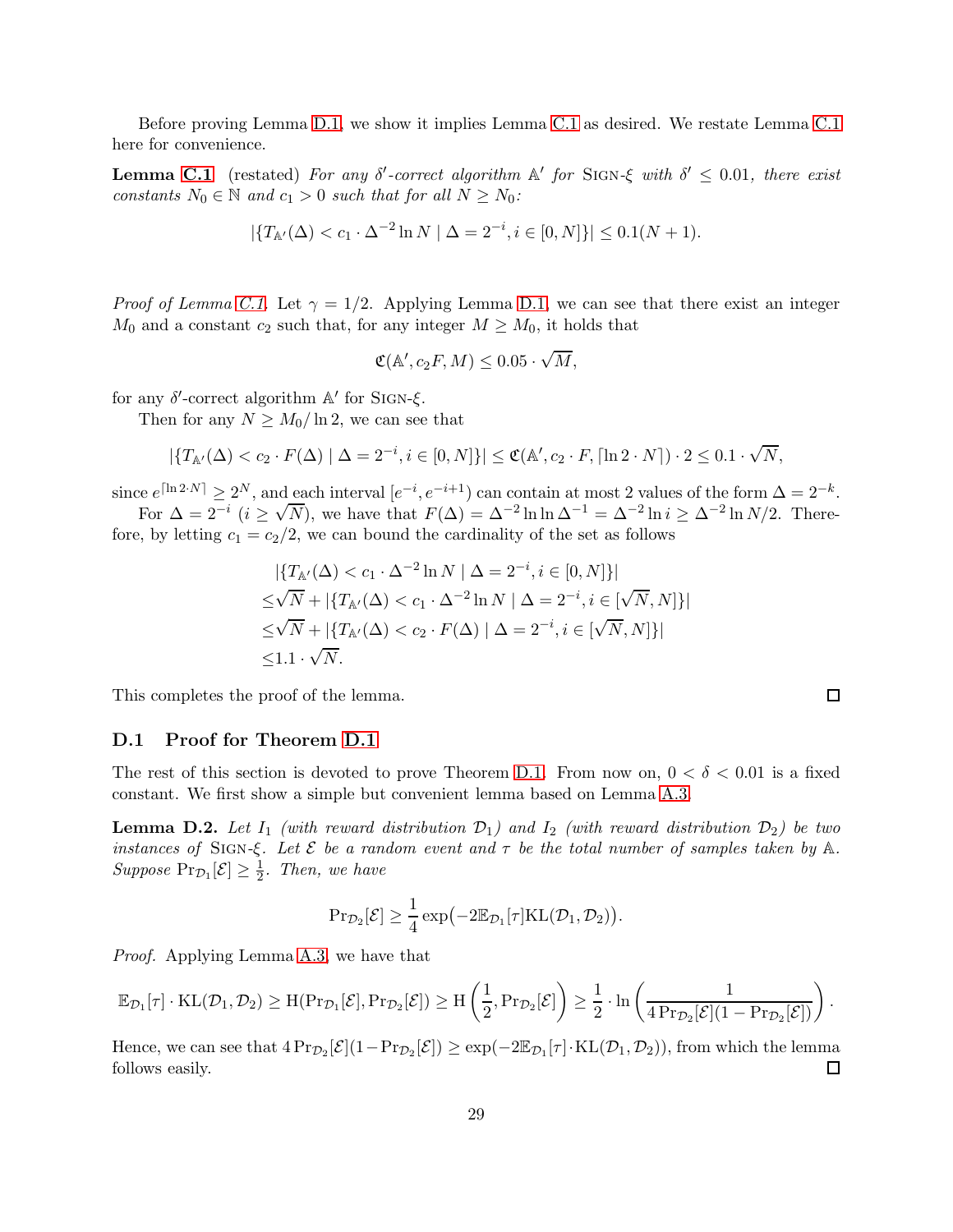From now on, suppose  $A$  is a  $\delta$ -correct algorithm for SIGN- $\xi$ . We define two events:

$$
\mathcal{E}_U = [\mathbb{A} \text{ outputs } \text{``}\mu > \xi\text{''}],
$$
\n
$$
\mathcal{E}(\Delta) = \mathcal{E}_U \wedge [d\Delta^{-2} \le \tau \le 5T_{\mathbb{A}}(\Delta)],
$$

where  $\tau$  is the number of samples taken by A and d is a universal constant to be specified later. The following lemma is a key tool, which can be used to partition the event  $\mathcal{E}_U$  into several disjoint parts.

<span id="page-29-1"></span>**Lemma D.3.** For any  $\Delta > 0$  and  $d < H(0.2, 0.01)/2$ , we have that

$$
\Pr_{\xi+\Delta}[\mathcal{E}(\Delta)] = \Pr_{\mathbb{A},A_{\xi+\Delta}}[\mathcal{E}(\Delta)] \ge \frac{1}{2}.
$$

*Proof.* First, we can see that  $Pr_{\xi+\Delta}[\mathcal{E}_U] \geq 1-\delta \geq 0.99$  since A is  $\delta$ -correct and " $\mu > \xi$ " is the right answer.

Now, we claim  $\Pr_{\xi+\Delta}[\tau < d\Delta^{-2}] < 0.25$ . Suppose to the contrary that  $\Pr_{\xi+\Delta}[\tau < d\Delta^{-2}] \ge 0.25$ . We can see that  $Pr_{\xi+\Delta}[\mathcal{E}_U \wedge \tau < d\Delta^{-2}] \ge 0.25 - \delta > 0.2$ .

Consider the following algorithm A': A' simulates A for  $d\Delta^{-2}$  steps. If A halts, A' outputs what A outputs, otherwise A ′ outputs nothing.

Let  $\mathcal{E}_V$  be the event that A' outputs  $\mu > \xi$ . Clearly, we have  $\Pr_{A',\xi+\Delta}[\mathcal{E}_V] > 0.2$ . On the other hand,  $Pr_{A',\xi-\Delta}[\mathcal{E}_V] < \delta$ , since A is a  $\delta$ -correct algorithm. So by Lemma [A.3,](#page-13-3) we have that

$$
\mathbb{E}_{\mathbb{A}',\xi+\Delta}[\tau]\text{KL}(N(\xi+\Delta,\sigma),N(\xi-\Delta,\sigma)) = \mathbb{E}_{A',\xi+\Delta}[\tau]2\Delta^2 \geq H(0.2,\delta) \geq H(0.2,0.01).
$$

Since  $d\Delta^{-2} \geq \mathbb{E}_{\mathbb{A}',\xi+\Delta}[\tau]$ , we have  $d \geq H(0.2, 0.01)/2$ . But this contradicts the condition of the lemma. Hence, we must have  $Pr_{\xi+\Delta}[\tau < d\Delta^{-2}] < 0.25$ .

Finally, we can see that

$$
\begin{aligned} \Pr_{\xi+\Delta}[\mathcal{E}(\Delta)] &\ge \Pr_{\xi+\Delta}[\mathcal{E}_U] - \Pr_{\xi+\Delta}[\tau < d\Delta^{-2}] - \Pr_{\xi+\Delta}[\tau > 5T_{\mathbb{A}}(\Delta)] \\ &\ge 1 - 0.01 - 0.25 - \Pr_{\xi+\Delta}[\tau > 5\mathbb{E}_{\mathbb{A},\xi+\Delta}[\tau]] \\ &\ge 1 - 0.01 - 0.25 - 0.2 \ge 0.5 \end{aligned}
$$

where the first inequality follows from the union bound and the second from Markov inequality.  $\Box$ 

<span id="page-29-2"></span>**Lemma D.4.** For any  $\delta$ -correct algorithm  $\mathbb{A}$ , and any finite sequence  $\{\Delta_i\}_{i=1}^n$  such that

- 1. the events  $\{\mathcal{E}(\Delta_i)\}\)$  are disjoint, <sup>[11](#page-29-0)</sup> and  $0 < \Delta_{i+1} < \Delta_i$  for all  $1 \leq i \leq n-1$ ;
- 2. there exists a constant  $c > 0$  such that  $T_{\mathbb{A}}(\Delta_i) \leq c \cdot F(\Delta_i)$  for all  $1 \leq i \leq n$ ,

it must hold that:

$$
\sum_{i=1}^{n} \exp\{-2c \cdot F(\Delta_i) \cdot \Delta_i^2\} \le 4\delta.
$$

<span id="page-29-0"></span><sup>&</sup>lt;sup>11</sup> More concretely, the intervals  $[d\Delta_i^{-2}, 5T_{\mathbb{A}}(\Delta_i)]$  are disjoint.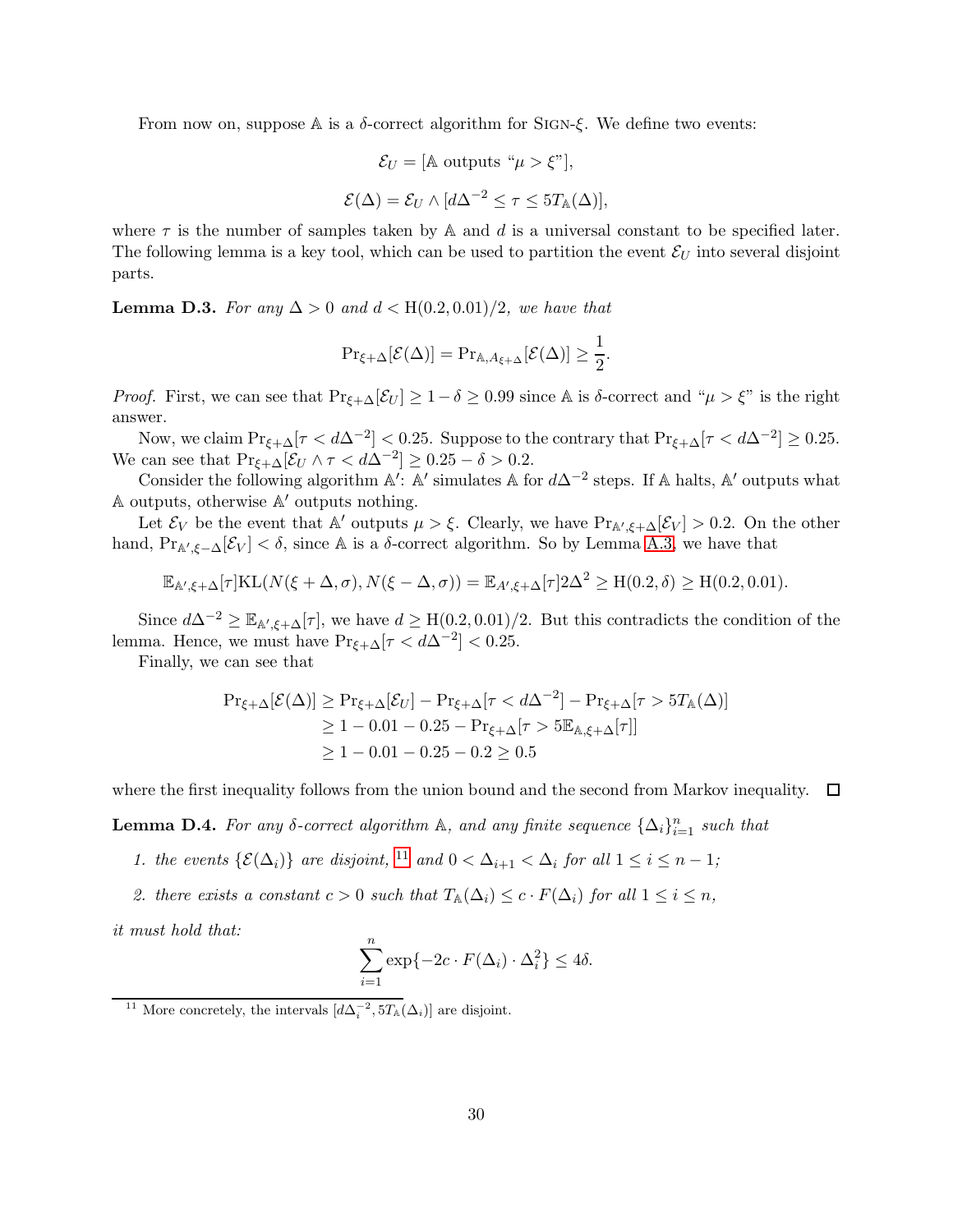*Proof.* Suppose for contradiction that  $\sum_{i=1}^{n} \exp\{-2c \cdot F(\Delta_i) \cdot \Delta_i^2\} > 4\delta$ .

Let  $\alpha = \frac{1}{5} \Delta_n$ . By Lemma [A.4,](#page-13-4) we can see that  $KL(\mathcal{N}(\xi + \Delta_i, \sigma), \mathcal{N}(\xi - \alpha, \sigma)) = \frac{1}{2\sigma^2} (\Delta_i + \alpha)^2 \leq$ 1  $\frac{1}{2}(1.2\Delta_i)^2 \leq \Delta_i^2$ . By Lemma [D.2,](#page-28-0) we have:

$$
\Pr_{\xi-\alpha}[\mathcal{E}_U] \geq \sum_{i=1}^n \Pr_{\xi-\alpha}[\mathcal{E}(\Delta_i)] \geq \frac{1}{4} \sum_{i=1}^n \exp\{-2\mathbb{E}_{\xi+\Delta_i}[\tau]\Delta_i^2\} \geq \frac{1}{4} \sum_{i=1}^n \exp\{-2c \cdot F(\Delta_i) \cdot \Delta_i^2\} > \delta.
$$

Note that we need Lemma [D.3\(](#page-29-1)1) (i.e.,  $Pr_{\xi+\Delta_i}[\mathcal{E}(\Delta_i)] \ge 1/2$  ) in order to apply Lemma [D.2](#page-28-0) for the second inequality. The above inequality means that A outputs a wrong answer for instance  $ξ - α$  with probability  $> δ$ , which contradicts that A is  $δ$ -correct. with probability  $> \delta$ , which contradicts that A is  $\delta$ -correct.

Now, we try to utilize Lemma [D.4](#page-29-2) on a carefully constructed sequence  $\{\Delta_i\}$ . The construction of the sequence  $\{\Delta_i\}$  requires quite a bit calculation. To facilitate the calculation, we provide a sufficient condition for the disjointness of the sequence, as follows.

<span id="page-30-1"></span>**Lemma D.5.** A is any δ-correct algorithm for SIGN-ξ.  $c > 0$  is a universal constant. The sequence  $\{\Delta_i\}_{i=0}^N$  satisfies the following properties:

- 1.  $1/e > \Delta_1 > \Delta_2 > \ldots > \Delta_N \ge \alpha > 0$ .
- 2. For all  $i \in [N]$ , we have that  $T_{\mathbb{A}}(\Delta_i) \leq c \cdot F(\Delta_i)$ .
- 3. Let  $L_i = \ln \Delta_i^{-1}$ . We have  $L_{i+1} L_i > \frac{1}{2}$  $\frac{1}{2} \ln \ln \ln \alpha^{-1} + c_1$ , in which  $c_1 = \frac{\ln c + \ln 5 - \ln d}{2}$  $\frac{15-\ln d}{2}$ .

Then, the events  $\{\mathcal{E}(\Delta_1), \mathcal{E}(\Delta_2), \ldots, \mathcal{E}(\Delta_N)\}\$ are disjoint.

*Proof.* We only need to show the intervals for each  $\mathcal{E}(\Delta_i)$  are disjoint. In fact, it suffices to show it holds for two adjacent events  $\mathcal{E}(\Delta_i)$  and  $\mathcal{E}(\Delta_{i+1})$ . Since  $5T_{\mathbb{A}}(\Delta_i) \leq 5c \cdot F(\Delta_i)$ , we only need to show  $5c \cdot F(\Delta_i) < d\Delta_{i+1}^{-2}$ , which is equivalent to

$$
\ln c + \ln 5 + 2L_i + \ln \ln L_i < \ln d + 2L_{i+1}.
$$

By simple manipulation, this is further equivalent to  $L_{i+1} - L_i > (\ln c + \ln 5 - \ln d + \ln \ln L_i)/2$ .<br>Since  $\alpha \leq \Delta_i$ , we have  $\ln \ln \ln \alpha^{-1} > \ln \ln L_i$ , which concludes the proof. Since  $\alpha \leq \Delta_i$ , we have  $\ln \ln \alpha^{-1} \geq \ln \ln L_i$ , which concludes the proof.

Now, everything is ready to prove Theorem [D.1.](#page-27-0)

*Proof of Theorem [D.1.](#page-27-0)* Suppose for contradiction, for any  $c_1 > 0$ , the limit is not zero. This is equivalent to

<span id="page-30-0"></span>
$$
\limsup_{N \to +\infty} \sup_{\mathbb{A}' \text{ is } \delta-\text{correct}} \frac{\mathfrak{C}(\mathbb{A}', c_1 F, N)}{N^{\gamma}} > 0.
$$
\n
$$
(4)
$$

We claim that for  $c_1 = \frac{\gamma}{4}$  $\frac{\gamma}{4}$ , the above can lead to a contradiction.

 $\mathbb A$ 

First, we can see that [\(4\)](#page-30-0) is equivalent to the existence of an infinite increasing sequence  $\{N_i\}_i$ and a positive number  $\beta > 0$  such that

$$
\sup_{\Lambda' \text{ is } \delta-\text{correct}} \frac{\mathfrak{C}(\mathbb{A}', c_1 F, N_i)}{N_i^{\gamma}} > \beta, \quad \text{ for all } i.
$$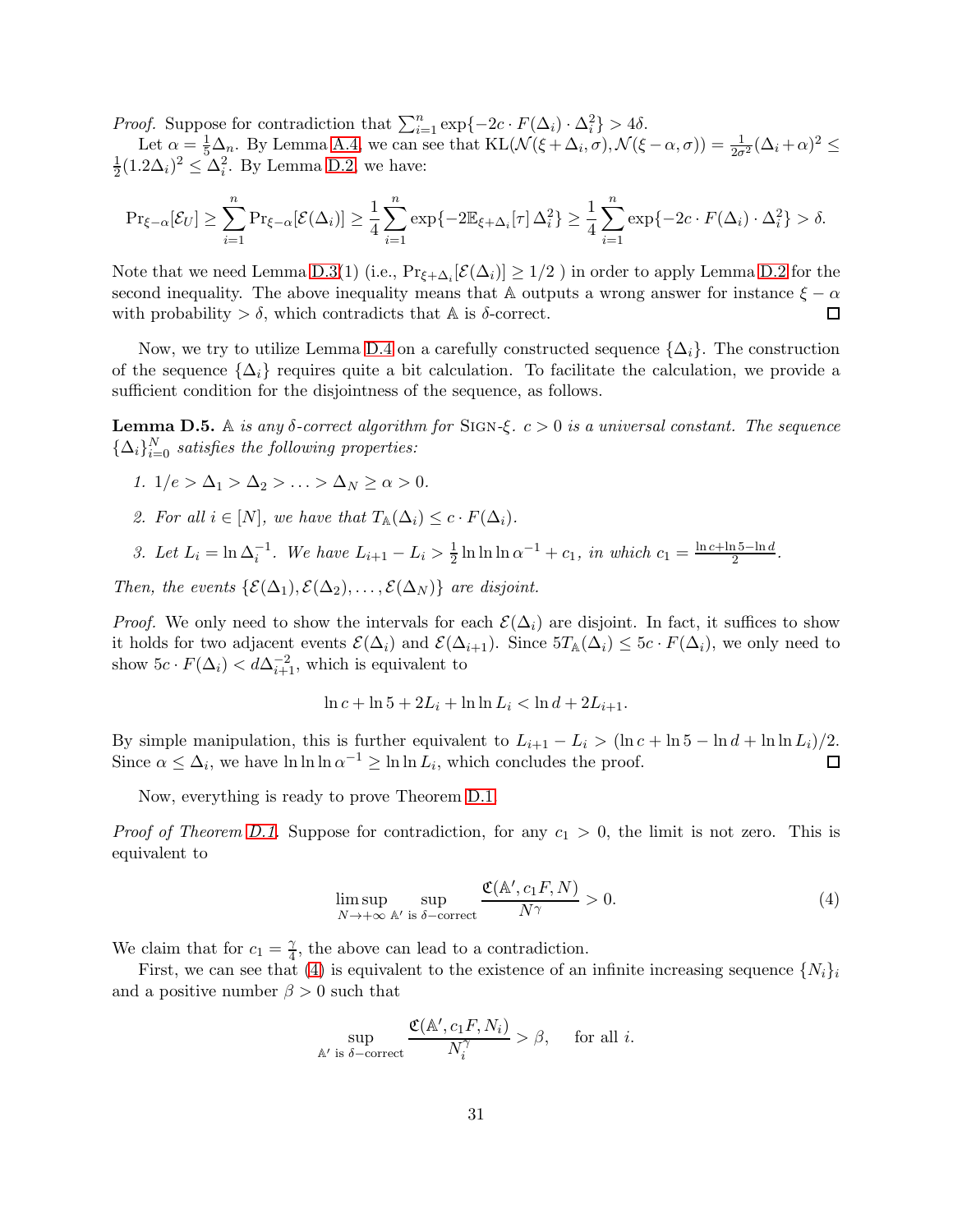Consider some large enough  $N_i$  in the above sequence. The above formula implies that there exists a  $\delta$ -correct algorithm A such that  $\mathfrak{C}(\mathbb{A}, c_1 F, N_i) \geq \beta N_i^{\gamma}$ .

We maintain a set S, which is initially empty. For each  $2 \leq j \leq N_i$ , if there exists  $\Delta \in$  $[e^{-j}, e^{-j+1}]$  such that  $T_{\mathbb{A}}(\Delta) \leq c_1 F(\Delta)$ , then we add one such  $\Delta$  into the set S. We have  $|S| \geq$  $\mathfrak{C}(\mathbb{A}, c_1 F, N_i) - 1 \ge \beta N_i^{\gamma} - 1$  (-1 comes from that j starts from 2). Let

$$
b = \left\lceil \frac{\ln c_1 + \ln 5 - \ln d + \ln \ln N_i}{2} + 1 \right\rceil.
$$

We keep only the 1st,  $(1 + b)$ th,  $(1 + 2b)$ th, ... elements in S, and remove the rest. With a slight abuse of notation, rename the elements in S by  $\{\Delta_i\}_{i=1}^{|S|}$ , sorted in decreasing order.

It is not difficult to see that  $\frac{1}{e} > \Delta_1 > \Delta_2 > \ldots > \Delta_{|S|} \ge e^{-N_i} > 0$ . By the way we choose the elements, for  $1 \leq i < |S|$ , we have

$$
\ln \Delta_{i+1}^{-1} - \ln \Delta_i^{-1} > \frac{\ln c_1 + \ln 5 - \ln d}{2} + \frac{1}{2} \ln \ln N.
$$

Recall that we also have  $T_{\mathbb{A}}(\Delta_i) \leq c_1 F(\Delta_i)$  for all i. Hence, we can apply Lemma [D.5](#page-30-1) and conclude that all events  $\{\mathcal{E}(\Delta_i)\}\)$  are disjoint.

We have  $|S| \geq (\beta N_i^{\gamma} - 1)/b$ , for large enough  $N_i$  (we can choose such  $N_i$  since  $\{N_i\}$  approaches to infinity), it implies  $|S| \ge \beta N_i^{\gamma}/\ln \ln N_i$ . Then, we can get

$$
\sum_{j=1}^{|S|} \exp\{-2c_1 \cdot F(\Delta_j) \cdot \Delta_j^{-2}\} = \sum_{j=1}^{|S|} \exp\{-\gamma \cdot \ln \ln \Delta_j^{-1}/2\}
$$

$$
= \sum_{j=1}^{|S|} (\ln \Delta_j^{-1})^{-\gamma/2} \ge |S| \cdot N_i^{-\gamma/2}
$$

$$
\ge \beta N_i^{\gamma} / \ln \ln N_i \cdot N_i^{-\gamma/2} = \beta N_i^{\gamma/2} / \ln \ln N_i.
$$

The inequality in the second line holds since  $\Delta_j \geq e^{-N_i}$  for all  $j \in [|S|]$ . Since  $\gamma > 0$ , we can choose  $N_i$  large enough such that  $\beta N_i^{\gamma/2}/\ln \ln N_i > 4\delta$ , which renders a contradiction to Lemma [D.4.](#page-29-2)

**Remark D.6.** It would be transparent from our proof why the  $\ln \ln \Delta^{-1}$  term is essential: The main reason is that  $\Delta$  is not known beforehand (if  $\Delta$  is known, SIGN- $\xi$  can be solved in  $O(\Delta^{-2} \ln \delta^{-1})$ time). Intuitively, an algorithm has to "guess" and "verify" (in some sense) the true  $\Delta$  value. As a result, if the algorithm is "lucky" in allocating the time for verifying the right guess of  $\Delta$ , it may stop earlier and thus be faster than  $F(\Delta)$  for some  $\Delta s$ . But as we will demonstrate, if an algorithm stops earlier on larger  $\Delta$ , it would hurt the accuracy for smaller  $\Delta$ , and there is no way to be always lucky. This is the only factor accounting for the  $\ln \Delta^{-1}$ . While Farrell's proof attributes the ln ln  $\Delta^{-1}$  factor to the Law of Iterative Logarithm (see also [\[20\]](#page-10-14)), our proof shows that the ln ln  $\Delta^{-1}$  factor exists due to algorithmic reasons, which is a new perspective.

### <span id="page-31-0"></span>E On Almost Instance Optimality

Instance optimality ([\[14,](#page-10-16) [1\]](#page-10-17)) is the strongest possible notion of optimality in the theoretical computer science literature. Loosely speaking, an algorithm  $A$  is instance optimal if the running time of  $A$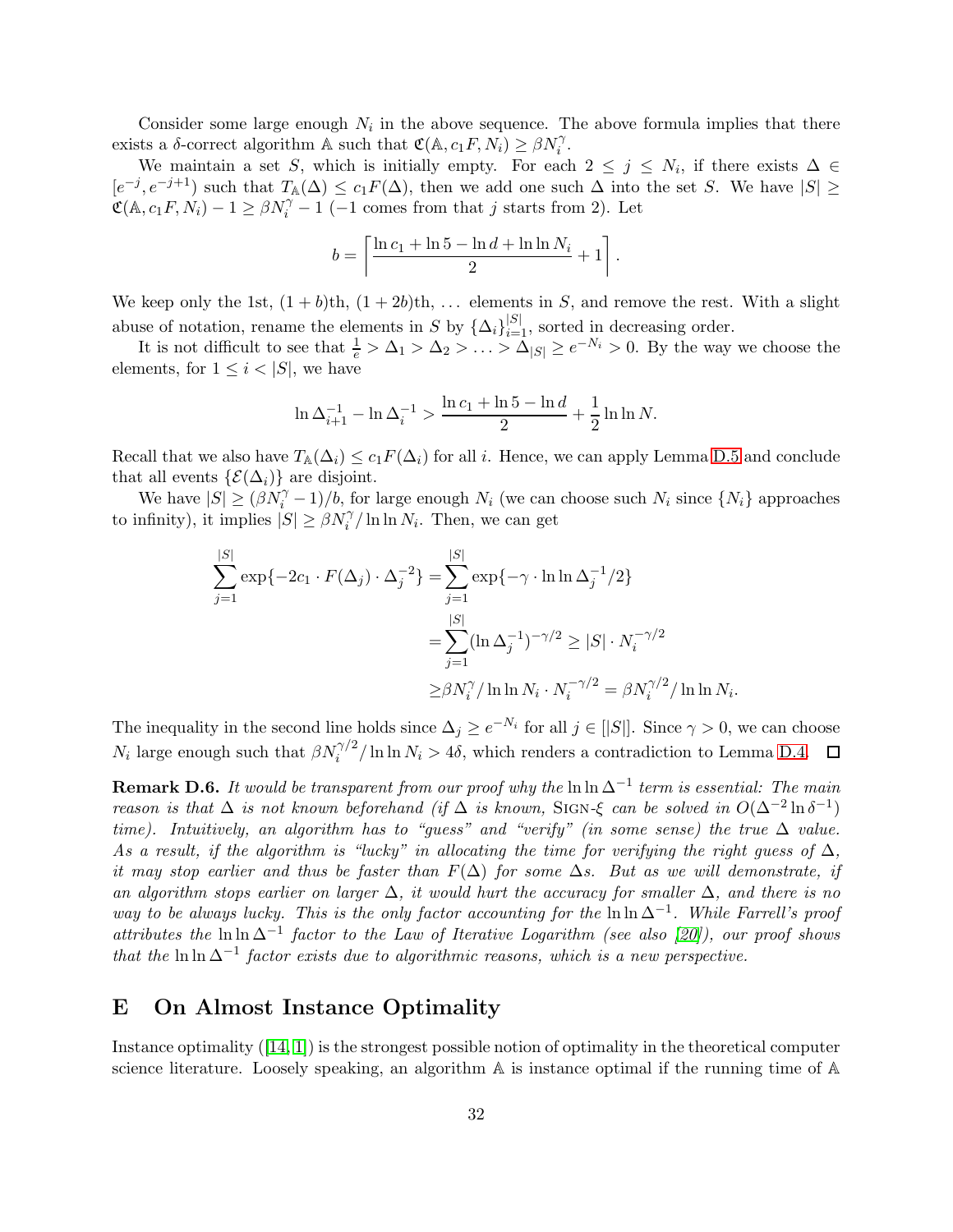on instance I is at most  $O(L(I))$ , where  $L(I)$  is the lower bound required to solve the instance for any algorithm.

Let us first consider SIGN- $\xi$  (the two arms case). As we mentioned, Farrell's lower bound [\(1\)](#page-1-0) is not an instance-wise lower bound. On the other hand, it is impossible to obtain an  $\Omega(\Delta^{-2} \ln \ln \Delta^{-2})$ lower bound for every instance, since we can design an algorithm that uses  $o(\Delta^{-2} \ln \ln \Delta^{-2})$  samples for infinite number of instances. We provide a detailed discussion in Section [G.](#page-40-0) Combining this two fact, we can see that it is impossible to obtain an instance optimal algorithm even for Sign-ξ. Hence, it appears to be more hopeless to consider instance optimality for BEST-1-ARM. However, based on our current understanding, we suspect that the two arms case is the only obstruction for an instance optimal algorithm, and modulo a  $\Delta_{[2]}^{-2} \ln \ln \Delta_{[2]}$  additive term, we may be able to achieve instance optimality for Best-1-Arm.

We propose an intriguing conjecture concerning the instance optimality of BEST-1-ARM. The conjecture provides an explicit formula for the sample complexity. Interestingly, the formula involves an entropy term, which we call the gap entropy, which has not appeared in the bandit literature, to the best of our knowledge. We assume that all reward distributions are Gaussian with variance 1. In order to state the conjecture formally, we need to define what is an instance-wise lower bound. Our definition is inspired by that in [\[1\]](#page-10-17).

**Definition E.1.** (Order-Oblivious Instance-wise Lower Bound) Suppose  $\mathcal{L}(I, \delta)$  is a function which maps a BEST-1-ARM instance I with n arms, and confidence parameter  $\delta$  to a number. We say  $\mathcal{L}(I, \delta)$  is an instance-wise lower bound for I if

$$
\mathcal{L}(I,\delta) \leq \inf_{\mathbb{A}: \mathbb{A} \text{ is } \delta\text{-correct}} \frac{1}{n!} \cdot \sum_{\pi \in \text{Sym}(n)} T_{\mathbb{A}}(\pi \circ I).
$$

Now, we define the entropy term.

**Definition E.2.** (Gap Entropy) Given a BEST-1-ARM instance I, let

$$
G_i = \{ u \in [2, n] \mid 2^{-i} \le \Delta_{[u]} < 2^{-i+1} \}, \quad H_i = \sum_{u \in G_i} \Delta_{[u]}^{-2}, \quad \text{and} \quad p_i = H_i / \sum_j H_j.
$$

We can view  $\{p_i\}$  as a discrete probability distribution. We define the following quantity as the gap entropy for the instance I

$$
\mathsf{Ent}(I) = \sum_{G_i \neq \emptyset} p_i \log p_i^{-1}.
$$

Note that it is exactly the Shannon entropy for the distribution defined by  $\{p_i\}$ .

Remark E.3. We choose to partition the arms based on the powers of 2. There is nothing special about 2 and replacing it by any other constant only changes  $Ent(I)$  by a constant factor.

Now, we formally state our conjecture. Let  $H(I) = \sum_{i=2}^{n} \Delta_{[i]}^{-2}$  $\frac{-2}{[i]}$ .

<span id="page-32-0"></span>**Conjecture E.4.** For any BEST-1-ARM instance I and confidence  $\delta \in (0, c)$  (c is a universal small constant), let

$$
\mathcal{L}(I,\delta) = \Theta\left(H(I)(\ln \delta^{-1} + \mathsf{Ent}(I))\right).
$$

 $\mathcal{L}(I, \delta)$  is an instance-wise lower bound for I.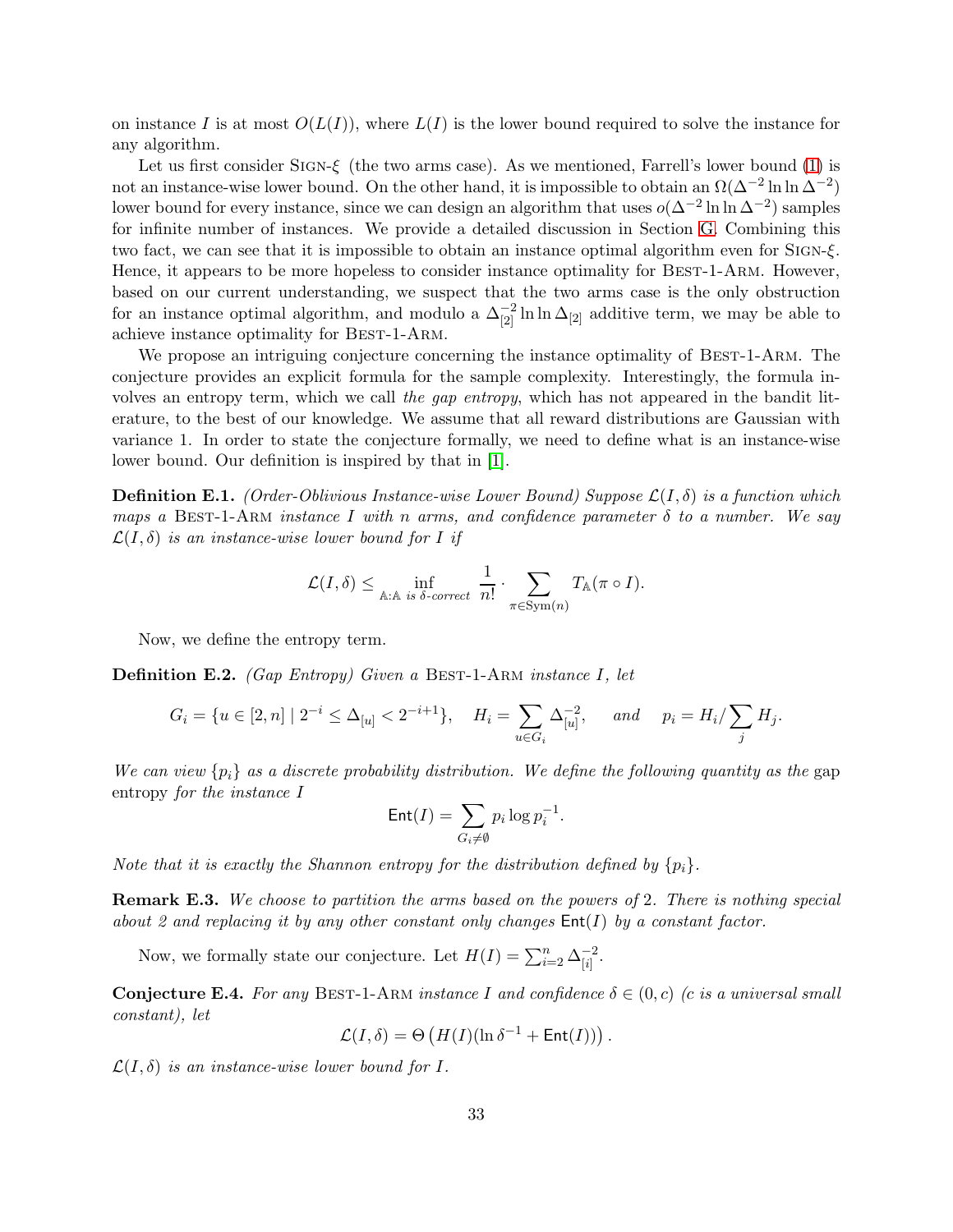Moreover, there is a  $\delta$ -correct algorithm for BEST-1-ARM with sample complexity

$$
O\left(\mathcal{L}(I,\delta) + \Delta_{[2]}^{-2} \ln \ln \Delta_{[2]}^{-1}\right).
$$

In other words, modulo the  $\Delta_{[2]}^{-2} \ln \ln \Delta_{[2]}^{-1}$  additive term, the algorithm is instance optimal. We call such an algorithm an almost instance optimal algorithm.

The conjectured sample complexity consists of two terms, one matching an instance-wise lower bound  $\mathcal{L}(I,\delta)$  and the other matching the optimal bound  $\Delta_{[2]}^{-2} \ln \ln \Delta_{[2]}^{-1}$  for SIGN- $\xi$ . <sup>[12](#page-33-0)</sup> Hence, a resolution of the conjecture would provide a complete understanding of the sample complexity of Best-1-Arm.

In fact, our proofs of Theorem [3.1](#page-24-0) and Theorem [2.5](#page-17-0) provide strong evidences for Conjecture [E.4](#page-32-0) and we briefly discuss the connections below.

First, the third additive term  $\sum_{i=2}^{n} \Delta_{[i]}^{-2}$  $\frac{-2}{[i]} \ln \ln \min(n, \Delta^{-1}_{[i]}$  $\binom{-1}{[i]}$  in Theorem [2.5](#page-17-0) might appear to be an artifact of the algorithm or the analysis at first glance. However, in light of Conjecture [E.4,](#page-32-0) it is a natural upper bound of  $H(I)$ Ent $(I)$ , as shown in the following proposition. On one extreme, the maximum value  $Ent(I)$  can get is  $O(\ln \ln n)$ . This can be achieved by instances in which there are  $\log n$  nonempty groups  $G_i$  and they have almost the same weight  $H_i$ . On the other extreme where there is only a constant number of nonempty groups (i.e., the instance is clustered),  $Ent(I) = O(1)$ , and our algorithm can achieve almost instance optimality in this case. The proof of the proposition is somewhat tedious and we defer it to the end of this section.

<span id="page-33-2"></span>**Proposition E.5.** For any instance  $I$ ,  $H(I)$ Ent $(I)$  is upper bounded by

$$
O\left(\sum_{i=2}^n\Delta_{[i]}^{-2}(1+\ln\ln\min(n,\Delta_{[i]}^{-1}))\right).
$$

In particular,  $Ent(I) = O(\ln \ln n)$ . Moreover, for any clustered instance I, we have  $Ent(I) = O(1)$ .

Besides the fact that our algorithm can achieve optimal results for both extreme cases, we have more reasons to believe why  $Ent(I)$  should enter the picture.

**Gap Entropy Ent** $(I)$ : First, we motivate Ent from the algorithmic side. Consider an eliminationbased algorithms (such as [\[24\]](#page-10-13) or our algorithm). We must ensure that the best arm is not eliminated in any round. Recall that in the r-th round, we want to eliminate arms with gap  $\Delta_r = \Theta(2^{-r})$ , which is done by obtaining an approximation of the best arm, then take  $O(\Delta_r^{-2} \ln \delta_r^{-1})$  samples from each arm and eliminate the arms with smaller empirical means. Roughly speaking, we need to assign the failure probability  $\delta_r$  carefully to each round (by union bound, we need  $\sum_r \delta_r \leq \delta$ ). The algorithm in [\[24\]](#page-10-13) use  $\delta_r = O(\delta \cdot r^{-2})$ . and our algorithm uses a better way to assign  $\delta_r$ , based on the  $\sum_r H_r \ln \delta_r^{-1}$  subject to  $\sum_r \delta_r \leq \delta$ , one could achieve the entropy bound  $\sum_r H_r \cdot (\ln \delta^{-1} + \text{Ent}(I))$ information we collected using FractionTest. However, if one can assign  $\delta_r$ s optimally (i.e., minimize (by letting  $\delta_r = \delta H_r / \sum_i H_i$ ). Of course, this does not lead to an algorithm directly, as we do not know  $H_i$ s in advance.

We also have strong evidence from our lower bound result. In fact, it is possible to extend Theorem [3.1](#page-24-0) in the following way. <sup>[13](#page-33-1)</sup> We can use different  $I_{init}$  (e.g. choosing a different number

<sup>&</sup>lt;sup>12</sup> From our previous discussion, we know it is impossible to obtain an instance optimal algorithm for 2-arm instances, and the bound  $\Delta_{[2]}^{-2} \ln \ln \Delta_{[2]}^{-1}$  is not improvable.

<span id="page-33-1"></span><span id="page-33-0"></span><sup>13</sup>We omit the details in this version.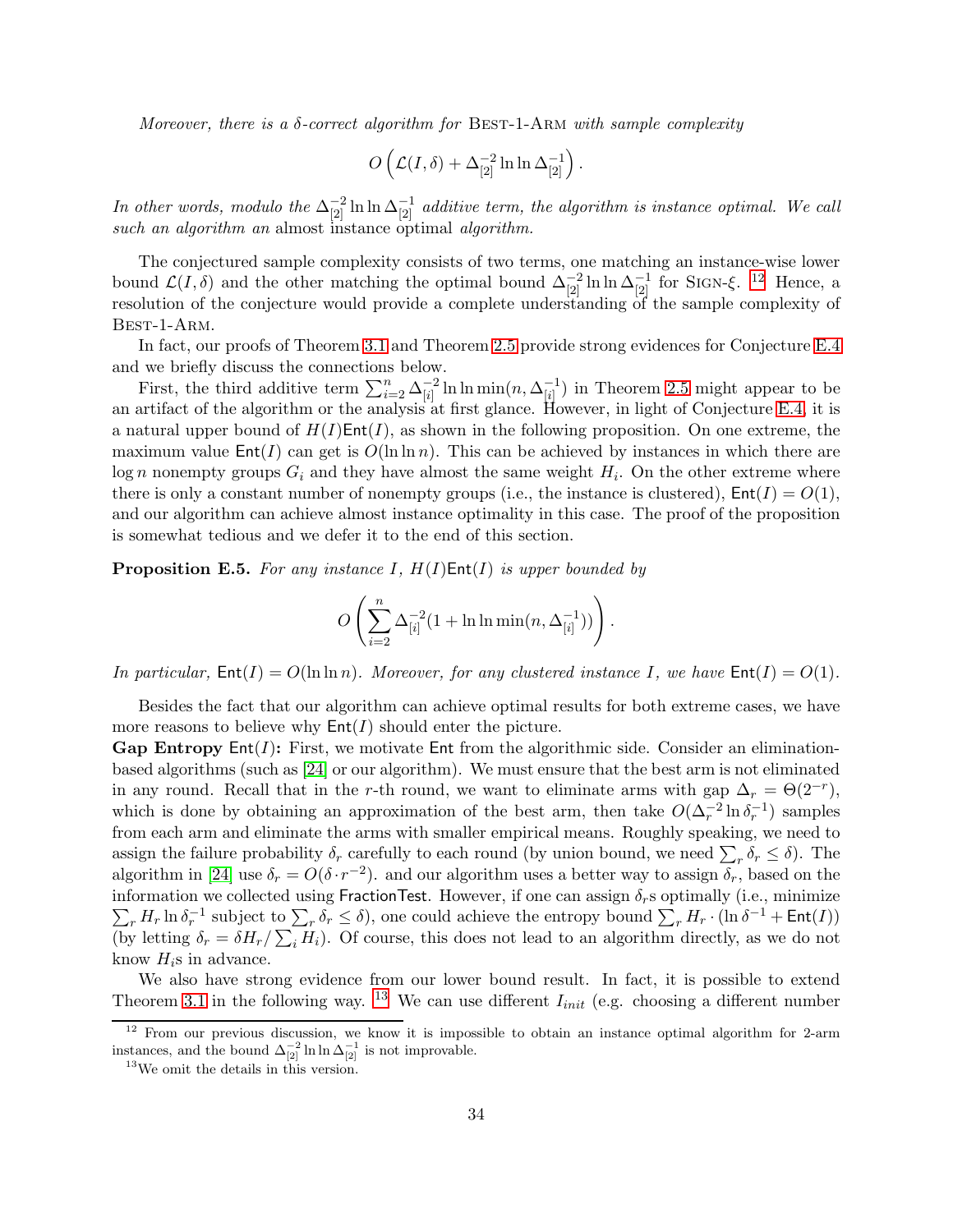of arms with gap  $2^{-k}$  for each k) and show there is a similar instance  $I_S$  such that A requires at least  $\Omega(H(I_S) \cdot \text{Ent}(I_S))$  samples. Even this does not prove an lower bound for every instance, it strongly suggests  $\Omega(H(I) \cdot \text{Ent}(I))$  is the right lower bound.

*Proof of Proposition [E.5.](#page-33-2)* Proposition E.5. Proposition E.5. Proof of Proposition E.5. Let m denote the maximum index i such that  $G_i$  is non-empty, and  $S_i = |G_i|$ . Clearly,  $4^{i-1}S_i \leq H_i \leq 4^iS_i$ .

We first prove the second claim, which is straightforward. By definition, in a clustered instance, the number of non-empty  $G_i$  is bounded by a constant C, hence the corresponding entropy is bounded by a constant.

For the first claim, we make use of the non-negativity of KL divergence . We construct another probability distribution q. Recall that  $KL(p, q) = \sum (p_i \log q_i^{-1} - p_i \log p_i^{-1}) \ge 0$ , which implies that  $\mathsf{Ent}(I) \leq \sum p_i \log q_i^{-1}.$ 

Now, we partition all the arms into blocks. The t-th block  $B_t$  is the union of a consecutive segment of  $G_{l_t}, G_{l_t+1}, \ldots, G_{r_t}$ . The blocks are constructed one by one starting from the first block B<sub>1</sub>. The t-th block  $B_t$  is constructed as follows: let  $l_t = r_{t-1} + 1$  (if  $t = 1$ , then  $l_t = 1$ ), and  $r_t$ be the first k such that  $\sum_{i=l_t}^{k} S_i \geq \frac{1}{2}$  $\frac{1}{2} \cdot \sum_{i=l_t}^{m} S_i$ . We terminate w hen  $r_t = m$ . Suppose there are h blocks in total. Clearly  $h = O(\log n)$ .

Now, we define the probability distribution q. For each i such that  $G_i$  belongs to  $B_t$ , we let  $q_i = \frac{6}{\pi^2} \cdot t^{-2} \cdot 2^{i-r_t-1}$ . Note that  $\sum_{i=1}^m q_i = \frac{6}{\pi^2} \cdot \sum_{t=1}^h t^{-2} \sum_{i=l_t}^{r_t} 2^{i-r_t-1} \leq \frac{6}{\pi^2} \cdot \sum_{t=1}^h t^{-2} \leq 1$ . In addition, we let  $q_{m+1} = 1 - \sum_{i=1}^{m} q_i$ . Hence, q is a well defined distribution over  $[1, m+1]$ .

Let  $C = \log \frac{\pi^2}{6}$  $\frac{\pi^2}{6}$ . So now we only need provide an upper bound for  $\sum_{i=1}^m H_i \log q_i^{-1}$ . <sup>[14](#page-34-0)</sup>

<span id="page-34-1"></span>
$$
\sum_{i=1}^{m} H_i \log q_i^{-1} = \sum_{t=1}^{h} \sum_{i=l_t}^{r_t} H_i(2 \log t + (r_t - i + 1) + C).
$$
 (5)

Now, consider the following quantity U.

$$
U = \sum_{t=1}^{h} \sum_{i=l_t}^{r_t} H_i(C + 1 + \sum_{j=1}^{i-1} 4^{j-i+1}(i - j + 1) + 2\log t).
$$

We claim that  $\sum_{i=1}^m H_i \log q_i^{-1} \leq U$ . We first see that the proposition is an easy consequence of the claim. Since  $\sum_{j=1}^{i-1} 4^{j-i+1}(i-j+1) = O(1)$ , we have  $U = O\left(\sum_{t=1}^{h} \sum_{i=l_t}^{r_t} H_i(1 + \log t)\right)$ . Note that  $t \leq \min(h, i)$ . So U can be further bounded by  $O(\sum_{i=1}^m \hat{H}_i(1 + \log \min(\log n, i)))$ , which is exactly  $O\left(\sum_{i=2}^n \Delta_{[i]}^{-2}\right)$  $\frac{-2}{[i]}(1 + \ln \ln \min(n, \Delta_{[i]}^{-1}))$  $\begin{pmatrix} -1 \\ i \end{pmatrix}$ ). Now, the only remaining task is to prove the claim.

<span id="page-34-0"></span><sup>&</sup>lt;sup>14</sup> For empty groups, we adopt the convention  $0 \log 0 = 0$ .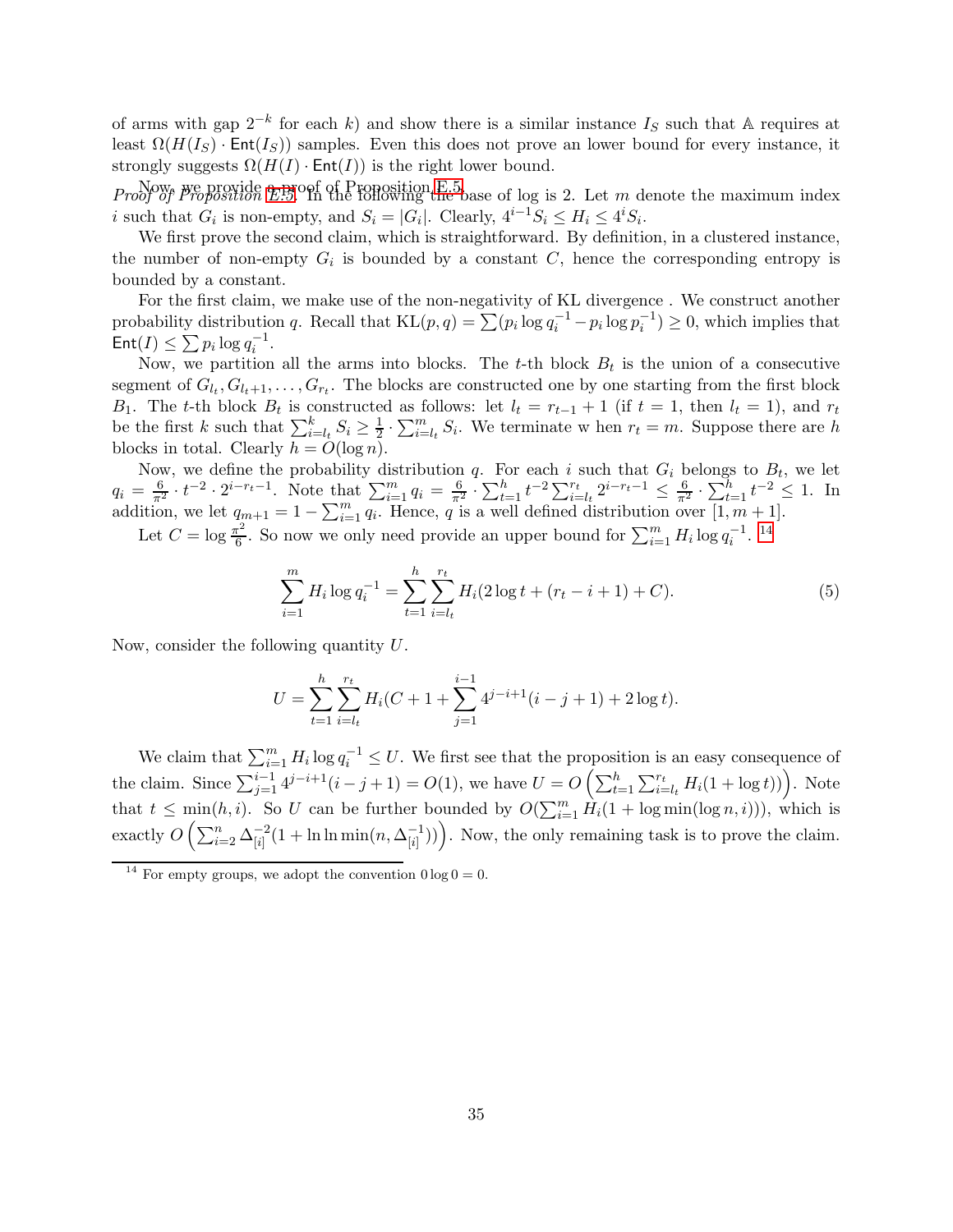We first see that

<span id="page-35-1"></span>
$$
\sum_{t=1}^{h} \sum_{i=l_{t}}^{r_{t}} H_{i} \left( C + 1 + \sum_{j=1}^{i-1} 4^{j-i+1} (i-j+1) + 2 \log t \right)
$$
\n
$$
\geq \sum_{t=1}^{h} \sum_{i=l_{t}}^{r_{t}} \left( H_{i} (C + 1 + 2 \log t) + \sum_{k=i+1}^{m} H_{k} \cdot 4^{i-k+1} (k-i+1) \right)
$$
\n
$$
\geq \sum_{t=1}^{h} \sum_{i=l_{t}}^{r_{t}} \left( H_{i} (C + 1 + 2 \log t) + \sum_{k=i+1}^{m} S_{k} 4^{k-1} \cdot 4^{i-k+1} (k-i+1) \right)
$$
\n
$$
\geq \sum_{t=1}^{h} \sum_{i=l_{t}}^{r_{t}} \left( H_{i} (C + 1 + 2 \log t) + 4^{i} \cdot \sum_{k=i+1}^{m} S_{k} (k-i+1) \right) \tag{6}
$$

For each i such that  $l_t \leq i < r_t$ , by the construction of the blocks, we have  $S_i \leq \sum_{j=r_t}^{m} S_j$ . So we have  $4^{i} \sum_{k=r}^{m} S_{k}(k-i+1) \geq 4^{i} \sum_{k=r}^{m} S_{k}(r_{t}-i+1) \geq 4^{i} S_{i}(r_{t}-i+1) \geq H_{i}(r_{t}-i+1)$ . Hence, each term in [\(6\)](#page-35-1) is no less than the corresponding term in [\(5\)](#page-34-1). (It is trivially true for  $i = r_t$ ). This concludes the proof.  $\Box$ 

### <span id="page-35-0"></span>F Missing Proofs in Section [B](#page-13-0)

#### F.1 Proof for Lemma [B.3](#page-14-1)

**Lemma [B.3](#page-14-1)** (restated) Suppose  $\varepsilon < 0.1$  and  $t \in (\varepsilon, 1 - \varepsilon)$ . With probability  $1 - \delta$ , the following hold:

- If FractionTest outputs True, then  $|S^{>c_r}| < (1-t+\varepsilon)|S|$  (or equivalently  $|S^{\leq c_r}| > (t-\varepsilon)|S|$ ).
- If FractionTest outputs False, then  $|S^{< c_l}| < (t + \varepsilon)|S|$  (or equivalently  $|S^{\geq c_l}| > (1 t \varepsilon)|S|$ ).

Moreover the number of samples taken by the algorithm is  $O(\ln \delta^{-1} \varepsilon^{-2} \Delta^{-2} \ln \varepsilon^{-1})$ , in which  $\Delta =$  $c_r - c_l$ .

*Proof of Lemma [B.3.](#page-14-1)* Let  $S_a = S^{< c_l}$ ,  $S_b = S^{> c_r}$ ,  $N_a = |S_a|$ ,  $N_b = |S_b|$ ,  $N = |S|$ . For each iteration *i* and the arm  $a_i$  in line 4, by Lemma [B.1,](#page-14-2) we have  $Pr[|\hat{\mu}_{[a_i]} - \mu_{[a_i]}| \ge (c_r - c_l)/2] \le \varepsilon/3$ . Hence, if  $\mu_{[a_i]} < c_l$ , then  $\Pr[\hat{\mu}_{[a_i]} < \frac{c_l + c_r}{2}] \ge 1 - \varepsilon/3$ . Similarly, if  $\mu_{[a_i]} > c_r$ , then  $\Pr[\hat{\mu}_{[a_i]} < \frac{c_l + c_r}{2}] \le \varepsilon/3$ .

Let  $X_i$  be the indicator Boolean variable  $1 \{\hat{\mu}_{[a_i]} < \frac{c_i+c_r}{2}\}\$ . Clearly  $X_i$ s are i.i.d. From the algorithm, we can see that  $\text{cnt} = \sum_{i=1}^{\text{tot}} X_i$ . Let  $E = \mathbb{E}[X_i]$ . Let  $\hat{E} = \text{cnt/tot}$ , which is the empirical value of E. By Chernoff bound, we can easily get that  $Pr[|E - \hat{E}| \ge \varepsilon/3] \le \delta$ .

In the rest of the proof, we condition on the event that  $|E - \tilde{E}| < \varepsilon/3$ , which happens with probability at least  $1 - \delta$ . Suppose  $\dot{E} > t$ . Then we have  $E > t - \varepsilon/3$ . It is also easy to see that:

$$
E \cdot N = \sum_{a \in S} \Pr\left[\hat{\mu}_{[a]} < \frac{c_l + c_r}{2}\right] \le (N - N_b) \cdot 1 + (\varepsilon/3)N_b = N - (1 - \varepsilon/3)N_b,
$$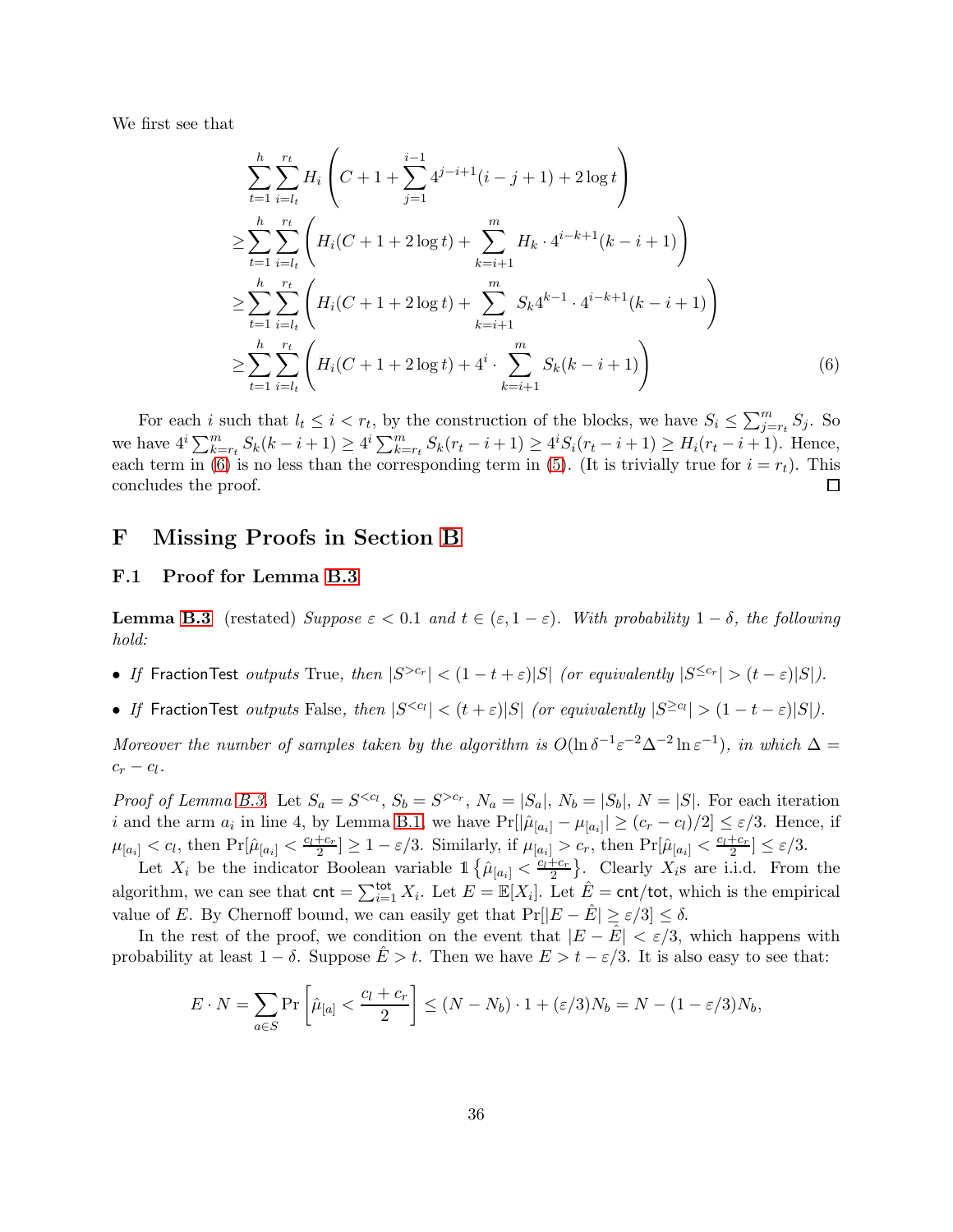as  $\varepsilon < 0.1$ ,  $\frac{1}{1-\varepsilon/3} < (1+2\varepsilon/3)$ . So, we have proved the first claim:

$$
N_b \le \frac{(1-E)N}{1-\varepsilon/3} \le \frac{(1-t+\varepsilon/3)N}{1-\varepsilon/3} < (1-t+\varepsilon/3)(1+2\varepsilon/3)N \le (1-t+\varepsilon)N.
$$

The second claim is completely symmetric. Suppose  $\hat{E} \leq t$ . Then we have  $E \leq t + \varepsilon/3$ . We also have  $E \cdot N \geq N_a(1 - \varepsilon/3)$ . So,

$$
N_a \le \frac{E \cdot N}{1 - \varepsilon/3} \le \frac{(t + \varepsilon/3)N}{1 - \varepsilon/3} < (t + \varepsilon/3)(1 + 2\varepsilon/3)N \le (t + \varepsilon)N.
$$

Finally, the upper bound for the number of samples can be verified by a direct calculation.  $\Box$ 

#### F.2 Proof for Lemma [B.4](#page-15-0)

**Lemma [B.4](#page-15-0)** (restated) Suppose  $\delta < 0.1$ . Let  $S' =$  Elimination( $S, c_l, c_r, \delta$ ). Let  $A_1$  be the best arm among S, with mean  $\mu_{[A_1]} \geq c_r$ . Then with probability at least  $1 - \delta$ , the following statements hold

- 1.  $A_1 \in S'$  (the best arm survives);
- 2.  $|S^{\prime \leq c_l}| < 0.1|S^{\prime}|$  (only a small fraction of arms have means less than  $c_l$ );
- 3. The number of samples is  $O(|S|\ln \delta^{-1}\Delta^{-2})$ , in which  $\Delta = c_r c_l$ .

Note that with probability at most  $\delta$ , there is no guarantee for any of the above statements.

Before proving Lemma [B.4,](#page-15-0) we first describe two events (which happen with high probability) that we condition on, in order to simplify the argument.

<span id="page-36-0"></span>**Lemma F.1.** With probability at least  $1 - \delta/2$ , it holds that in all round r, FractionTest outputs correctly, and  $|\hat{\mu}_{[A_1]} - \mu_{[A_1]}| < \frac{c_r - c_m}{2}$ .

Proof. Fix a round r. Fraction Test outputs incorrectly with probability at most  $\delta_r$ . By Theorem [B.1,](#page-14-2)  $Pr(|\hat{\mu}_{[A_1]} - \mu_{[A_1]}| \geq \frac{c_r - c_m}{2}) \leq \delta_r.$ 

The lemma follows from a simple union bound over all rounds:  $2\sum_{r=1}^{+\infty} \delta_r \leq 2\delta \sum_{r=1}^{+\infty} 0.1/2^r \leq$  $\delta/2$ .

<span id="page-36-1"></span>**Lemma F.2.** Let  $N_r = |S_r^{\leq c_m}|$ . Then with probability at least  $1 - \delta/2$ , for all rounds r in which Algorithm [4](#page-15-1) does not terminate,  $N_{r+1} \leq \frac{1}{4}N_r$ .

*Proof.* Suppose  $a \in S_r^{\leq c_m}$ . By Theorem [B.1,](#page-14-2) we have that  $Pr[|\hat{\mu}_{[a]} - \mu_{[a]}| \geq \frac{c_r - c_m}{2}] \leq \delta_r$ . So  $\Pr[\hat{\mu}_{[a]} > \frac{c_m+c_r}{2}] \leq \delta_r$ . Then, we can see that  $\mathbb{E}[N_{r+1}] \leq \delta_r N_r$ . By Markov inequality, we can see that  $Pr(N_{r+1} > \frac{1}{4}N_r) \leq \frac{\delta_r N_r}{\frac{1}{4}N_r} = 4\delta_r.$ 

Again, the lemma follows by a simple union bound:  $\sum_{r=1}^{+\infty} 4\delta_r \leq 4\delta \sum_{r=1}^{+\infty} 0.1/2^r \leq \delta/2$ .  $\Box$ 

*Proof of Lemma [B.4.](#page-15-0)* With probability at least  $1-\delta$ , both statements in Lemma [F.1](#page-36-0) and Lemma [F.2](#page-36-1) hold. Let that event be  $\mathcal{E}_G$ . Now we prove Lemma [B.4](#page-15-0) under the condition that  $\mathcal{E}_G$  holds. Now we prove all the claims one by one.

Consider the first claim. Note that for all r, conditioning on  $\mathcal{E}_G$ , we have that  $|\hat{\mu}_{[A_1]} - \mu_{[A_1]}| < \frac{c_r - c_m}{2}$ , or equivalently  $\hat{\mu}_{[A_1]} > c_r - \frac{c_r - c_m}{2} = \frac{c_m + c_r}{2}$ . Hence,  $A_1$  survives all rounds and  $A_1$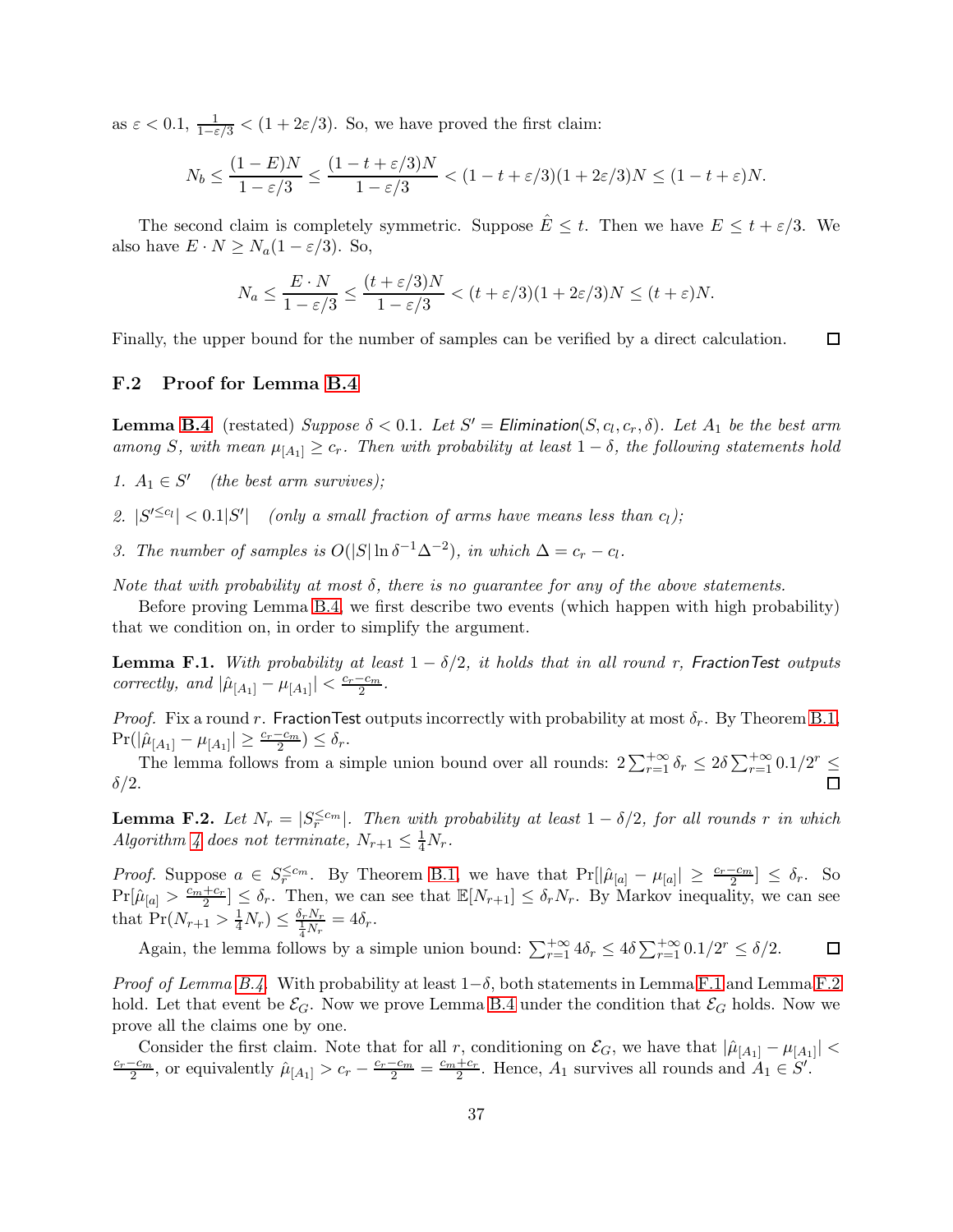For the second claim, we note that, conditioning on event  $\mathcal{E}_G$ , FractionTest always outputs correctly. Suppose the algorithm terminates at round  $r$ , which means  $\mathsf{FractionTest}(S_r, c_l, c_m, \delta_r, 0.075, 0.025)$ outputs False. By Lemma [B.3,](#page-14-1) we have  $|S_r^{< c_l}| < (0.075 + 0.025)|S_r| = 0.1|S_r|$ . Since  $S' = S_r$ , the claim clearly follows.

Now, we prove the last claim. Again we condition on  $\mathcal{E}_G$ . Suppose the algorithm does not terminate at round r, which means  $\mathsf{FractionTest}(S_r, c_l, c_m, \delta_r, 0.075, 0.025)$  outputs True. By Lemma [B.3,](#page-14-1) we know  $N_r = |S_r^{\leq c_m}| > (0.075 - 0.025)|S_r| = 0.05|S_r|$ . Then, we have that

$$
|S_{r+1}| \leq |S_r| - (|N_r| - |N_{r+1}|) \leq |S_r| - \frac{3}{4}|N_r| \leq 0.99|S_r|.
$$

Suppose the algorithm terminates at round  $r'$ . Let  $c_1$  be a large enough constant (so that  $c_1\ln\delta_r\Delta^{-2}|S_r|$  is an upper bound for the samples taken by <code>UniformSample</code> in round  $r$  and  $c_1\ln\delta_r\Delta^{-2}$ is an upper bound for the samples taken by Fraction Test in round  $r$ ). Then, the number of samples is bounded by:

$$
\sum_{r=1}^{r'} c_1(\Delta^{-2} \ln \delta_r |S_r| + \Delta^{-2} \ln \delta_r) \le 2c_1 |S|\Delta^{-2} \sum_{r=1}^{r'} (\ln \delta^{-1} + r \ln 2 + \ln 10) \cdot 0.99^{r-1}
$$
  

$$
\le 2c_1 |S|\Delta^{-2} \sum_{r=1}^{r'} (\ln \delta^{-1}(r+1) + \ln 10) \cdot 0.99^{r-1}
$$
  

$$
\le 2c_1 |S|\Delta^{-2} \left( \ln \delta^{-1} \sum_{r=1}^{+\infty} (r+1) \cdot 0.99^{r-1} + \sum_{r=1}^{+\infty} \ln 10 \cdot 0.99^{r-1} \right)
$$
  

$$
\le 2c_1 |S|\Delta^{-2} (\ln \delta^{-1} \cdot 10100 + 100 \cdot \ln 10)
$$

So the number of samples is  $O(|S|\ln \delta^{-1}\Delta^{-2})$ , which concludes the proof of the lemma.

F.3 Proofs for Lemma [B.16,](#page-21-2) Lemma [B.17](#page-21-3) and Lemma [B.18](#page-21-1)

For convenience, we let

$$
S_r^{=r} = U^r \cap S_r, S_r^{>r} = U^{\geq r+1} \cap S_r, N_{\text{cur}} = |S_r^{=r}|, N_{\text{big}} = |S_r^{>r}|.
$$

Then we have  $|S_r| = N_{\text{cur}} + N_{\text{big}} + N_{\text{sma}} + 1$ . Also, recall that  $l_s = \ln(\min(h_I, s))$ .

In order to prove these three lemmas, we need an important inequality for  $P_r$ . If  $r \leq \max_s$ , we have:

$$
P_r - P_{r+1} = c_2 \cdot \left( \sum_{s=r}^{+\infty} (\ln \delta^{-1} + l_s) \cdot \varepsilon_r^{-2} |U^s| + (\ln \delta^{-1} + l_{\max_s}) \cdot \varepsilon_r^{-2} \right)
$$
  
\n
$$
\ge c_2 \cdot \varepsilon_r^{-2} (\ln \delta^{-1} + l_r) (|U^{\ge r}| + 1)
$$
  
\n
$$
\ge c_2 \cdot \varepsilon_r^{-2} (\ln \delta^{-1} + l_r) (N_{\text{cur}} + N_{\text{big}} + 1).
$$
\n(7)

<span id="page-37-0"></span> $\Box$ 

**Lemma [B.16](#page-21-2)** (restated) When MedianElim (line [8\)](#page-16-6) returns an  $\varepsilon_r/4$ -approximation of the best arm  $A_1$ , and FractionTest outputs True. The expected number of samples taken at and after round r is bounded by

$$
\varepsilon_r^{-2} (\ln \delta^{-1} + l_r) c_3 N_{\rm sma} + P_r.
$$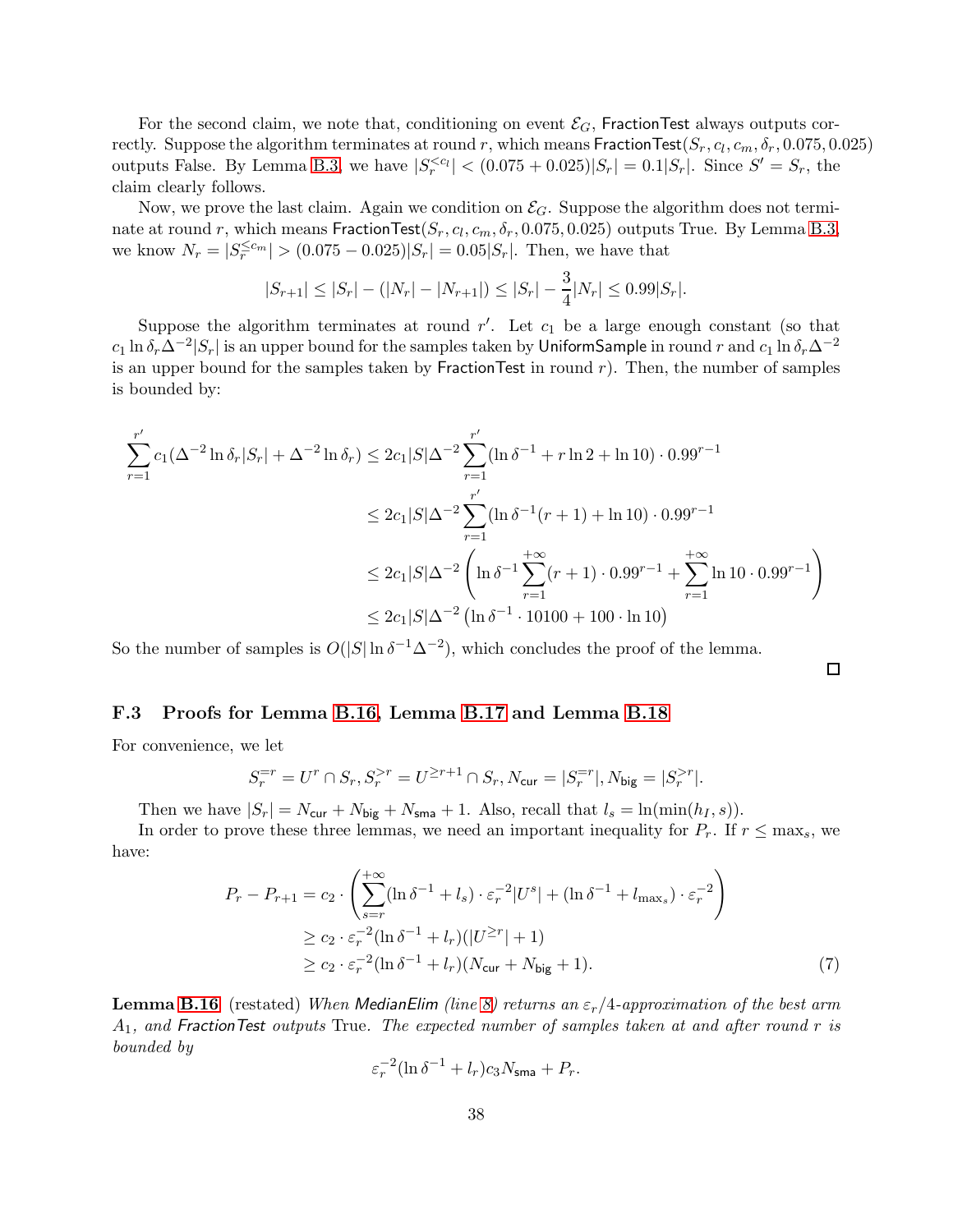*Proof of Lemma [B.16.](#page-21-2)* Since by Lemma [B.11,](#page-18-1) we have  $|U^{\leq r} \cap S_{r+1}| \leq 0.1|S_{r+1}|$ , which means  $|U^{\geq r+1} \cap S_{r+1}| + 1 \geq 0.9|S_{r+1}|.$  So, we have that

$$
|U^{\leq r} \cap S_{r+1}| \leq \frac{1}{9}(|U^{\geq r+1} \cap S_{r+1}| + 1) \leq \frac{1}{9}(N_{\text{big}} + 1).
$$

Therefore, we can see the number of samples is bounded by:

$$
c_3 \cdot |S_r|\varepsilon_r^{-2}(\ln \delta^{-1} + l_r) + T\left(r+1, \frac{1}{9}(N_{\text{big}}+1)\right),
$$

where the first additive term is the number of samples in this round, and is bounded by Lemma [B.15.](#page-20-2)

By the induction hypothesis, we have:

$$
T\left(r+1,\frac{1}{9}(N_{\text{big}}+1)\right)
$$
  
\n
$$
\leq (\ln \delta^{-1} + l_{r+1}) \cdot c_1 \cdot \frac{1}{9}(N_{\text{big}}+1) \cdot \varepsilon_{r+1}^{-2} + P_{r+1}
$$
  
\n
$$
\leq (\ln \delta^{-1} + l_{r+1}) \cdot c_1 \cdot \frac{1}{9}(N_{\text{big}}+1) \cdot \varepsilon_{r+1}^{-2} + P_r - c_2 \cdot (\ln \delta^{-1} + l_r)(N_{\text{big}} + N_{\text{cur}} + 1)\varepsilon_r^{-2} \qquad \text{(By (7))}
$$
  
\n
$$
\leq (\ln \delta^{-1} + l_r) \cdot \varepsilon_r^{-2} \left(c_1 \frac{5}{9} N_{\text{big}} + \frac{5}{9} c_1 - c_2 N_{\text{cur}} - c_2 N_{\text{big}} - c_2\right) + P_r
$$

Therefore, we can bound the expected number of samples by:

$$
\varepsilon_r^{-2}(\ln \delta^{-1} + l_r) \left( c_3 \cdot |S_r| + c_1 \frac{5}{9} N_{\text{big}} + \frac{5}{9} c_1 - c_2 N_{\text{cur}} - c_2 N_{\text{big}} - c_2 \right) + P_r
$$
  
\n
$$
\leq \varepsilon_r^{-2}(\ln \delta^{-1} + l_r) \left( (c_3 - c_2) N_{\text{cur}} + (c_3 + \frac{5}{9} c_1 - c_2) N_{\text{big}} + c_3 N_{\text{sma}} + \frac{5}{9} c_1 + c_3 - c_2 \right) + P_r
$$
  
\n
$$
\leq \varepsilon_r^{-2}(\ln \delta^{-1} + l_r) c_3 N_{\text{sma}} + P_r \qquad (\frac{5}{9} c_1 + c_3 - c_2 < 0 , c_3 + \frac{5}{9} c_1 - c_2 < 0)
$$

In the first inequality, we use the fact that  $|S_r| = N_{\text{cur}} + N_{\text{big}} + N_{\text{sma}} + 1$ .

**Lemma [B.17](#page-21-3)** (restated) When MedianElim (line [8\)](#page-16-6) returns an  $\varepsilon_r/4$ -approximation of the best arm  $A_1$ , and Fraction Test outputs False. The expected number of samples taken at and after round r is bounded by  $P_r$ .

*Proof of Lemma [B.17.](#page-21-3)* By Lemma [B.11,](#page-18-1) we can see  $|U^{\geq r} \cap S_r| + 1 = N_{\text{cur}} + N_{\text{big}} + 1 > 0.5|S_r|$ . So  $N_{\text{sma}} < 0.5|S_r|$ , thus

$$
N_{\text{cur}} + N_{\text{big}} + 1 \ge N_{\text{sma}}.\tag{8}
$$

<span id="page-38-0"></span> $\Box$ 

We can see that the total number of samples is bounded by:

$$
c_3 \cdot |S_r|\varepsilon_r^{-2} + T(r+1, N_{\sf sma} + N_{\sf cur}) \le (\ln \delta^{-1} + l_r)c_3 \cdot |S_r|\varepsilon_r^{-2} + T(r+1, N_{\sf sma} + N_{\sf cur}).
$$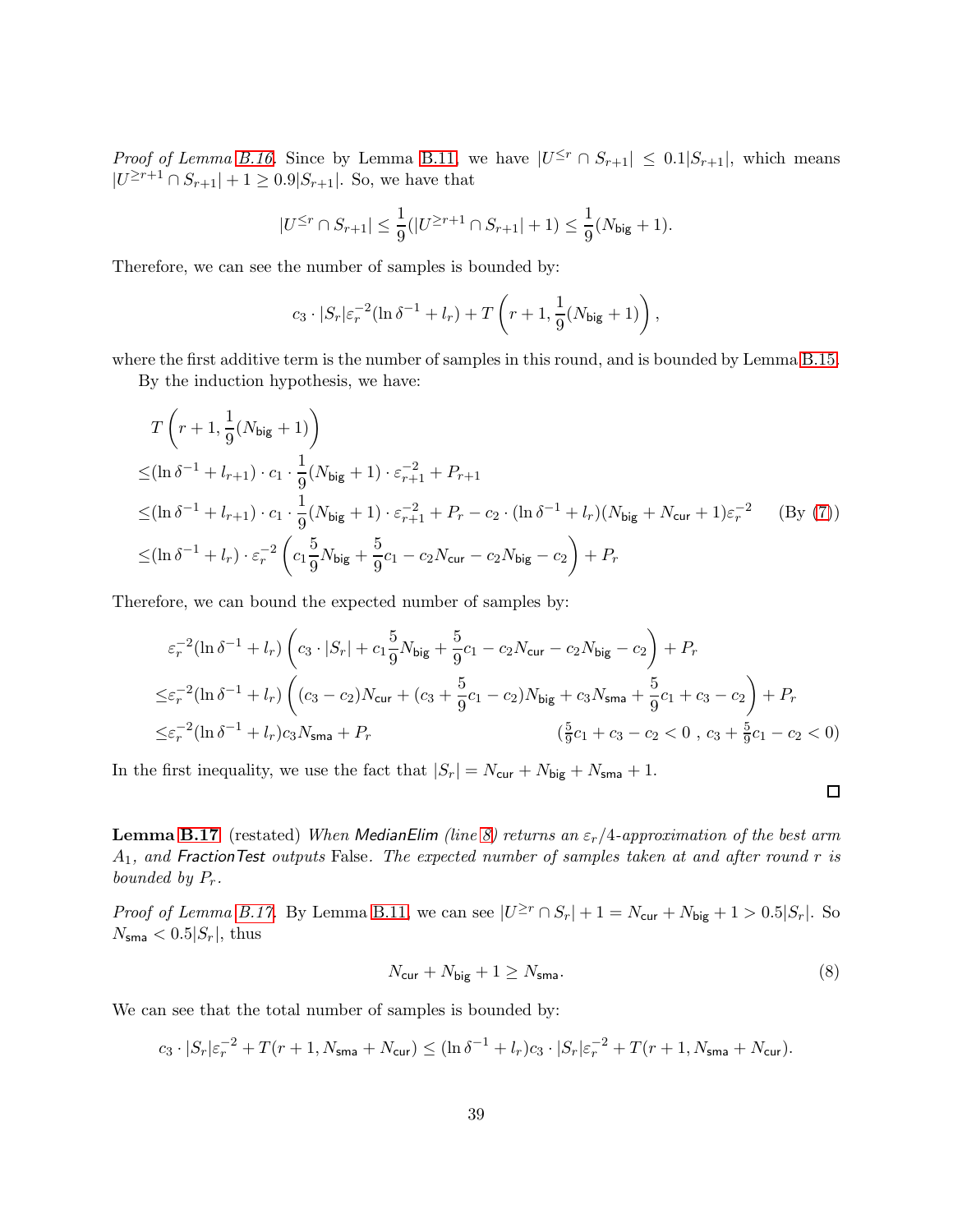In the above, the first term is due to the number of samples in this round by Lemma [B.15.](#page-20-2) The second term is an upper bound for the number of samples starting at round  $r + 1$ . Since we do not eliminate any arm in this case, we have  $|U^{\leq r} \cap S_{r+1}| \leq N_{\mathsf{sma}} + N_{\mathsf{cur}}$ . From the induction hypothesis, we have:

$$
T(r+1, N_{\text{sma}} + N_{\text{cur}})
$$
  
\n
$$
\leq (\ln \delta^{-1} + l_{r+1}) \cdot c_1 \cdot (N_{\text{sma}} + N_{\text{cur}}) \cdot \varepsilon_{r+1}^{-2} + P_{r+1}
$$
  
\n
$$
\leq (\ln \delta^{-1} + l_r) \cdot c_1 \cdot 5(N_{\text{sma}} + N_{\text{cur}}) \cdot \varepsilon_r^{-2} + P_r - c_2 \cdot (\ln \delta^{-1} + l_r)(N_{\text{big}} + N_{\text{cur}} + 1)\varepsilon_r^{-2}
$$
 (By (7))  
\n
$$
\leq (\ln \delta^{-1} + l_r)(5c_1 N_{\text{sma}} + 5c_1 N_{\text{cur}} - c_2 N_{\text{cur}} - c_2 N_{\text{big}} - c_2)\varepsilon_r^{-2} + P_r
$$

Plugging it into the bound, we have the following bound for the expected number of samples:

$$
(\ln \delta^{-1} + l_r)c_3 \cdot |S_r|\varepsilon_r^{-2} + (\ln \delta^{-1} + l_r)(5c_1N_{\text{sma}} + 5c_1N_{\text{cur}} - c_2N_{\text{cur}} - c_2N_{\text{big}} - c_2) \cdot \varepsilon_r^{-2} + P_r
$$
  
\n
$$
\leq (\ln \delta^{-1} + l_r)((5c_1 + c_3)N_{\text{cur}} + c_3N_{\text{big}} + c_3 + (5c_1 + c_3)N_{\text{sma}} - c_2(N_{\text{cur}} + N_{\text{big}} + 1)) \cdot \varepsilon_r^{-2} + P_r
$$
  
\n
$$
\leq (\ln \delta^{-1} + l_r)(c_3N_{\text{big}} + c_3 + (5c_1 + c_3)N_{\text{cur}} - (c_2 - 5c_1 - c_3)(N_{\text{cur}} + N_{\text{big}} + 1)) \cdot \varepsilon_r^{-2} + P_r
$$
  
\n
$$
\leq P_r
$$
  
\n
$$
(c_2 - 5c_1 - c_3 > 5c_1 + c_3 > c_3)
$$

In the second inequality, we use the fact that  $(5c_1 + c_3)N_{\text{sma}} \le (5c_1 + c_3)(N_{\text{cur}} + N_{\text{big}} + 1)$  due to (8). [\(8\)](#page-38-0).

**Lemma [B.18](#page-21-1)** (restated) When MedianElim (line [8\)](#page-16-6) returns an arm which is not an  $\varepsilon_r/4$ -approximation of the best arm  $A_1$ . The expected number of samples taken at and after round r is bounded by

$$
\leq (\ln \delta^{-1} + l_r)(c_3 + 5c_1) \cdot N_{\mathsf{sma}} \varepsilon_r^{-2} + P_r.
$$

Proof of Lemma [B.18.](#page-21-1) In this case, we can simply bound it by:

$$
c_3 \cdot |S_r|\varepsilon_r^{-2}(\ln \delta^{-1} + l_r) + T(r+1, N_{\text{sma}} + N_{\text{cur}}).
$$

The first term is still due to the number of samples in this round by Lemma [B.15.](#page-20-2) The second term is an upper bound for the samples taken starting at round  $r+1$ , since  $|U^{\leq r} \cap S_{r+1}| \leq N_{\text{sma}} + N_{\text{cur}}$ in any case. Then, we have that

$$
c_3 \cdot |S_r|\varepsilon_r^{-2}(\ln \delta^{-1} + l_r) + T(r+1, N_{\text{sma}} + N_{\text{cur}})
$$
  
\n
$$
\leq (\ln \delta^{-1} + l_r)(c_3(N_{\text{sma}} + N_{\text{cur}} + N_{\text{big}} + 1)\varepsilon_r^{-2} + 5c_1(N_{\text{sma}} + N_{\text{cur}})\varepsilon_r^{-2} - c_2\varepsilon_r^{-2}(N_{\text{big}} + N_{\text{cur}} + 1)) + P_r
$$
  
\n
$$
\leq (\ln \delta^{-1} + l_r)((c_3 + 5c_1 - c_2)N_{\text{cur}} + (c_3 - c_2)N_{\text{big}} + (c_3 + 5c_1)N_{\text{sma}} + c_3 - c_2)\varepsilon_r^{-2} + P_r
$$
\n(By (7))

Since  $c_3 + 5c_1 - c_2 \leq 0$  and  $c_3 - c_2 \leq 0$ , we have the following bound for the expected number of samples:

$$
(\ln \delta^{-1} + l_r)(c_3 + 5c_1) \cdot N_{\text{sma}} \varepsilon_r^{-2} + P_r
$$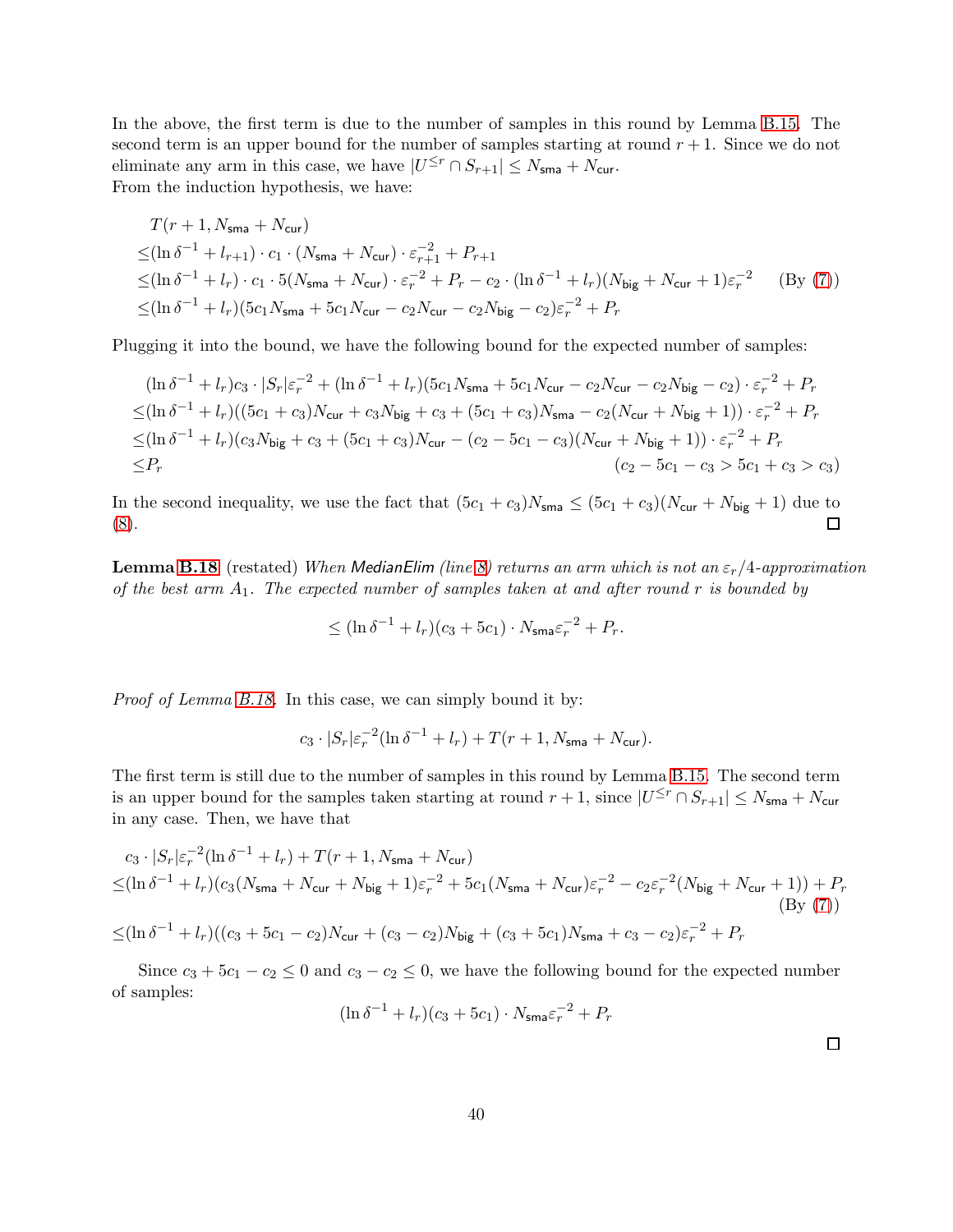### <span id="page-40-0"></span>G More About Sign-ξ

In this section, we present a class of  $\delta$ -correct algorithms for SIGN- $\xi$  which needs  $o(\Delta^{-2} \ln \ln \Delta^{-1})$ samples for infinite number of instances. In particular, we show the following stronger result.

<span id="page-40-2"></span>**Theorem G.1.** For any function T on  $(0,1]$  such that  $\limsup_{\Delta \to 0} T(\Delta) \Delta^2 = +\infty$  and for any fixed constant  $\delta > 0$ , there exists a  $\delta$ -correct algorithm A for SIGN- $\xi$ , such that

$$
\liminf_{\Delta \to +0} \frac{T_{\mathbb{A}}(\Delta)}{T(\Delta)} = 0.
$$

Now, we begin our description of the algorithm, which is in fact a simple variant of the Exp-GapElim algorithm in [\[24\]](#page-10-13). Our algorithm takes an infinite sequence  $\mathbb{S} = {\Lambda_i}_{i=1}^{+\infty}$  as input, which we call the reference sequence.

**Definition G.2.** We say an infinite sequence  $\mathbb{S} = {\Lambda_i}_{i=1}^{+\infty}$  is a reference sequence if the following statements hold:

- 1.  $0 < \Lambda_i < 1$ , for all i.
- 2. There exists a constant  $0 < c < 1$  such that for all i,  $\Lambda_{i+1} \leq c \cdot \Lambda_i$ .

Our algorithm TestSign takes a confidence level  $\delta$  and the reference sequence  $\{\Lambda_i\}$  as input. It runs in rounds. In the rth round, the algorithm takes a number of samples (the actual number depends on r, and can be found in Algorithm [6\)](#page-40-1) from the arm and let  $\hat{\mu}^r$  be the empirical mean. If  $\hat{\mu}^r \in \xi \pm \Lambda_r/2$ , we decide that the gap  $\Delta$  is smaller than the reference gap  $\Lambda_r$  and we should proceed to the next round with a smaller reference gap. If  $\hat{\mu}^r$  is larger than  $\xi + \Lambda_r/2$ , we decide  $\mu > \xi$ . If  $\hat{\mu}^r$  is smaller than  $\xi - \Lambda_r/2$ , we decide  $\mu < \xi$ . The pseudocode can be found in algorithm [6.](#page-40-1)

<span id="page-40-1"></span>

| <b>Algorithm 6:</b> TestSign( $A, \delta, \{\Lambda_i\}$ ) |  |  |  |
|------------------------------------------------------------|--|--|--|
|                                                            |  |  |  |

**Data:** The single arm A with unknown mean  $\mu \neq \xi$ , confidence level  $\delta$ , the reference sequence  $\{\Lambda_i\}.$ **Result:** Whether  $\mu > \xi$  or  $\mu < \xi$ . 1 for  $r = 1$  to  $+\infty$  do<br>2  $\Big| \varepsilon_r = \Lambda_r/2$  $\varepsilon_r = \Lambda_r/2$ 3  $\delta_r = \delta / 10r^2$ 4 Pull A for  $t_r = 2 \ln(2/\delta_r)/\epsilon_r^2$  times. Let  $\hat{\mu}^r$  denote its average reward. 5 if  $\widehat{\mu}^r > \xi + \varepsilon_r$  then 6 Return  $\mu > \xi$ 7  $\begin{array}{c|c}\n\mathbf{8} & \text{if } \hat{\mu}^r < \xi - \varepsilon_r \text{ then} \\
\hline\n\mathbf{0} & \mathbf{0} \end{array}$ 9 Return  $\mu < \xi$ 10

The algorithm can achieve the following guarantee. The proof is somewhat similar to the analysis of the ExpGapElim algorithm in [\[24\]](#page-10-13) (in fact, simpler since there is only one arm).

<span id="page-40-3"></span>**Lemma G.3.** Fix a confidence level  $\delta > 0$  and an arbitrary reference sequence  $\mathbb{S} = {\Lambda_i}_{i=1}^{\infty}$ . Suppose that the given instance has a gap  $\Delta$ . Let  $\kappa$  be the smallest i such that  $\Lambda_i \leq \Delta$ . With probability at least  $1-\delta$ , TestSign determines whether  $\mu > \xi$  or  $\mu < \xi$  correctly and uses  $O((\ln \delta^{-1} +$  $\ln \kappa$ ) $\Lambda_{\kappa}^{-2}$ ) samples in total.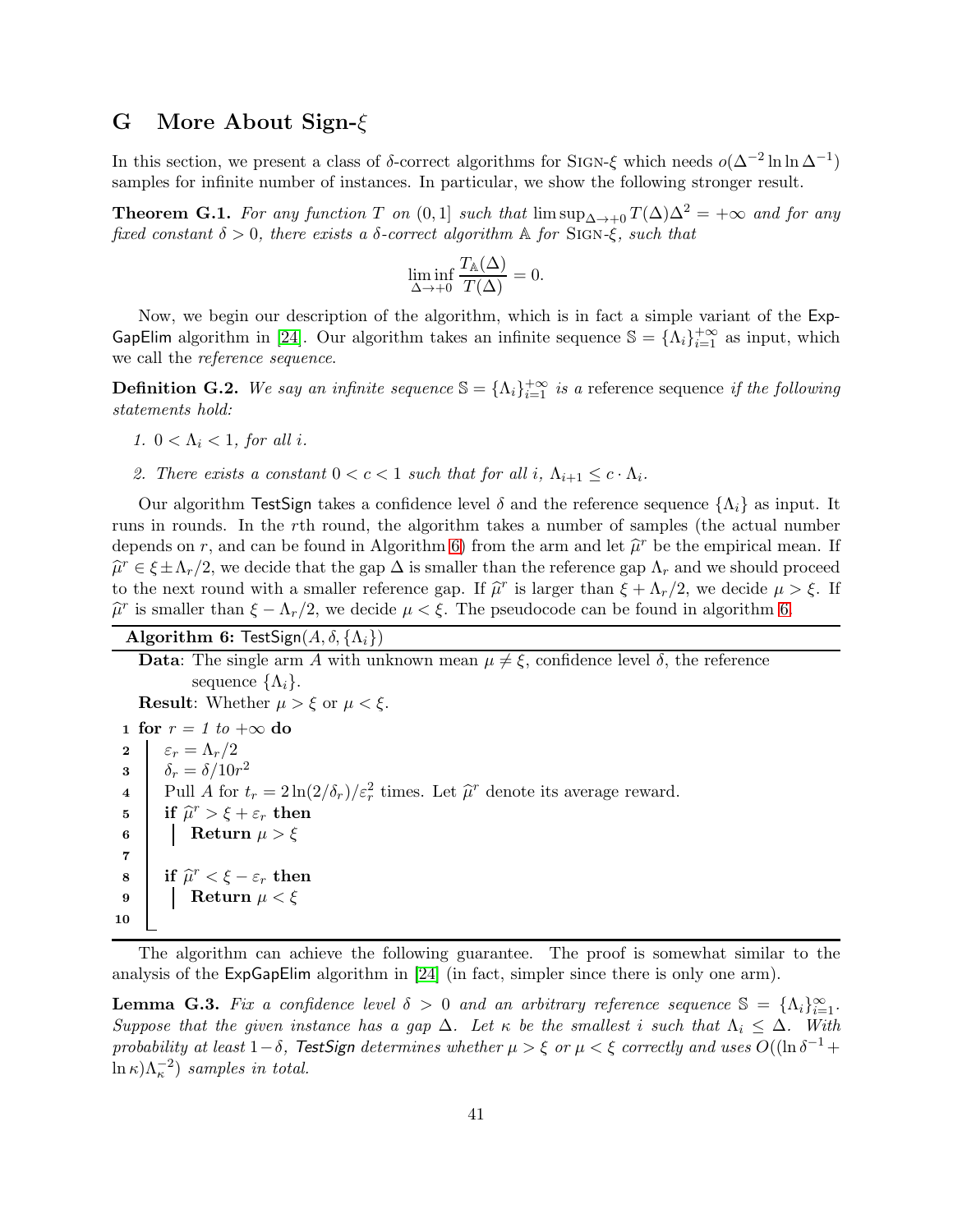*Proof.* For any round r, by Hoeffding's inequality (Lemma  $A.2$ ), we have that

$$
\Pr\left(|\hat{\mu}^r - \mu| \ge \varepsilon_r\right) \le 2\exp(-\varepsilon_r^2/2 \cdot t_r) = \delta_r. \tag{9}
$$

Then, by a union bound, with probability  $1 - \sum_{i=1}^{+\infty} \delta_r = 1 - \delta \cdot \sum_{i=1}^{+\infty} 1/10r^2 \ge 1 - \delta$ , we have  $|\hat{\mu}^r - \mu| < \varepsilon_r$  for all r. Denote this event by  $\mathcal{E}$ . Then we prove that conditioning on  $\mathcal{E}$ , Algorithm [6](#page-40-1) is correct.

Let k be the round the algorithm returns the answer. By the definition of  $\kappa$ , we know that  $\Lambda_{\kappa} \leq \Delta$ . Then on round  $\kappa$ , we have  $|\hat{\mu}^{\kappa} - \mu| < \Lambda_{\kappa}/2 \leq \Delta/2$ . Thus,  $|\hat{\mu}^{\kappa} - \xi| \geq |\mu - \xi| - |\hat{\mu}^{\kappa} - \mu| >$  $\Delta/2 \geq \varepsilon_r$ . Therefore, we can see that  $k \leq \kappa$ , which shows that the algorithm terminates on or before round  $\kappa$ . On round  $k$ , if we have  $\hat{\mu}^k > \xi + \varepsilon_r$ , we must have  $\mu > \xi$  since  $|\hat{\mu}^k - \mu| < \varepsilon_r$ . The case  $\hat{\mu}^k < \xi - \varepsilon_r$  is completely symmetric, which proves the correctness.

Now, we analyze the number of samples. It is easy to see that the total number of samples is at most:

$$
\sum_{r=1}^{\kappa} t_r = \sum_{r=1}^{\kappa} 8 \ln(2/\delta_r) / \Lambda_r^2.
$$

By the definition of the reference sequence,  $\Lambda_r \geq c^{r-\kappa}\Lambda_\kappa$  for  $1 \leq r \leq \kappa$ . Hence, we have that

$$
\sum_{r=1}^{\kappa} 8(\ln \delta^{-1} + \ln 20 + \ln r) / \Lambda_r^2 \le \Lambda_\kappa^{-2} \sum_{r=1}^{\kappa} c^{2(\kappa - r)} \cdot 8(\ln \delta^{-1} + \ln 20 + \ln r)
$$
  
=  $O((\ln \delta^{-1} + \ln \kappa)\Lambda_\kappa^{-2})$ 

This finishes the proof of the theorem.

Finally, we prove Theorem [G.1.](#page-40-2)

*Proof of Theorem [G.1.](#page-40-2)* First, we can easily construct a reference sequence  $\{\Lambda_i\}$  such that

- 1.  $0 < \Lambda_i < 1$  and  $\Lambda_{i+1} < \Lambda_i/2$  for all i.
- 2.  $T(\Lambda_i) \geq i \cdot \Lambda_i^{-2}$  for all i (this is possible since  $\limsup_{\Delta \to +0} T(\Delta)/\Delta^{-2} = +\infty$ ).

With this reference sequence, we can see that with probability  $1 - \delta$ , the algorithm outputs the correct answer and runs in  $O(\ln \delta^{-1} + \ln \kappa)\Lambda_{\kappa}^{-2}$  time. However, there is a subtlety here: the expected running time is not bounded since we do not have a bound with probability  $\delta$  (when the good event  $\mathcal E$  in Lemma [G.3](#page-40-3) does not happen). In Theorem [H.5,](#page-43-0) we provide a general transformation that can produce a  $\delta$ -correct algorithm whose expected running time is  $O(\ln \delta^{-1} + \ln \kappa)\Lambda_{\kappa}^{-2}$ . Let the algorithm be A.

For any fixed  $\delta$ , we can see that

$$
\lim_{i \to +\infty} \frac{T_{\mathbb{A}}(\Lambda_i)}{T(\Lambda_i)} \le \lim_{i \to +\infty} \frac{C(\ln \delta^{-1} + \ln i)\Lambda_i^{-2}}{i\Lambda_i^{-2}} = 0,
$$

where C is some large constant. This implies that  $\liminf_{\Delta \to +0} T_{\mathbb{A}}(\Delta)/T(\Delta) = 0$ .

**Remark G.4.** If we use the reference sequence  $\{\Lambda_i = e^{-i}\}\$ , we have an  $\delta$ -correct algorithm for SIGN- $\xi$ , and it takes  $O(\Delta^{-2}(\ln \delta^{-1} + \ln \ln \Delta^{-1}))$  samples in expectation on instance with gap  $\Delta$ .

**Remark G.5.** Recall Farrell's (worse case) lower bound [\(1\)](#page-1-0) is  $\Omega(\Delta^{-2} \ln \ln \Delta^{-1})$ . Together with Theorem [G.1,](#page-40-2) they imply that it is impossible to obtain an instance optimal algorithm for SIGN- $\xi$ .

 $\Box$ 

 $\Box$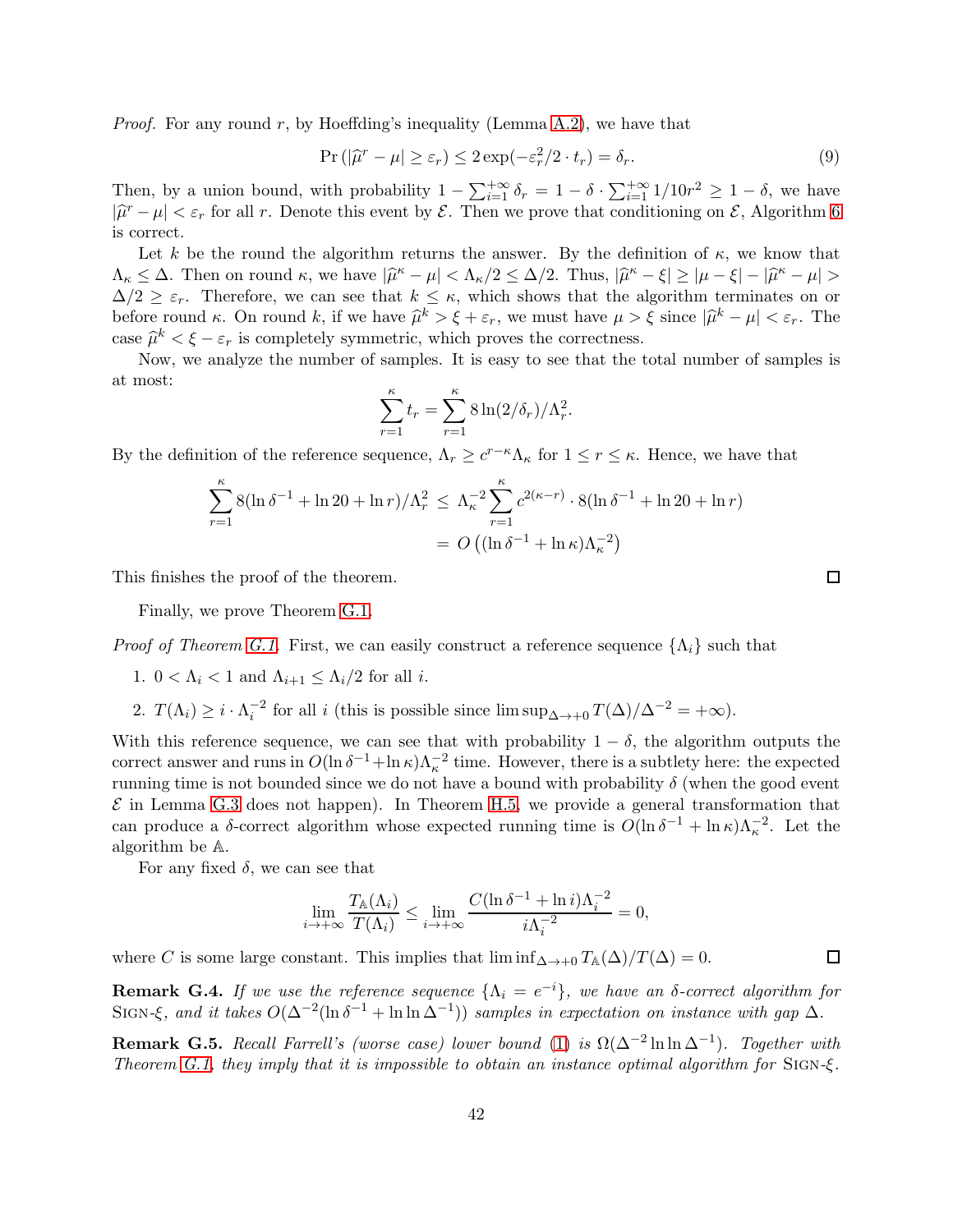### <span id="page-42-0"></span>H δ-correct Algorithms and Parallel Simulation

In Corollary [B.19,](#page-22-1) we show that our algorithm can output the correct answer with probability at least  $1-\delta$ , and the conditional expected running time is upper bounded. However, with probability δ, there is no guarantee on its behavior (e.g., it could potentially run forever). [15](#page-42-1) Hence, the expected running time may be unbounded. It is preferable to have an algorithm with a bounded expected running time, and being correct with probability at least  $1-\delta$ . In this section, we provide such a transformation that given an algorithm for the former kind, produces one of the later (the time bound only increases by a constant factor).

Now, we formally define the two kinds of algorithms.

**Definition H.1.** Let  $\mathbb A$  be an algorithm for some problem P.  $\mathbb A$  takes an additional input  $\delta$  as the confidence level. Let  $\mathcal I$  be the set of all valid instances for  $\mathcal P$ . We write  $\mathbb A_{\delta}$  to denote the algorithm A with a fixed confidence level  $\delta$ .

1. We call  $\mathbb A$  an expected-T-time  $\delta$ -correct algorithm iff there exists  $\delta_0 \in (0,1)$  such that for any  $\delta \in (0, \delta_0)$  and instance  $I \in \mathcal{I}$ :

 $T_{\mathbb{A}_{\delta}}[I] \leq T(\delta, I)$  and Pr[ $\mathbb{A}_{\delta}$  returns the correct answer on  $I] \geq 1 - \delta$ .

2. We call A a weakly expected-T-time  $\delta$ -correct algorithm iff there exists  $\delta_0 \in (0,1)$  such that for any  $\delta \in (0, \delta_0)$  and instance  $I \in \mathcal{I}$ , there exists an event  $\mathcal{E}$  that

 $Pr_{\mathbb{A}_{\delta},I}[\mathcal{E}] \geq 1-\delta \wedge \mathbb{E}_{\mathbb{A}_{\delta},I}[\tau \mid \mathcal{E}] \leq T(\delta,I)$  and  $Pr[\mathbb{A}_{\delta}$  returns the correct answer on  $I \mid \mathcal{E}] = 1$ .

We call the above event  $\mathcal E$  a good event.

We need a mild assumption on the running times for our general transformation.

**Definition H.2.** We say a function  $T : (0,1) \times I \to \mathbb{R}$  is a reasonable time bound, if there exists  $0 < \delta_0 < 1$  such that for all  $0 < \delta' < \delta < \delta_0$  and  $I \in \mathcal{I}$  we have that

$$
T(\delta', I) \le \frac{\ln \delta'^{-1}}{\ln \delta^{-1}} T(\delta, I).
$$

**Remark H.3.** The running times of most previous algorithms are of the form  $\alpha(I) + \beta(I) \ln \delta^{-1}$ , where  $\alpha$  and  $\beta$  only depend on I (e.g., see Table 1). Such running time bounds are obviously reasonable.

Suppose A is a weakly expected-T-time  $\delta$ -correct algorithm. Our strategy to produce a expected- $O(T)$ -time  $\delta$ -correct algorithm is to simulate many copies of A with different confidence levels. Now we formally define the parallel simulation method. Suppose we have a class of algorithms  $\{A_i\}$ (possibly infinite) for the same problem  $P$ . We want to construct a new algorithm  $\mathbb B$  for problem  $P$ which simulates  $\{A_i\}$  in a parallel fashion. The details of the construction are specified as follows.

<span id="page-42-1"></span><sup>&</sup>lt;sup>15</sup> Many previous algorithms for pure exploration multi-armed bandits belong to this kind, such as [\[13,](#page-10-18) [24,](#page-10-13) [16\]](#page-10-10). Some previous work has noticed the issue as well, but we are not aware of a systematic way to deal with it. For example,  $[23]$  stated that "However, their (i.e.,  $[13]$ ) elimination algorithm could incur high sample complexity on the  $\delta$ -fraction of the runs on which mistakes are made—we think it unlikely that elimination algorithms can yield an expected sample complexity bound smaller than ... ".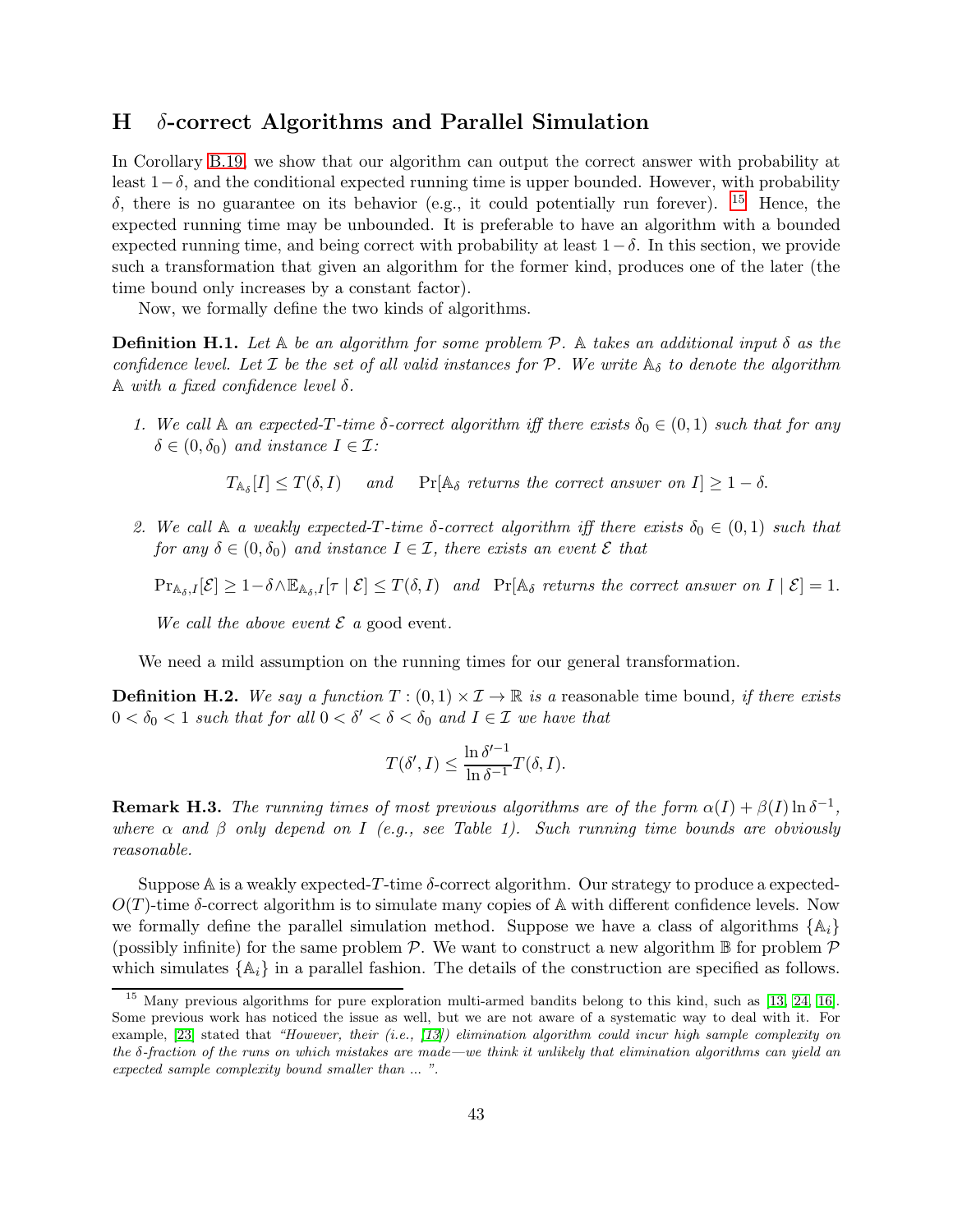**Definition H.4.** (Parallel Simulation) The new algorithm  $\mathbb B$  simulates  $\mathbb A_i$  with rate  $r_i \in \mathbb N^+$ , for all i. More specifically,  $\mathbb B$  runs in rounds. In the r-th round,  $\mathbb B$  simulates each algorithm  $\mathbb A_i$  such that  $r_i$  divides  $r_i$  (i.e.,  $r_i|r_j$ ) for one step. If there are more than one such algorithms,  $\mathbb B$  simulates them in the increasing order of their indices. If any such  $A_i$  requires a sample,  $B$  takes a fresh sample and feeds it to  $\mathbb{A}_i$ .

 $\mathbb B$  terminates whenever any  $\mathbb A_i$  terminates and  $\mathbb B$  outputs what  $\mathbb A_i$  outputs. We denote this new algorithm as  $\mathbb{B} = \mathsf{SIM}(\{\mathbb{A}_i\}, \{r_i\}).$ 

Now we prove the main result of this section.

<span id="page-43-0"></span>**Theorem H.5.** Suppose T is a reasonable time bound. If  $\mathbb A$  is a weakly expected-T-time  $\delta$ -correct algorithm for the problem  $\mathcal P$ , then there exists an algorithm  $\mathbb B$  which is expected- $O(T)$ -time  $\delta$ -correct. Moreover,  $\mathbb B$  can be constructed explicitly from A.

*Proof.* The construction of  $\mathbb B$  is very simple: Let  $\mathbb B_{\delta} = SIM(\{\mathbb A_i\}, \{r_i\})$ , in which  $\mathbb A_i = \mathbb A_{\delta/2^i}$  (that is algorithm A with confidence parameter  $\delta/2^i$  and  $r_i = 2^i$ .

Now we prove  $\mathbb B$  is an expected- $O(T)$ -time δ-correct algorithm for problem  $\mathcal P$ . Suppose the given instance is I. Let  $\mathcal{E}_i$  be a good event for  $\mathbb{A}_i$  on instance I.

First, by a simple union bound, we can see that the probability that  $\mathbb{B}_{\delta}$  outputs the correct answer is at least  $1 - \sum_{i=1}^{+\infty} \delta/2^i = 1 - \delta$  ( $\mathbb{B}_{\delta}$  returns the correct answer if all  $\mathbb{A}_i$  returns the correct answer).

Now, assume  $\delta < \delta_0' = \min(0.1, \delta_0)$ . Let us analyze the running time of  $\mathbb{B}_{\delta}$  on instance I.

For ease of argument, we can think that  $\mathbb B$  executes in a slight different way.  $\mathbb B$  does not terminate the same way as before, but keeps simulating all algorithms until all of them terminate (or run forever). The output of  $\mathbb B$  is still the same as the  $\mathbb A_i$  that terminates first, and the running time of  $\mathbb B$  is determined by the first terminated  $\mathbb A_i$ .

Partition this probability space into disjoint events  $\{\mathcal{F}_i\}$ , in which  $\mathcal{F}_i$  is the event that all events  $\mathcal{E}_j$  with  $j < i$  do not happen, and  $\mathcal{E}_i$  happens. Note that  $\{\mathcal{F}_i\}$  is indeed a partition of the probability space  $(\Pr[\cup_i \mathcal{F}_i] = 1)$ . This is simply because  $\lim_{i \to +\infty} \Pr[\mathcal{E}_i] \ge \lim_{i \to +\infty} 1 - \delta/2^i = 1$ .

Let  $\tau$  be the running time of B. Since each  $A_i$  uses its own independent samples, we have that

$$
\mathbb{E}_{\mathbb{A}_i,I}[\tau \mid \mathcal{F}_i] = \mathbb{E}_{\mathbb{A}_i,I}[\tau \mid \mathcal{E}_i] \leq T(\delta/2^i,I).
$$

Moreover, for  $\mathbb{A}_i$  to run one step, for any  $j \neq i$ ,  $\mathbb{A}_j$  runs at most  $2^{i-j}$  steps. Thus, the running time for  $\mathbb{B}_{\delta}$  conditioning on  $\mathcal{F}_i$  is bounded by:

$$
\mathbb{E}_{\mathbb{B}_{\delta},I}[\tau \mid \mathcal{F}_i] \leq T(\delta/2^i,I) \cdot \sum_{j=1}^{+\infty} 2^{i-j} \leq T(\delta/2^i,I) \cdot 2^i.
$$

Furthermore, by the independence of different  $A_i$ s, we note that

$$
\Pr[\mathcal{F}_i] \le \prod_{k=1}^{i-1} \delta/2^k \le \delta^{i-1}.
$$